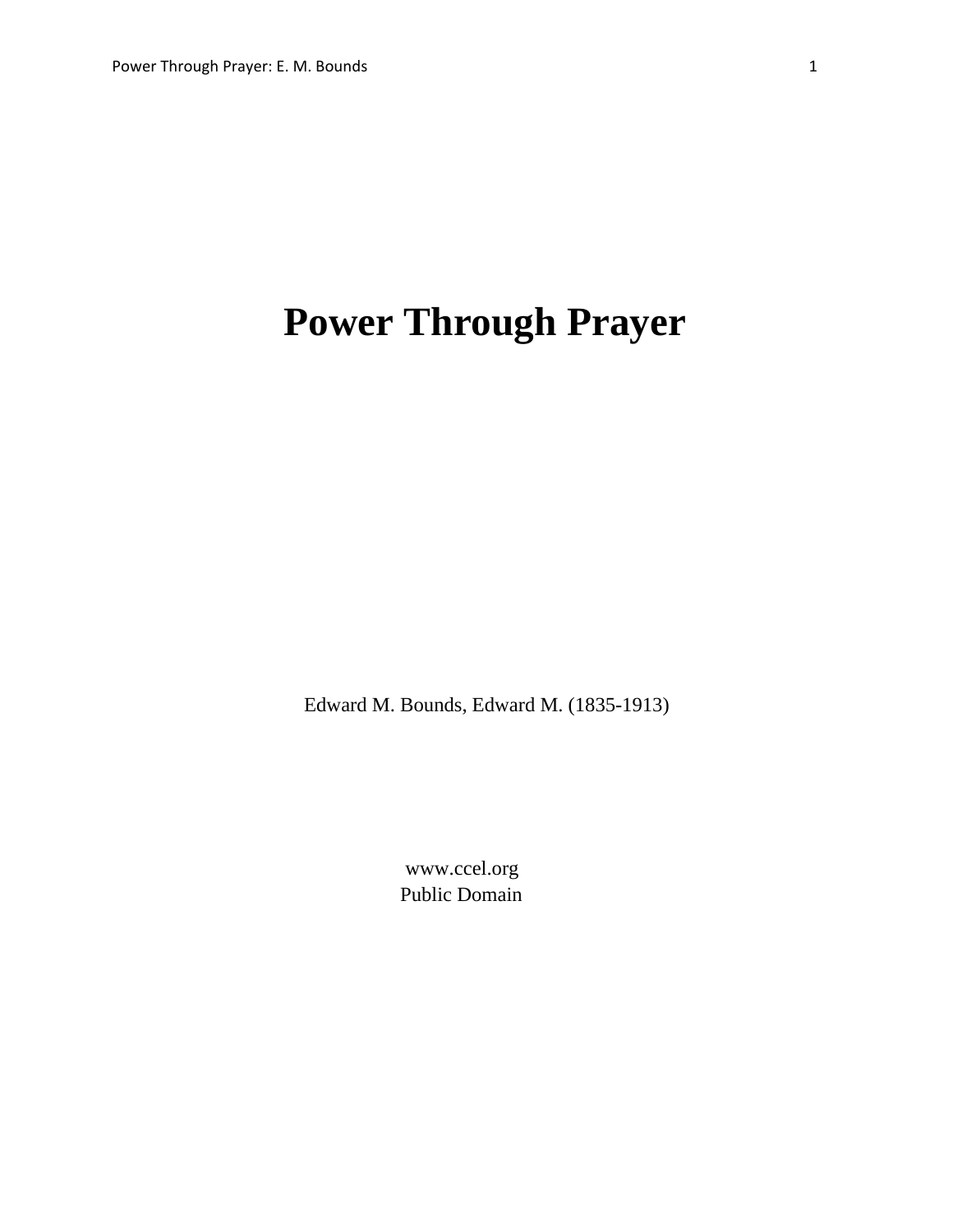# **Table of Contents**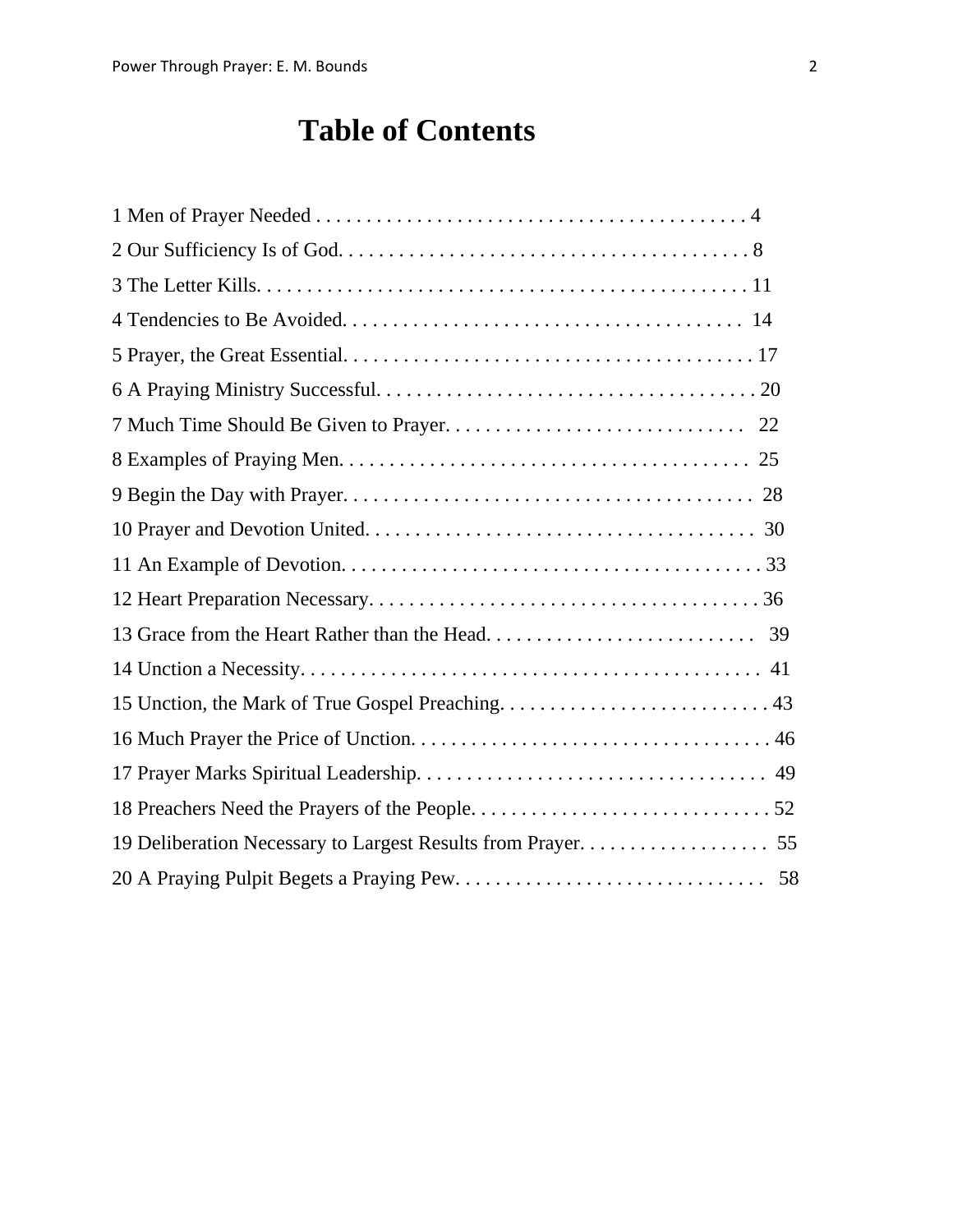# **POWER THROUGH PRAYER**

### EDWARD M. BOUNDS

 Power through Prayer has been called "one of the truly great masterpieces on the theme of prayer." The term classic can appropriately be applied to this outstanding book.

 In twenty provocative and inspiring chapters, each prefaced with quotations from spiritual giants, Edward M. Bounds stresses the imperative of vital prayer in the life of a pastor. He says, ". . . every preacher who does not make prayer a mighty factor in his own life and ministry is weak as a factor in God's work and is powerless to project God's cause in this world."

 Recreation to a minister must be as whetting is with the mower--that is, to be used only so far as is necessary for his work. May a physician in plague-time take any more relaxation or recreation than is necessary for his life, when so many are expecting his help in a case of life and death? Will you stand by and see sinners gasping under the pangs of death, and say: "God doth not require me to make myself a drudge to save them?" Is this the voice of ministerial or Christian compassion or rather of sensual laziness and diabolical cruelty.--Richard Baxter

 Misemployment of time is injurious to the mind. In illness I have looked back with self-reproach on days spent in my study; I was wading through history and poetry and monthly journals, but I was in my study! Another man's trifling is notorious to all observers, but what am I doing? Nothing, perhaps, that has reference to the spiritual good of my congregation. Be much in retirement and prayer. Study the honor and glory of your Master.--Richard Cecil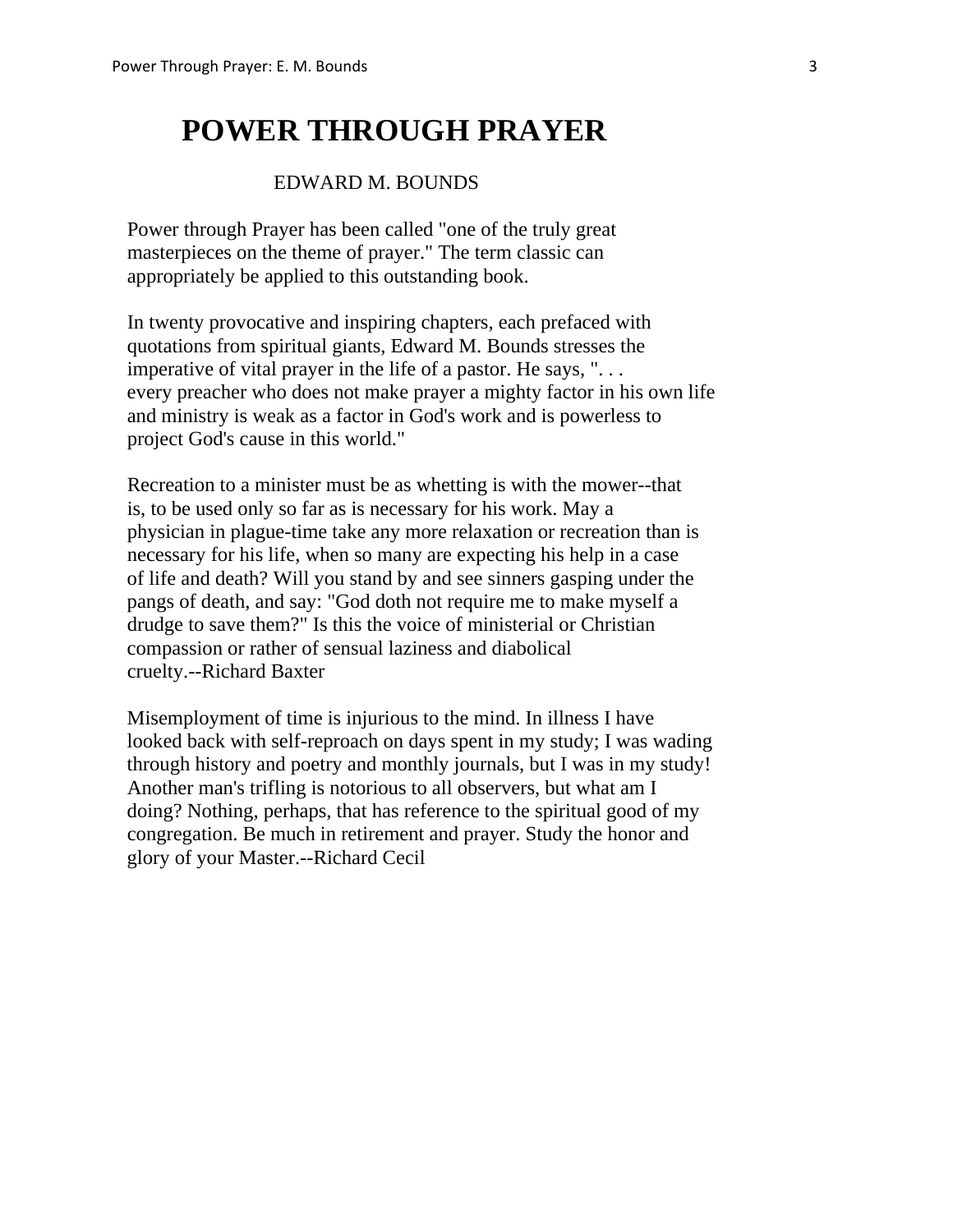#### **1 Men of Prayer Needed**

 Study universal holiness of life. Your whole usefulness depends on this, for your sermons last but an hour or two; your life preaches all the week. If Satan can only make a covetous minister a lover of praise, of pleasure, of good eating, he has ruined your ministry. Give yourself to prayer, and get your texts, your thoughts, your words from God. Luther spent his best three hours in prayer.--Robert Murray McCheyne

WE are constantly on a stretch, if not on a strain, to devise new methods, new plans, new organizations to advance the Church and secure enlargement and efficiency for the gospel. This trend of the day has a tendency to lose sight of the man or sink the man in the plan or organization. God's plan is to make much of the man, far more of him than of anything else. Men are God's method. The Church is looking for better methods; God is looking for better men. "There was a man sent from God whose name was John." The dispensation that heralded and prepared the way for Christ was bound up in that man John. "Unto us a child is born, unto us a son is given." The world's salvation comes out of that cradled Son. When Paul appeals to the personal character of the men who rooted the gospel in the world, he solves the mystery of their success. The glory and efficiency of the gospel is staked on the men who proclaim it. When God declares that "the eyes of the Lord run to and fro throughout the whole earth, to show himself strong in the behalf of them whose heart is perfect toward him," he declares the necessity of men and his dependence on them as a channel through which to exert his power upon the world. This vital, urgent truth is one that this age of machinery is apt to forget. The forgetting of it is as baneful on the work of God as would be the striking of the sun from his sphere. Darkness, confusion, and death would ensue.

 What the Church needs to-day is not more machinery or better, not new organizations or more and novel methods, but men whom the Holy Ghost can use--men of prayer, men mighty in prayer. The Holy Ghost does not flow through methods, but through men. He does not come on machinery, but on men. He does not anoint plans, but men--men of prayer.

 An eminent historian has said that the accidents of personal character have more to do with the revolutions of nations than either philosophic historians or democratic politicians will allow. This truth has its application in full to the gospel of Christ, the character and conduct of the followers of Christ--Christianize the world, transfigure nations and individuals. Of the preachers of the gospel it is eminently true.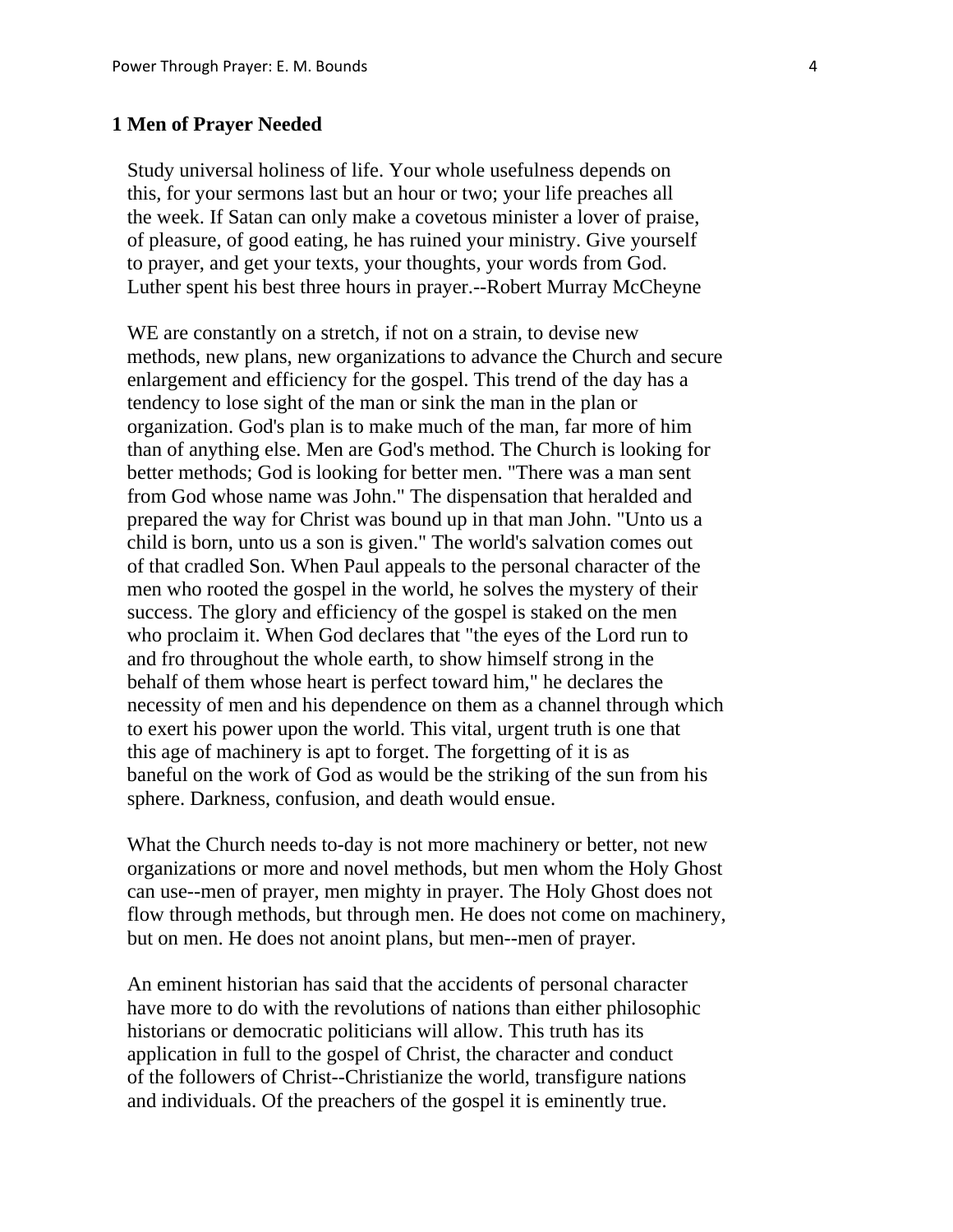The character as well as the fortunes of the gospel is committed to the preacher. He makes or mars the message from God to man. The preacher is the golden pipe through which the divine oil flows. The pipe must not only be golden, but open and flawless, that the oil may have a full, unhindered, unwasted flow.

 The man makes the preacher. God must make the man. The messenger is, if possible, more than the message. The preacher is more than the sermon. The preacher makes the sermon. As the life-giving milk from the mother's bosom is but the mother's life, so all the preacher says is tinctured, impregnated by what the preacher is. The treasure is in earthen vessels, and the taste of the vessel impregnates and may discolor. The man, the whole man, lies behind the sermon. Preaching is not the performance of an hour. It is the outflow of a life. It takes twenty years to make a sermon, because it takes twenty years to make the man. The true sermon is a thing of life. The sermon grows because the man grows. The sermon is forceful because the man is forceful. The sermon is holy because the man is holy. The sermon is full of the divine unction because the man is full of the divine unction.

 Paul termed it "My gospel;" not that he had degraded it by his personal eccentricities or diverted it by selfish appropriation, but the gospel was put into the heart and lifeblood of the man Paul, as a personal trust to be executed by his Pauline traits, to be set aflame and empowered by the fiery energy of his fiery soul. Paul's sermons--what were they? Where are they? Skeletons, scattered fragments, afloat on the sea of inspiration! But the man Paul, greater than his sermons, lives forever, in full form, feature and stature, with his molding hand on the Church. The preaching is but a voice. The voice in silence dies, the text is forgotten, the sermon fades from memory; the preacher lives.

 The sermon cannot rise in its life-giving forces above the man. Dead men give out dead sermons, and dead sermons kill. Everything depends on the spiritual character of the preacher. Under the Jewish dispensation the high priest had inscribed in jeweled letters on a golden frontlet: "Holiness to the Lord." So every preacher in Christ's ministry must be molded into and mastered by this same holy motto. It is a crying shame for the Christian ministry to fall lower in holiness of character and holiness of aim than the Jewish priesthood. Jonathan Edwards said: "I went on with my eager pursuit after more holiness and conformity to Christ. The heaven I desired was a heaven of holiness." The gospel of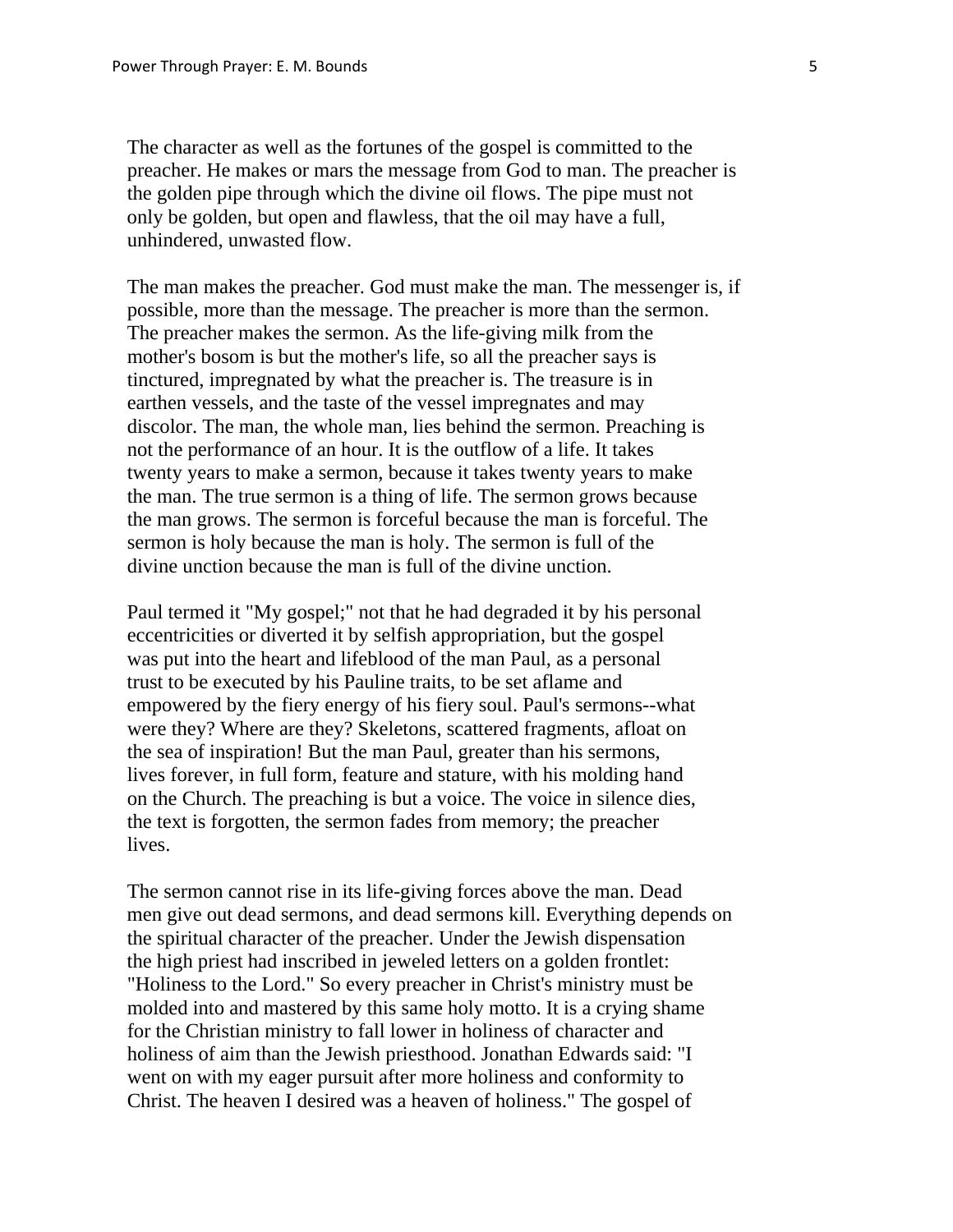Christ does not move by popular waves. It has no self-propagating power. It moves as the men who have charge of it move. The preacher must impersonate the gospel. Its divine, most distinctive features must be embodied in him. The constraining power of love must be in the preacher as a projecting, eccentric, an all-commanding, self-oblivious force. The energy of self-denial must be his being, his heart and blood and bones. He must go forth as a man among men, clothed with humility, abiding in meekness, wise as a serpent, harmless as a dove; the bonds of a servant with the spirit of a king, a king in high, royal, in dependent bearing, with the simplicity and sweetness of a child. The preacher must throw himself, with all the abandon of a perfect, self-emptying faith and a self-consuming zeal, into his work for the salvation of men. Hearty, heroic, compassionate, fearless martyrs must the men be who take hold of and shape a generation for God. If they be timid time servers, place seekers, if they be men pleasers or men fearers, if their faith has a weak hold on God or his Word, if their denial be broken by any phase of self or the world, they cannot take hold of the Church nor the world for God.

 The preacher's sharpest and strongest preaching should be to himself. His most difficult, delicate, laborious, and thorough work must be with himself. The training of the twelve was the great, difficult, and enduring work of Christ. Preachers are not sermon makers, but men makers and saint makers, and he only is well-trained for this business who has made himself a man and a saint. It is not great talents nor great learning nor great preachers that God needs, but men great in holiness, great in faith, great in love, great in fidelity, great for God--men always preaching by holy sermons in the pulpit, by holy lives out of it. These can mold a generation for God.

 After this order, the early Christians were formed. Men they were of solid mold, preachers after the heavenly type--heroic, stalwart, soldierly, saintly. Preaching with them meant self-denying, self-crucifying, serious, toilsome, martyr business. They applied themselves to it in a way that told on their generation, and formed in its womb a generation yet unborn for God. The preaching man is to be the praying man. Prayer is the preacher's mightiest weapon. An almighty force in itself, it gives life and force to all.

 The real sermon is made in the closet. The man--God's man--is made in the closet. His life and his profoundest convictions were born in his secret communion with God. The burdened and tearful agony of his spirit, his weightiest and sweetest messages were got when alone with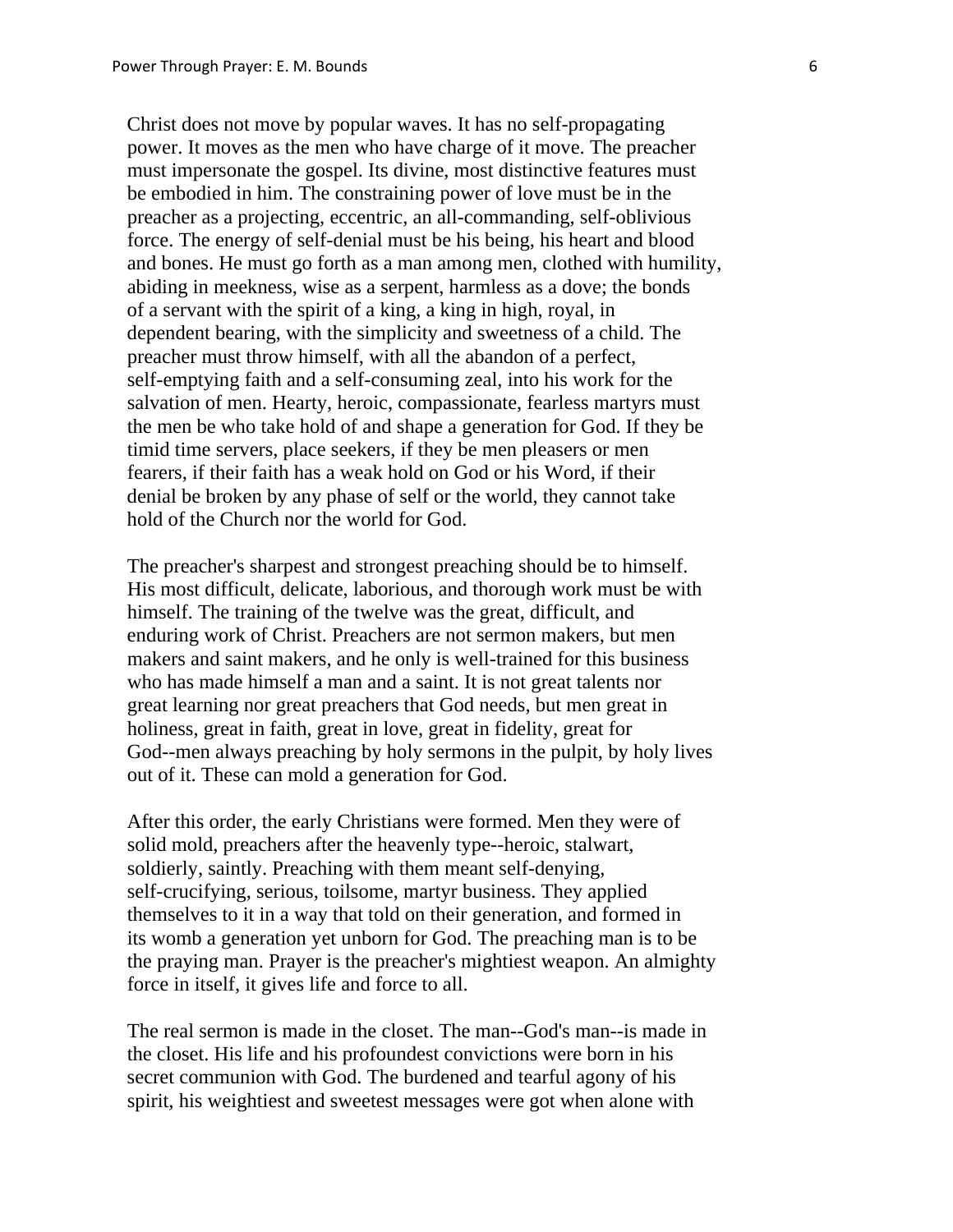God. Prayer makes the man; prayer makes the preacher; prayer makes the pastor.

 The pulpit of this day is weak in praying. The pride of learning is against the dependent humility of prayer. Prayer is with the pulpit too often only official--a performance for the routine of service. Prayer is not to the modern pulpit the mighty force it was in Paul's life or Paul's ministry. Every preacher who does not make prayer a mighty factor in his own life and ministry is weak as a factor in God's work and is powerless to project God's cause in this world.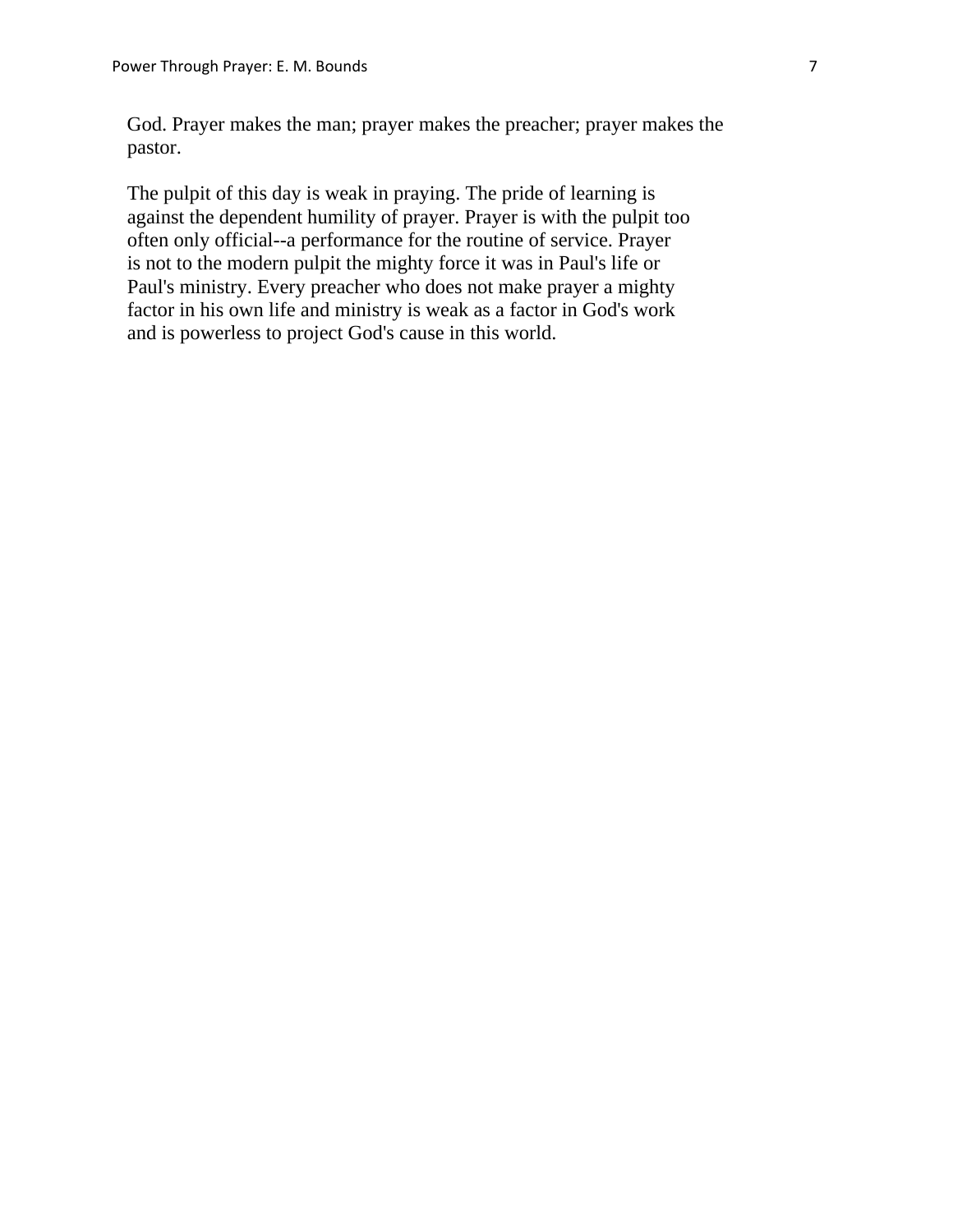#### **2 Our Sufficiency Is of God**

 But above all he excelled in prayer. The inwardness and weight of his spirit, the reverence and solemnity of his address and behavior, and the fewness and fullness of his words have often struck even strangers with admiration as they used to reach others with consolation. The most awful, living, reverend frame I ever felt or beheld, I must say, was his prayer. And truly it was a testimony. He knew and lived nearer to the Lord than other men, for they that know him most will see most reason to approach him with reverence and fear.--William Penn of George Fox

 THE sweetest graces by a slight perversion may bear the bitterest fruit. The sun gives life, but sunstrokes are death. Preaching is to give life; it may kill. The preacher holds the keys; he may lock as well as unlock. Preaching is God's great institution for the planting and maturing of spiritual life. When properly executed, its benefits are untold; when wrongly executed, no evil can exceed its damaging results. It is an easy matter to destroy the flock if the shepherd be unwary or the pasture be destroyed, easy to capture the citadel if the watchmen be asleep or the food and water be poisoned. Invested with such gracious prerogatives, exposed to so great evils, involving so many grave responsibilities, it would be a parody on the shrewdness of the devil and a libel on his character and reputation if he did not bring his master influences to adulterate the preacher and the preaching. In face of all this, the exclamatory interrogatory of Paul, "Who is sufficient for these things?" is never out of order.

 Paul says: "Our sufficiency is of God, who also hath made us able ministers of the new testament; not of the letter, but of the spirit: for the letter kills, but the spirit gives life." The true ministry is God-touched, God-enabled, and God-made. The Spirit of God is on the preacher in anointing power, the fruit of the Spirit is in his heart, the Spirit of God has vitalized the man and the word; his preaching gives life, gives life as the spring gives life; gives life as the resurrection gives life; gives ardent life as the summer gives ardent life; gives fruitful life as the autumn gives fruitful life. The life-giving preacher is a man of God, whose heart is ever athirst for God, whose soul is ever following hard after God, whose eye is single to God, and in whom by the power of God's Spirit the flesh and the world have been crucified and his ministry is like the generous flood of a life-giving river.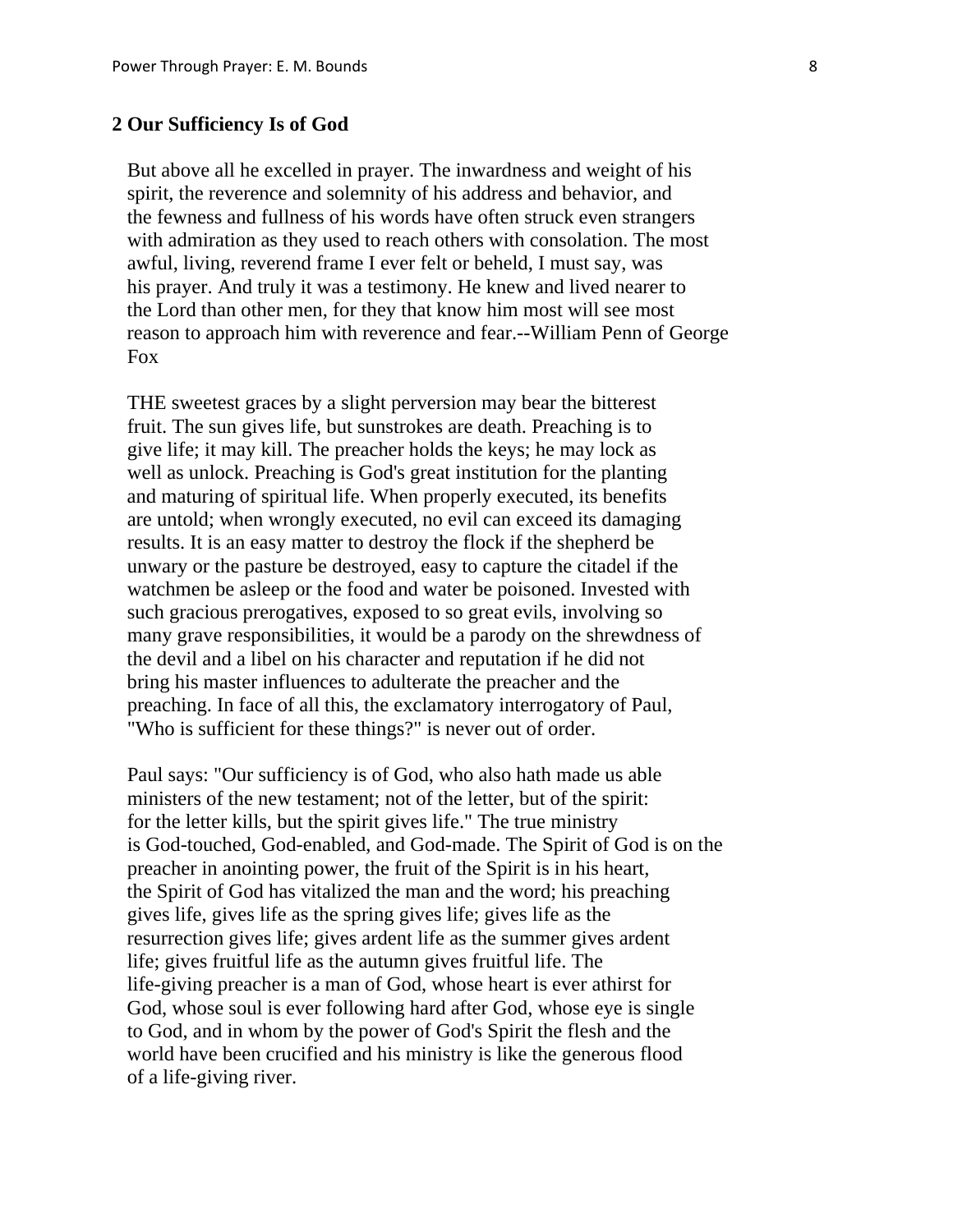The preaching that kills is non-spiritual preaching. The ability of the preaching is not from God. Lower sources than God have given to it energy and stimulant. The Spirit is not evident in the preacher nor his preaching. Many kinds of forces may be projected and stimulated by preaching that kills, but they are not spiritual forces. They may resemble spiritual forces, but are only the shadow, the counterfeit; life they may seem to have, but the life is magnetized. The preaching that kills is the letter; shapely and orderly it may be, but it is the letter still, the dry, husky letter, the empty, bald shell. The letter may have the germ of life in it, but it has no breath of spring to evoke it; winter seeds they are, as hard as the winter's soil, as icy as the winter's air, no thawing nor germinating by them. This letter-preaching has the truth. But even divine truth has no life-giving energy alone; it must be energized by the Spirit, with all God's forces at its back. Truth unquickened by God's Spirit deadens as much as, or more than, error. It may be the truth without admixture; but without the Spirit its shade and touch are deadly, its truth error, its light darkness. The letter-preaching is unctionless, neither mellowed nor oiled by the Spirit. There may be tears, but tears cannot run God's machinery; tears may be but summer's breath on a snow-covered iceberg, nothing but surface slush. Feelings and earnestness there may be, but it is the emotion of the actor and the earnestness of the attorney. The preacher may feel from the kindling of his own sparks, be eloquent over his own exegesis, earnest in delivering the product of his own brain; the professor may usurp the place and imitate the fire of the apostle; brains and nerves may serve the place and feign the work of God's Spirit, and by these forces the letter may glow and sparkle like an illumined text, but the glow and sparkle will be as barren of life as the field sown with pearls. The death-dealing element lies back of the words, back of the sermon, back of the occasion, back of the manner, back of the action. The great hindrance is in the preacher himself. He has not in himself the mighty life-creating forces. There may be no discount on his orthodoxy, honesty, cleanness, or earnestness; but somehow the man, the inner man, in its secret places has never broken down and surrendered to God, his inner life is not a great highway for the transmission of God's message, God's power. Somehow self and not God rules in the holy of holiest. Somewhere, all unconscious to himself, some spiritual nonconductor has touched his inner being, and the divine current has been arrested. His inner being has never felt its thorough spiritual bankruptcy, its utter powerlessness; he has never learned to cry out with an ineffable cry of self-despair and self-helplessness till God's power and God's fire comes in and fills, purifies, empowers. Self-esteem, self-ability in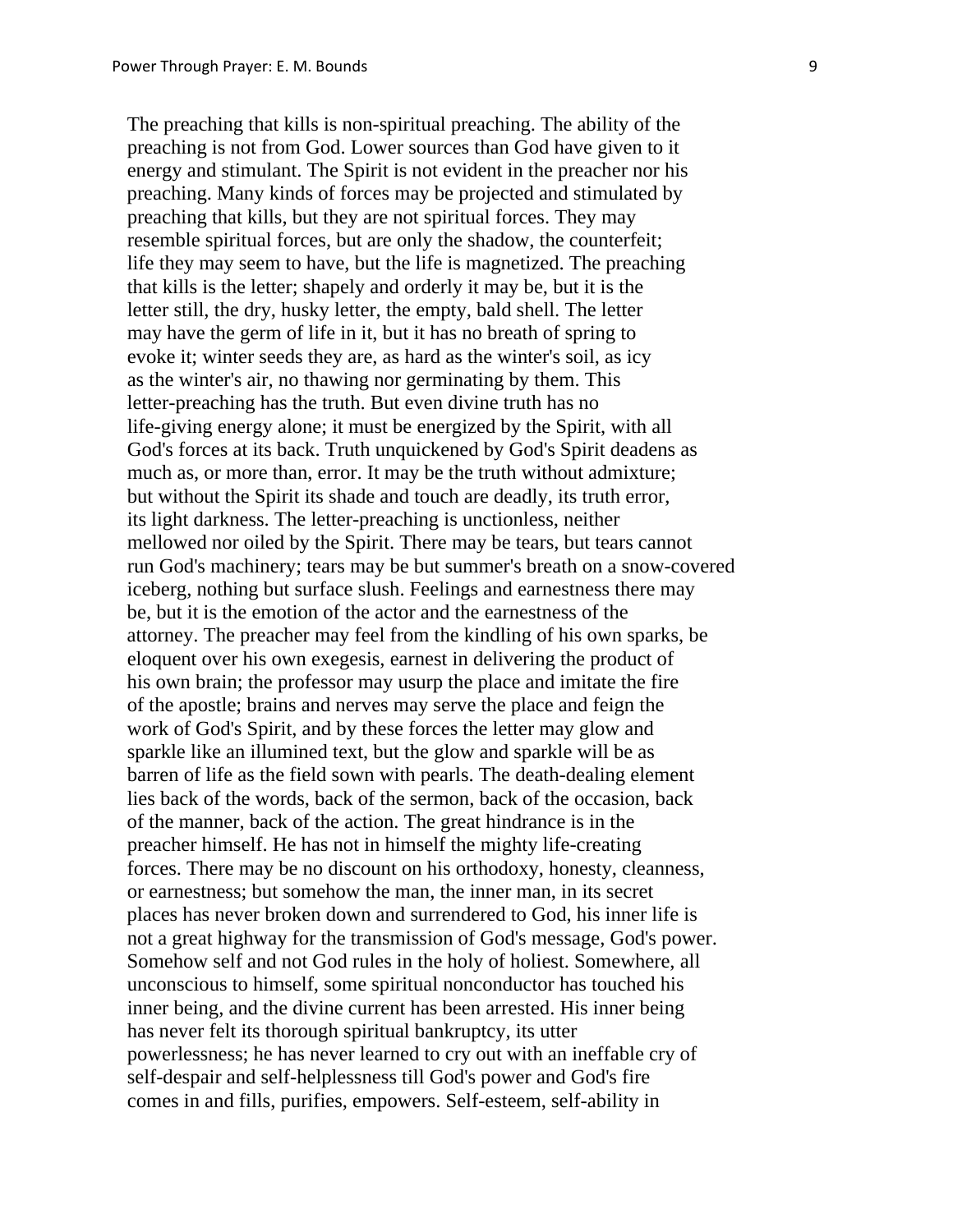some pernicious shape has defamed and violated the temple which should be held sacred for God. Life-giving preaching costs the preacher much--death to self, crucifixion to the world, the travail of his own soul. Crucified preaching only can give life. Crucified preaching can come only from a crucified man.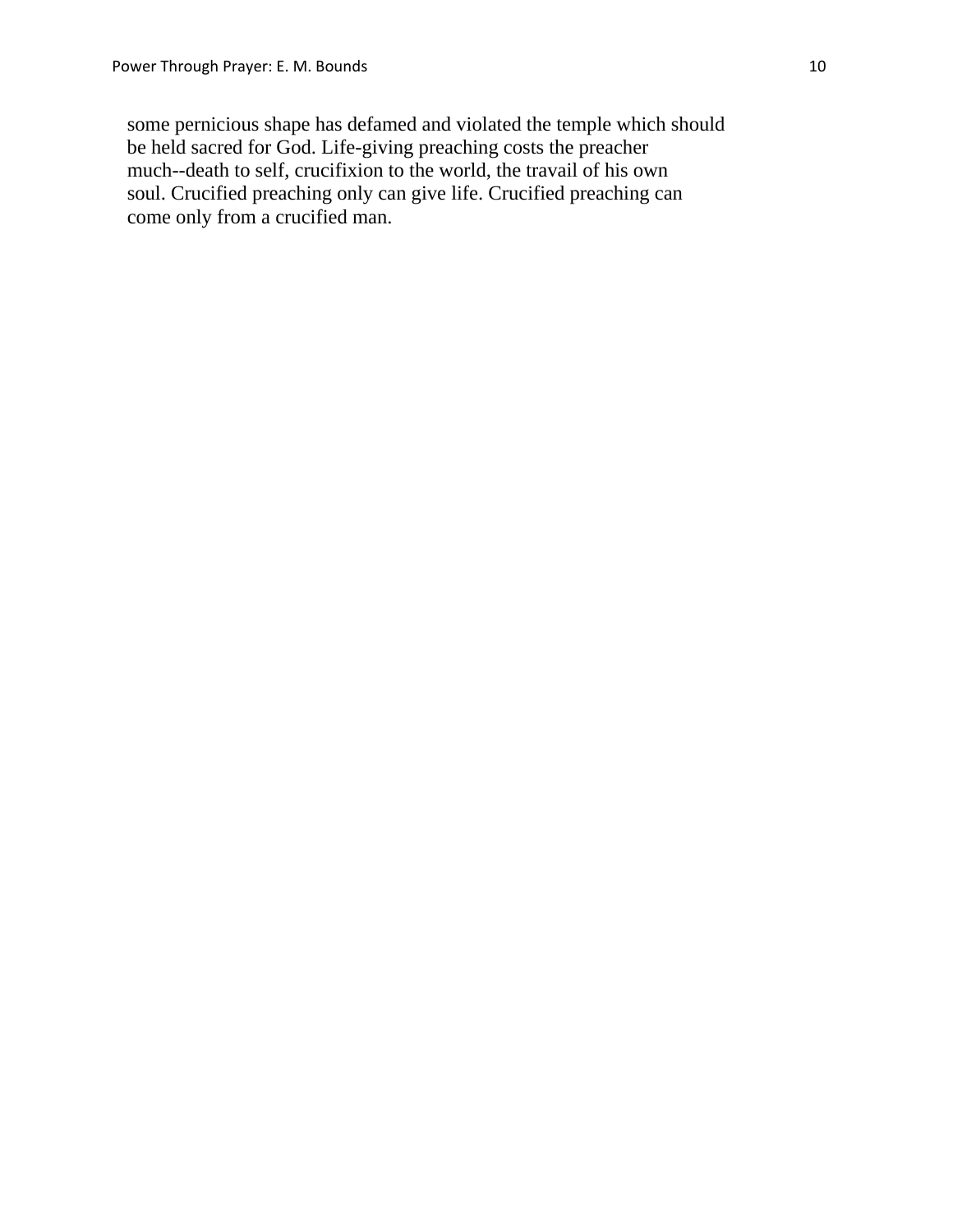# **3 The Letter Kills**

 During this affliction I was brought to examine my life in relation to eternity closer than I had done when in the enjoyment of health. In this examination relative to the discharge of my duties toward my fellow creatures as a man, a Christian minister, and an officer of the Church, I stood approved by my own conscience; but in relation to my Redeemer and Saviour the result was different. My returns of gratitude and loving obedience bear no proportion to my obligations for redeeming, preserving, and supporting me through the vicissitudes of life from infancy to old age. The coldness of my love to Him who first loved me and has done so much for me overwhelmed and confused me; and to complete my unworthy character, I had not only neglected to improve the grace given to the extent of my duty and privilege, but for want of improvement had, while abounding in perplexing care and labor, declined from first zeal and love. I was confounded, humbled myself, implored mercy, and renewed my covenant to strive and devote myself unreservedly to the Lord.--Bishop McKendree

 THE preaching that kills may be, and often is, orthodox--dogmatically, inviolably orthodox. We love orthodoxy. It is good. It is the best. It is the clean, clear-cut teaching of God's Word, the trophies won by truth in its conflict with error, the levees which faith has raised against the desolating floods of honest or reckless misbelief or unbelief; but orthodoxy, clear and hard as crystal, suspicious and militant, may be but the letter well-shaped, well-named, and well-learned, the letter which kills. Nothing is so dead as a dead orthodoxy, too dead to speculate, too dead to think, to study, or to pray.

 The preaching that kills may have insight and grasp of principles, may be scholarly and critical in taste, may have every minutia of the derivation and grammar of the letter, may be able to trim the letter into its perfect pattern, and illume it as Plato and Cicero may be illumined, may study it as a lawyer studies his text-books to form his brief or to defend his case, and yet be like a frost, a killing frost. Letter-preaching may be eloquent, enameled with poetry and rhetoric, sprinkled with prayer spiced with sensation, illumined by genius and yet these be but the massive or chaste, costly mountings, the rare and beautiful flowers which coffin the corpse. The preaching which kills may be without scholarship, unmarked by any freshness of thought or feeling, clothed in tasteless generalities or vapid specialties, with style irregular, slovenly, savoring neither of closet nor of study,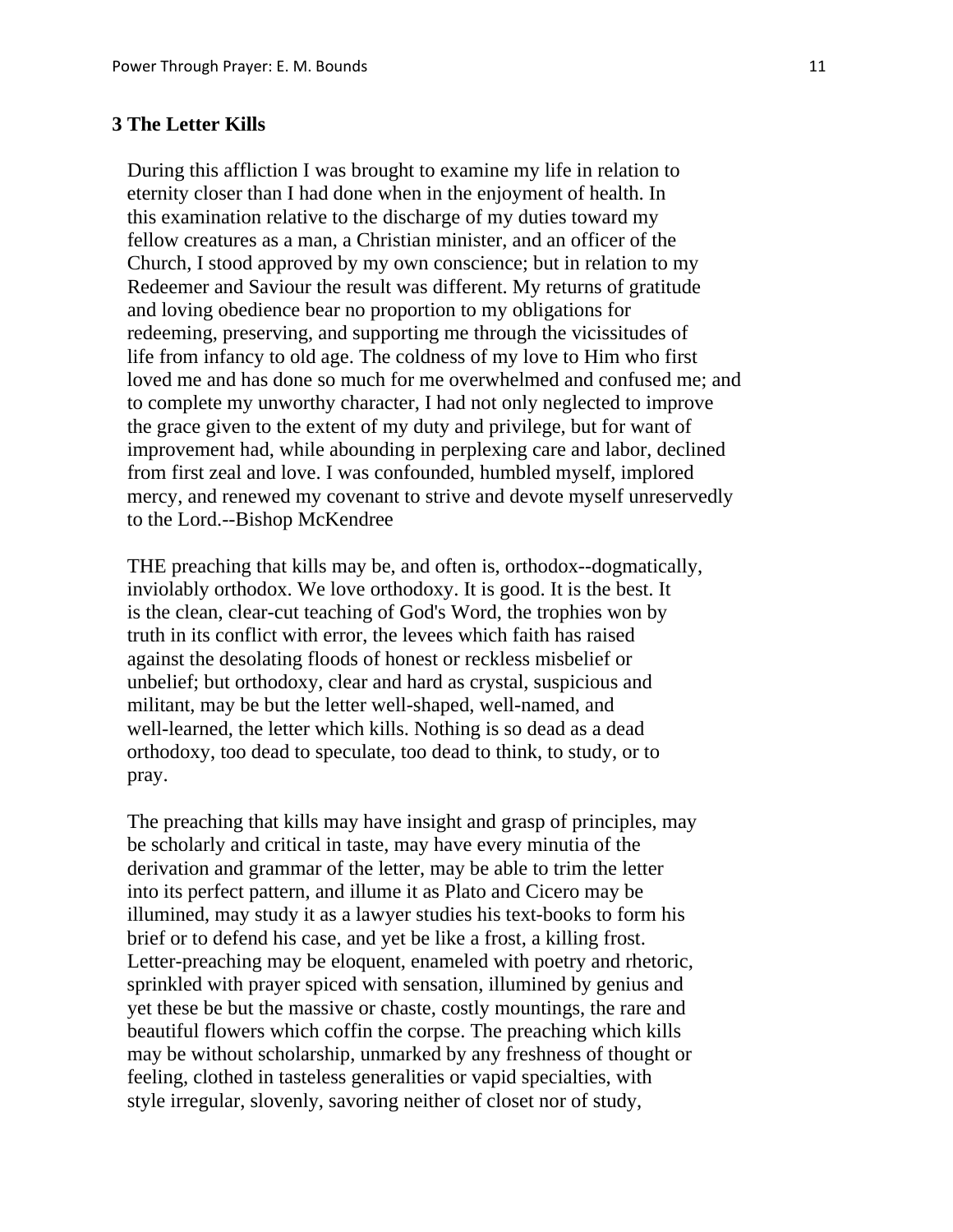graced neither by thought, expression, or prayer. Under such preaching how wide and utter the desolation! how profound the spiritual death!

 This letter-preaching deals with the surface and shadow of things, and not the things themselves. It does not penetrate the inner part. It has no deep insight into, no strong grasp of, the hidden life of God's Word. It is true to the outside, but the outside is the hull which must be broken and penetrated for the kernel. The letter may be dressed so as to attract and be fashionable, but the attraction is not toward God nor is the fashion for heaven. The failure is in the preacher. God has not made him. He has never been in the hands of God like clay in the hands of the potter. He has been busy about the sermon, its thought and finish, its drawing and impressive forces; but the deep things of God have never been sought, studied, fathomed, experienced by him. He has never stood before "the throne high and lifted up," never heard the seraphim song, never seen the vision nor felt the rush of that awful holiness, and cried out in utter abandon and despair under the sense of weakness and guilt, and had his life renewed, his heart touched, purged, inflamed by the live coal from God's altar. His ministry may draw people to him, to the Church, to the form and ceremony; but no true drawings to God, no sweet, holy, divine communion induced. The Church has been frescoed but not edified, pleased but not sanctified. Life is suppressed; a chill is on the summer air; the soil is baked. The city of our God becomes the city of the dead; the Church a graveyard, not an embattled army. Praise and prayer are stifled; worship is dead. The preacher and the preaching have helped sin, not holiness; peopled hell, not heaven.

 Preaching which kills is prayerless preaching. Without prayer the preacher creates death, and not life. The preacher who is feeble in prayer is feeble in life-giving forces. The preacher who has retired prayer as a conspicuous and largely prevailing element in his own character has shorn his preaching of its distinctive life-giving power. Professional praying there is and will be, but professional praying helps the preaching to its deadly work. Professional praying chills and kills both preaching and praying. Much of the lax devotion and lazy, irreverent attitudes in congregational praying are attributable to professional praying in the pulpit. Long, discursive, dry, and inane are the prayers in many pulpits. Without unction or heart, they fall like a killing frost on all the graces of worship. Death-dealing prayers they are. Every vestige of devotion has perished under their breath. The deader they are the longer they grow. A plea for short praying, live praying, real heart praying, praying by the Holy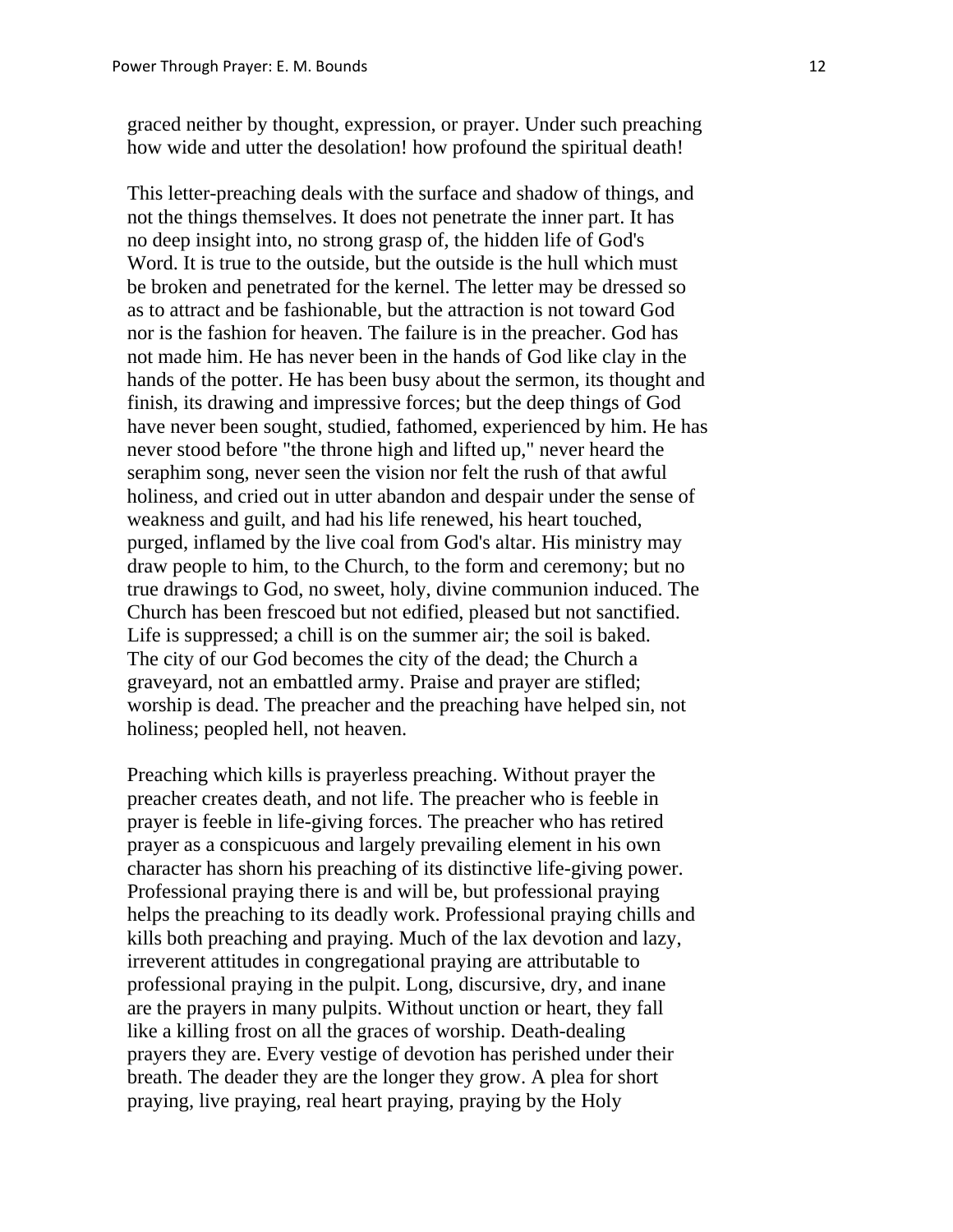Spirit--direct, specific, ardent, simple, unctuous in the pulpit--is in order. A school to teach preachers how to pray, as God counts praying, would be more beneficial to true piety, true worship, and true preaching than all theological schools.

 Stop! Pause! Consider! Where are we? What are we doing? Preaching to kill? Praying to kill? Praying to God! the great God, the Maker of all worlds, the Judge of all men! What reverence! what simplicity! what sincerity! what truth in the inward parts is demanded! How real we must be! How hearty! Prayer to God the noblest exercise, the loftiest effort of man, the most real thing! Shall we not discard forever accursed preaching that kills and prayer that kills, and do the real thing, the mightiest thing--prayerful praying, life-creating preaching, bring the mightiest force to bear on heaven and earth and draw on God's exhaustless and open treasure for the need and beggary of man?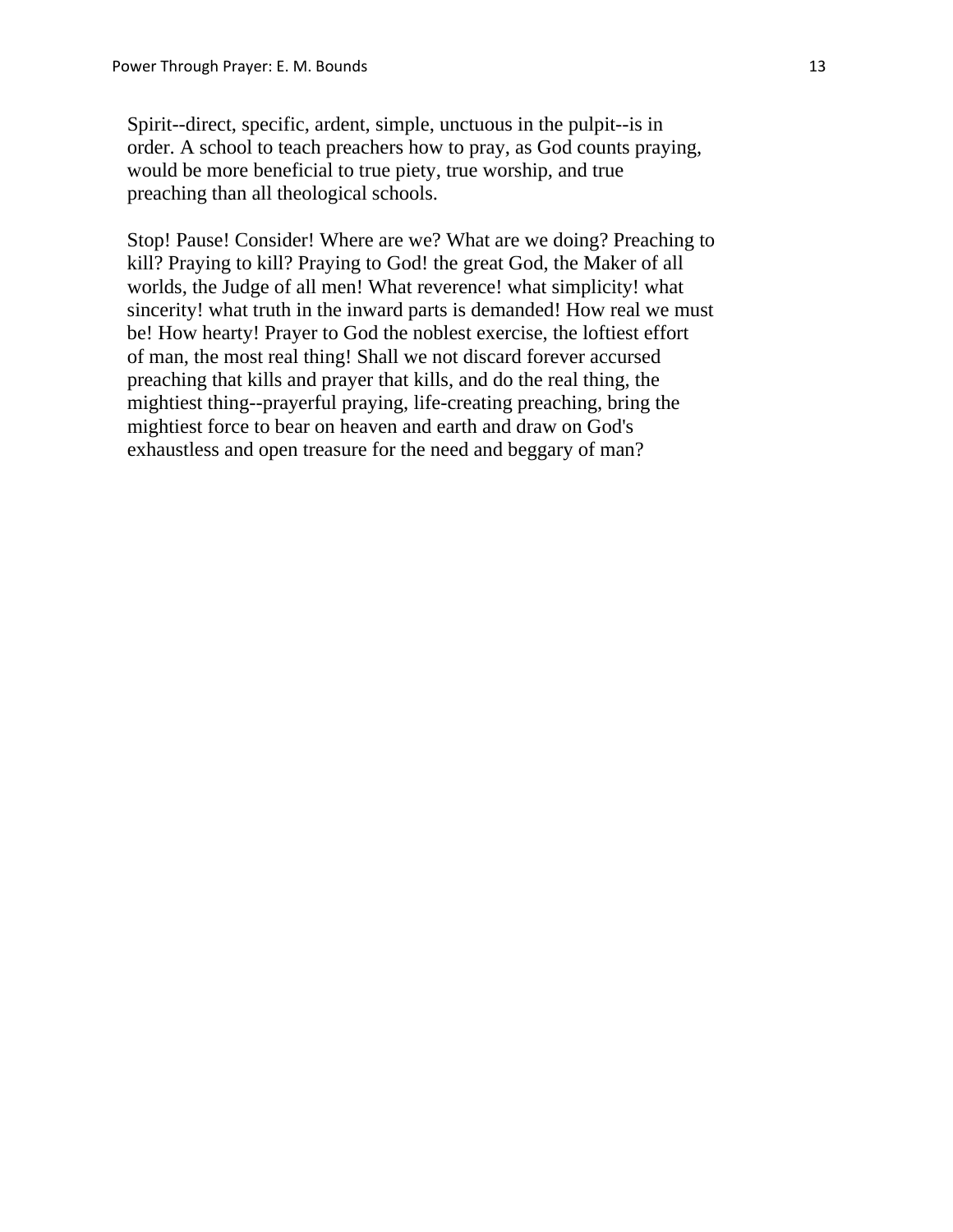# **4 Tendencies to Be Avoided**

 Let us often look at Brainerd in the woods of America pouring out his very soul before God for the perishing heathen without whose salvation nothing could make him happy. Prayer--secret fervent believing prayer--lies at the root of all personal godliness. A competent knowledge of the language where a missionary lives, a mild and winning temper, a heart given up to God in closet religion--these, these are the attainments which, more than all knowledge, or all other gifts, will fit us to become the instruments of God in the great work of human redemption.--Carrey's Brotherhood, Serampore

 THERE are two extreme tendencies in the ministry. The one is to shut itself out from intercourse with the people. The monk, the hermit were illustrations of this; they shut themselves out from men to be more with God. They failed, of course. Our being with God is of use only as we expend its priceless benefits on men. This age, neither with preacher nor with people, is much intent on God. Our hankering is not that way. We shut ourselves to our study, we become students, bookworms, Bible worms, sermon makers, noted for literature, thought, and sermons; but the people and God, where are they? Out of heart, out of mind. Preachers who are great thinkers, great students must be the greatest of prayers, or else they will be the greatest of backsliders, heartless professionals, rationalistic, less than the least of preachers in God's estimate.

 The other tendency is to thoroughly popularize the ministry. He is no longer God's man, but a man of affairs, of the people. He prays not, because his mission is to the people. If he can move the people, create an interest, a sensation in favor of religion, an interest in Church work--he is satisfied. His personal relation to God is no factor in his work. Prayer has little or no place in his plans. The disaster and ruin of such a ministry cannot be computed by earthly arithmetic. What the preacher is in prayer to God, for himself, for his people, so is his power for real good to men, so is his true fruitfulness, his true fidelity to God, to man, for time, for eternity.

 It is impossible for the preacher to keep his spirit in harmony with the divine nature of his high calling without much prayer. That the preacher by dint of duty and laborious fidelity to the work and routine of the ministry can keep himself in trim and fitness is a serious mistake. Even sermon-making, incessant and taxing as an art, as a duty, as a work, or as a pleasure, will engross and harden, will estrange the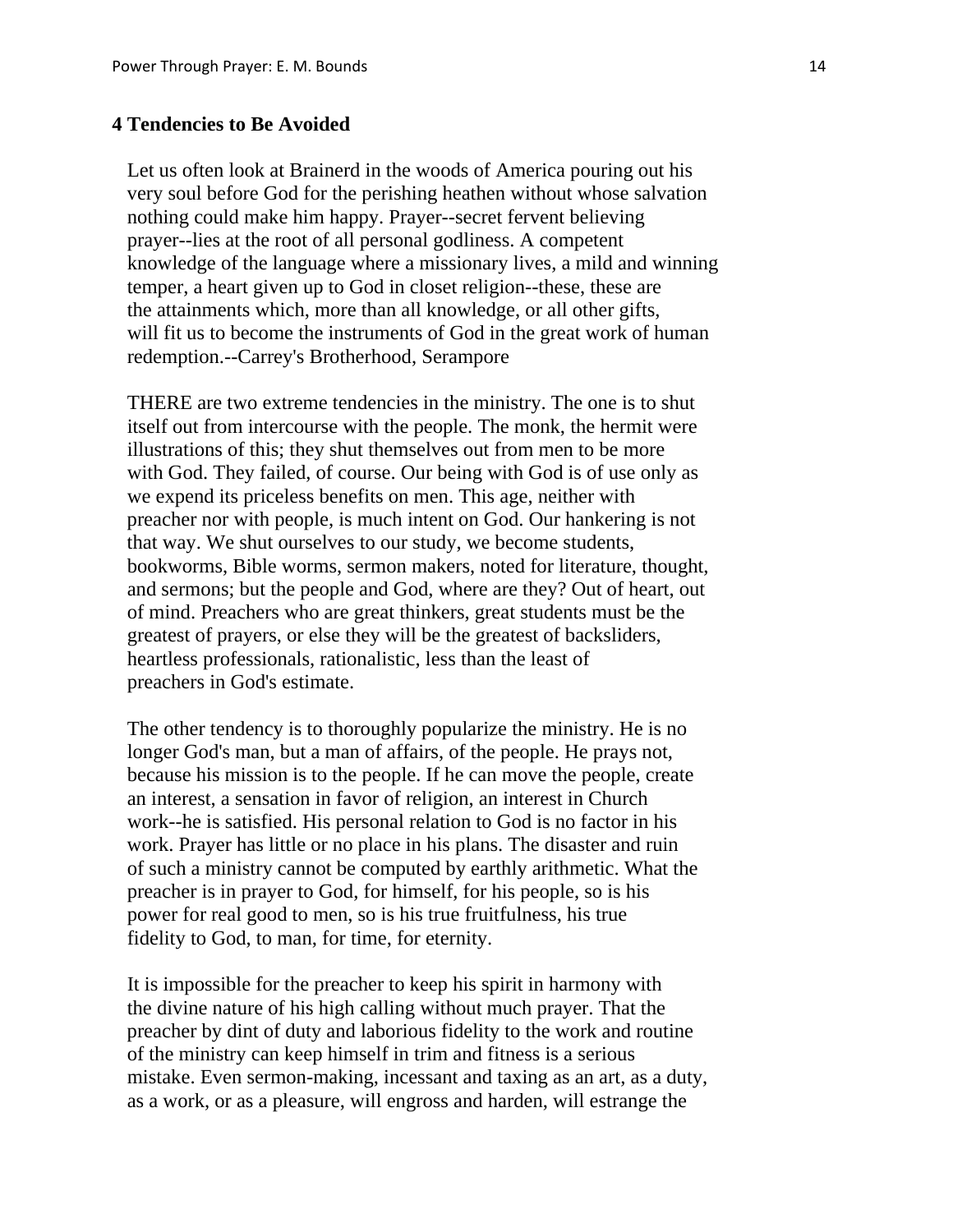heart, by neglect of prayer, from God. The scientist loses God in nature. The preacher may lose God in his sermon.

 Prayer freshens the heart of the preacher, keeps it in tune with God and in sympathy with the people, lifts his ministry out of the chilly air of a profession, fructifies routine and moves every wheel with the facility and power of a divine unction.

 Mr. Spurgeon says: "Of course the preacher is above all others distinguished as a man of prayer. He prays as an ordinary Christian, else he were a hypocrite. He prays more than ordinary Christians, else he were disqualified for the office he has undertaken. If you as ministers are not very prayerful, you are to be pitied. If you become lax in sacred devotion, not only will you need to be pitied but your people also, and the day cometh in which you shall be ashamed and confounded. All our libraries and studies are mere emptiness compared with our closets. Our seasons of fasting and prayer at the Tabernacle have been high days indeed; never has heaven's gate stood wider; never have our hearts been nearer the central Glory."

 The praying which makes a prayerful ministry is not a little praying put in as we put flavor to give it a pleasant smack, but the praying must be in the body, and form the blood and bones. Prayer is no petty duty, put into a corner; no piecemeal performance made out of the fragments of time which have been snatched from business and other engagements of life; but it means that the best of our time, the heart of our time and strength must be given. It does not mean the closet absorbed in the study or swallowed up in the activities of ministerial duties; but it means the closet first, the study and activities second, both study and activities freshened and made efficient by the closet. Prayer that affects one's ministry must give tone to one's life. The praying which gives color and bent to character is no pleasant, hurried pastime. It must enter as strongly into the heart and life as Christ's "strong crying and tears" did; must draw out the soul into an agony of desire as Paul's did; must be an inwrought fire and force like the "effectual, fervent prayer" of James; must be of that quality which, when put into the golden censer and incensed before God, works mighty spiritual throes and revolutions.

 Prayer is not a little habit pinned on to us while we were tied to our mother's apron strings; neither is it a little decent quarter of a minute's grace said over an hour's dinner, but it is a most serious work of our most serious years. It engages more of time and appetite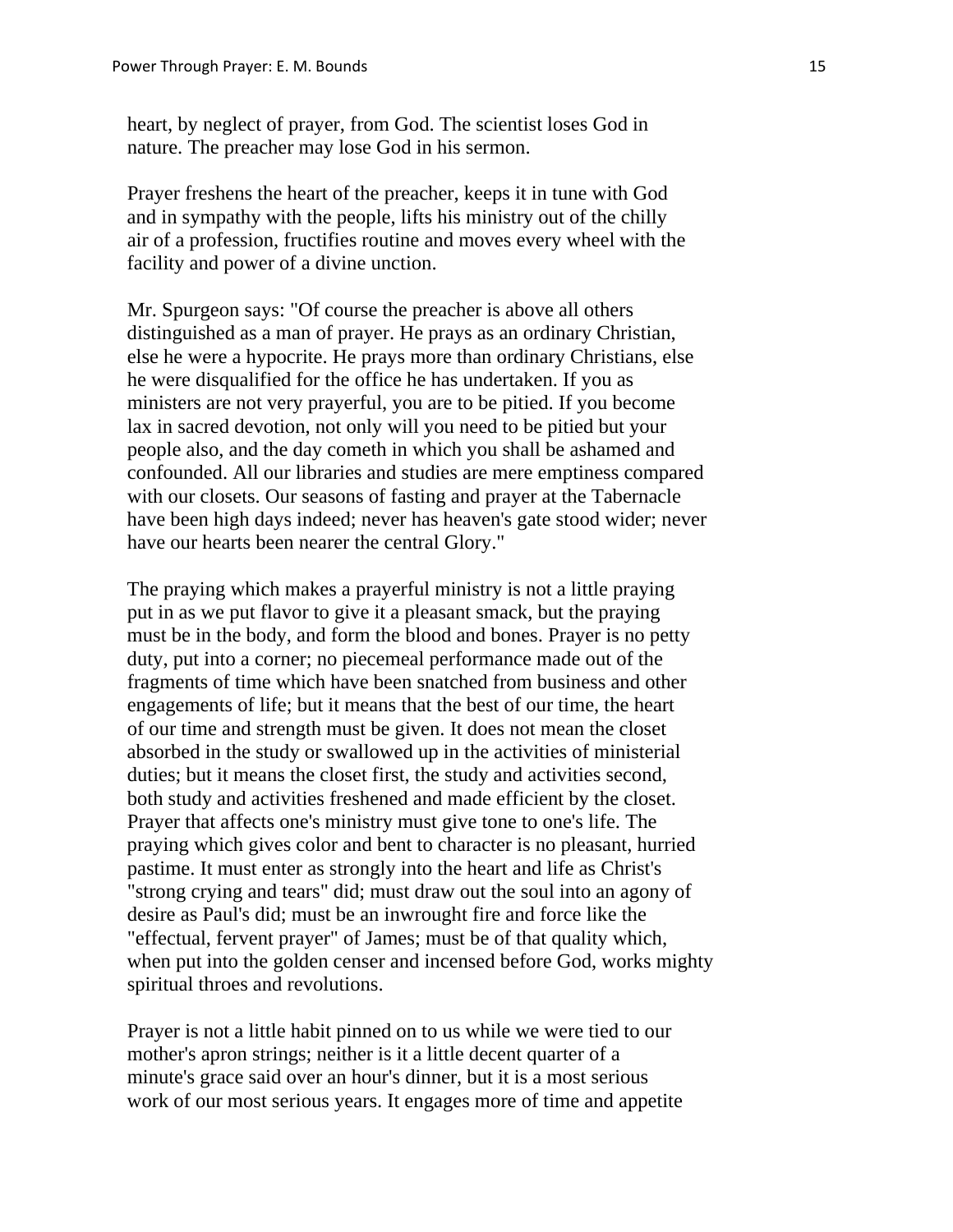than our longest dinings or richest feasts. The prayer that makes much of our preaching must be made much of. The character of our praying will determine the character of our preaching. Light praying will make light preaching. Prayer makes preaching strong, gives it unction, and makes it stick. In every ministry weighty for good, prayer has always been a serious business.

 The preacher must be preeminently a man of prayer. His heart must graduate in the school of prayer. In the school of prayer only can the heart learn to preach. No learning can make up for the failure to pray. No earnestness, no diligence, no study, no gifts will supply its lack.

 Talking to men for God is a great thing, but talking to God for men is greater still. He will never talk well and with real success to men for God who has not learned well how to talk to God for men. More than this, prayerless words in the pulpit and out of it are deadening words.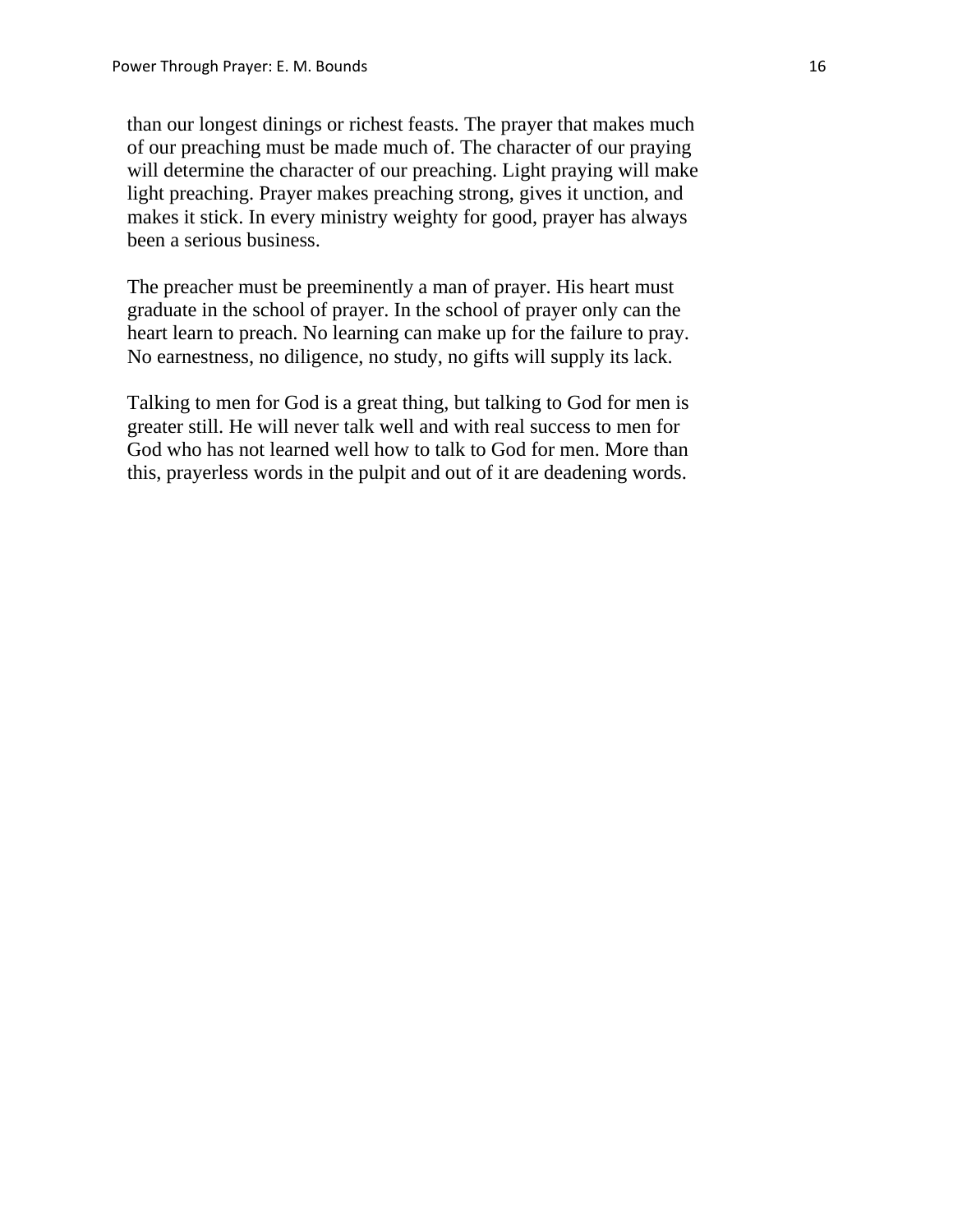#### **5 Prayer, the Great Essential**

 You know the value of prayer: it is precious beyond all price. Never, never neglect it--Sir Thomas Buxton

 Prayer is the first thing, the second thing, the third thing necessary to a minister. Pray, then, my dear brother: pray, pray, pray--Edward Payson

 PRAYER, in the preacher's life, in the preacher's study, in the preacher's pulpit, must be a conspicuous and an all-impregnating force and an all-coloring ingredient. It must play no secondary part, be no mere coating. To him it is given to be with his Lord "all night in prayer." The preacher, to train himself in self-denying prayer, is charged to look to his Master, who, "rising up a great while before day, went out, and departed into a solitary place, and there prayed." The preacher's study ought to be a closet, a Bethel, an altar, a vision, and a ladder, that every thought might ascend heavenward ere it went manward; that every part of the sermon might be scented by the air of heaven and made serious, because God was in the study.

 As the engine never moves until the fire is kindled, so preaching, with all its machinery, perfection, and polish, is at a dead standstill, as far as spiritual results are concerned, till prayer has kindled and created the steam. The texture, fineness, and strength of the sermon is as so much rubbish unless the mighty impulse of prayer is in it, through it, and behind it. The preacher must, by prayer, put God in the sermon. The preacher must, by prayer, move God toward the people before he can move the people to God by his words. The preacher must have had audience and ready access to God before he can have access to the people. An open way to God for the preacher is the surest pledge of an open way to the people.

 It is necessary to iterate and reiterate that prayer, as a mere habit, as a performance gone through by routine or in a professional way, is a dead and rotten thing. Such praying has no connection with the praying for which we plead. We are stressing true praying, which engages and sets on fire every high element of the preacher's being--prayer which is born of vital oneness with Christ and the fullness of the Holy Ghost, which springs from the deep, overflowing fountains of tender compassion, deathless solicitude for man's eternal good; a consuming zeal for the glory of God; a thorough conviction of the preacher's difficult and delicate work and of the imperative need of God's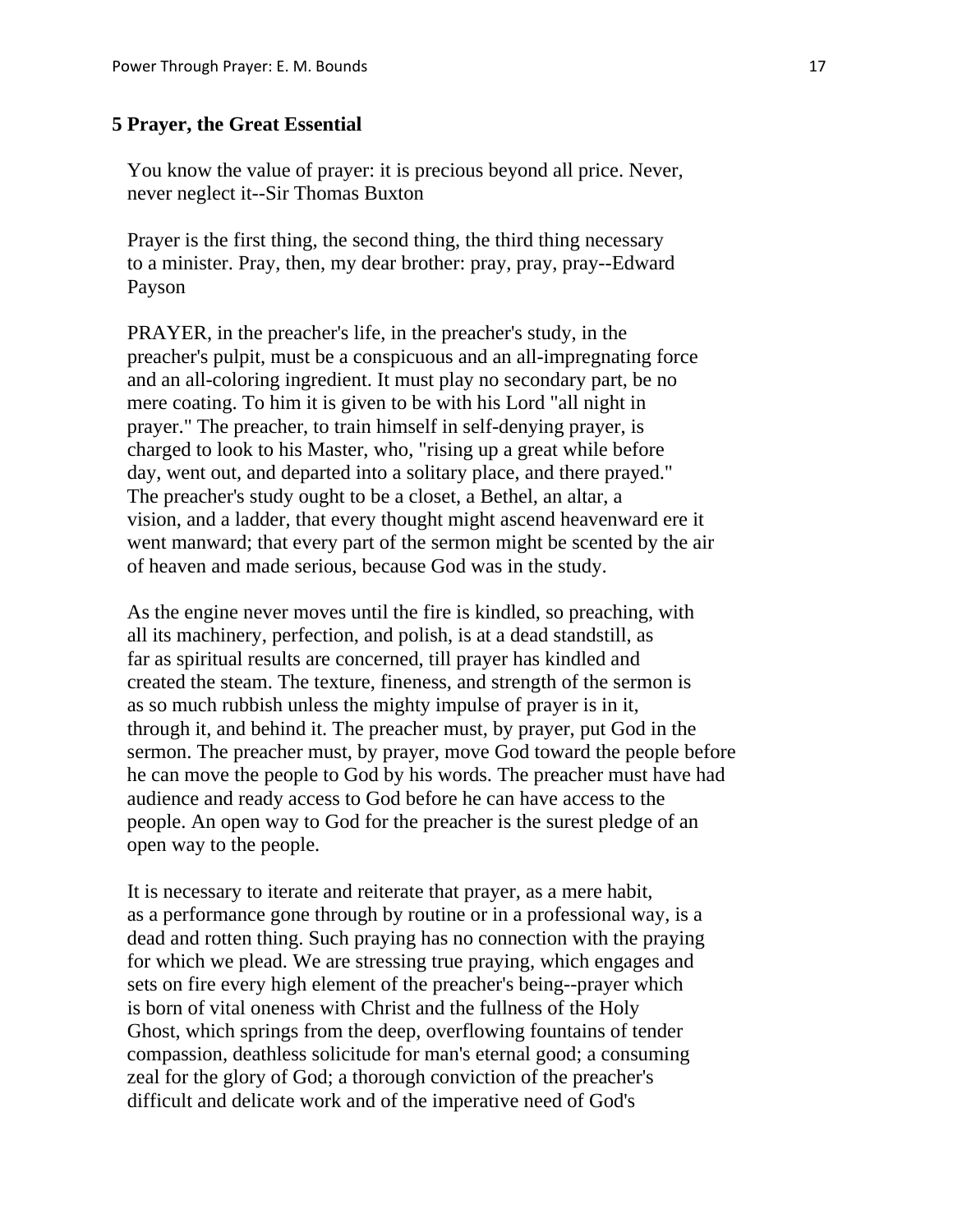mightiest help. Praying grounded on these solemn and profound convictions is the only true praying. Preaching backed by such praying is the only preaching which sows the seeds of eternal life in human hearts and builds men up for heaven.

 It is true that there may be popular preaching, pleasant preaching, taking preaching, preaching of much intellectual, literary, and brainy force, with its measure and form of good, with little or no praying; but the preaching which secures God's end in preaching must be born of prayer from text to exordium, delivered with the energy and spirit of prayer, followed and made to germinate, and kept in vital force in the hearts of the hearers by the preacher's prayers, long after the occasion has past.

 We may excuse the spiritual poverty of our preaching in many ways, but the true secret will be found in the lack of urgent prayer for God's presence in the power of the Holy Spirit. There are preachers innumerable who can deliver masterful sermons after their order; but the effects are short-lived and do not enter as a factor at all into the regions of the spirit where the fearful war between God and Satan, heaven and hell, is being waged because they are not made powerfully militant and spiritually victorious by prayer.

 The preachers who gain mighty results for God are the men who have prevailed in their pleadings with God ere venturing to plead with men. The preachers who are the mightiest in their closets with God are the mightiest in their pulpits with men.

 Preachers are human folks, and are exposed to and often caught by the strong driftings of human currents. Praying is spiritual work; and human nature does not like taxing, spiritual work. Human nature wants to sail to heaven under a favoring breeze, a full, smooth sea. Prayer is humbling work. It abases intellect and pride, crucifies vainglory, and signs our spiritual bankruptcy, and all these are hard for flesh and blood to bear. It is easier not to pray than to bear them. So we come to one of the crying evils of these times, maybe of all times--little or no praying. Of these two evils, perhaps little praying is worse than no praying. Little praying is a kind of make-believe, a salvo for the conscience, a farce and a delusion.

 The little estimate we put on prayer is evident from the little time we give to it. The time given to prayer by the average preacher scarcely counts in the sum of the daily aggregate. Not infrequently the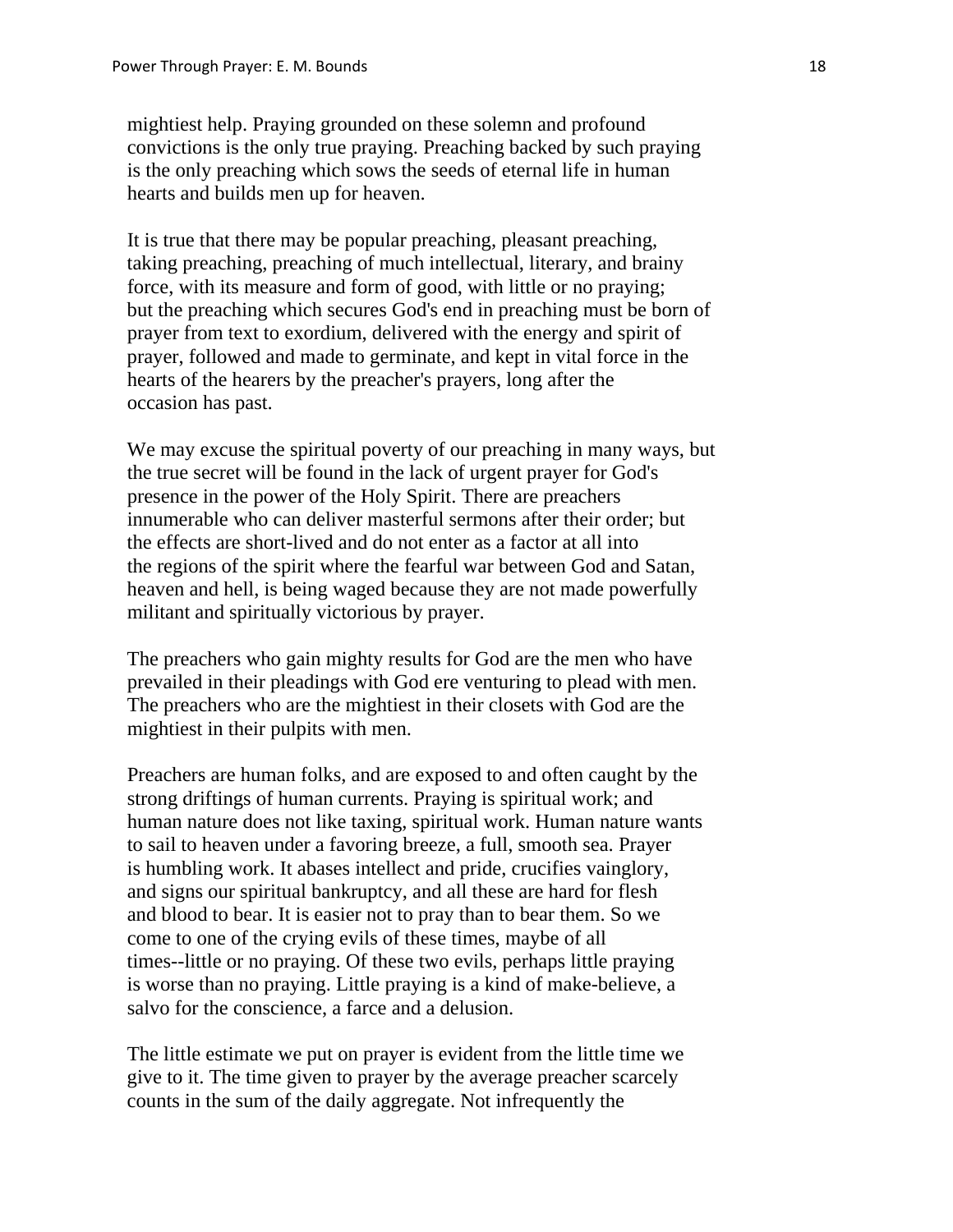preacher's only praying is by his bedside in his nightdress, ready for bed and soon in it, with, perchance the addition of a few hasty snatches of prayer ere he is dressed in the morning. How feeble, vain, and little is such praying compared with the time and energy devoted to praying by holy men in and out of the Bible! How poor and mean our petty, childish praying is beside the habits of the true men of God in all ages! To men who think praying their main business and devote time to it according to this high estimate of its importance does God commit the keys of his kingdom, and by them does he work his spiritual wonders in this world. Great praying is the sign and seal of God's great leaders and the earnest of the conquering forces with which God will crown their labors.

 The preacher is commissioned to pray as well as to preach. His mission is incomplete if he does not do both well. The preacher may speak with all the eloquence of men and of angels; but unless he can pray with a faith which draws all heaven to his aid, his preaching will be "as sounding brass or a tinkling cymbal" for permanent God-honoring, soul-saving uses.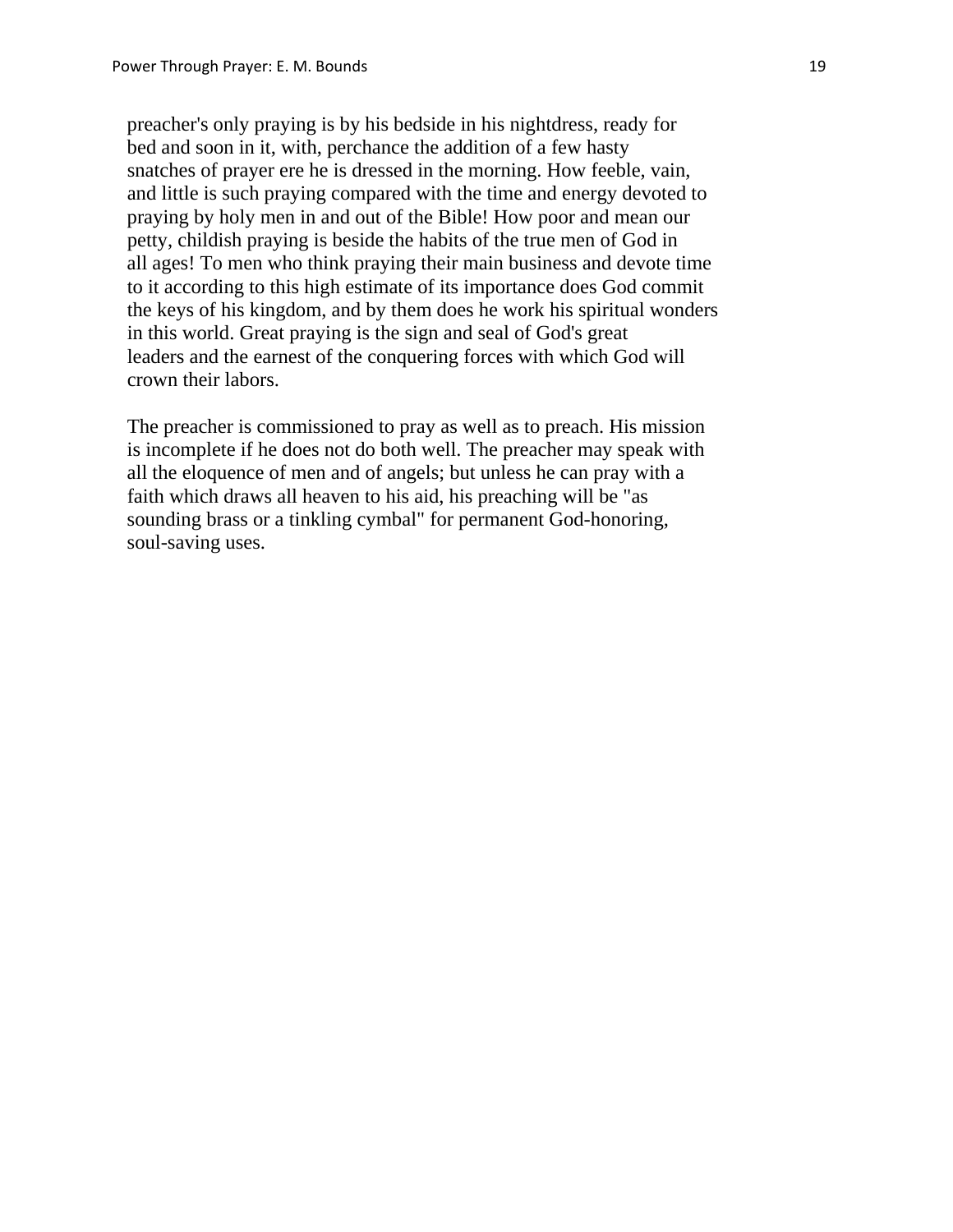# **6 A Praying Ministry Successful**

 The principal cause of my leanness and unfruitfulness is owing to an unaccountable backwardness to pray. I can write or read or converse or hear with a ready heart; but prayer is more spiritual and inward than any of these, and the more spiritual any duty is the more my carnal heart is apt to start from it. Prayer and patience and faith are never disappointed. I have long since learned that if ever I was to be a minister faith and prayer must make me one. When I can find my heart in frame and liberty for prayer, everything else is comparatively easy.--Richard Newton

 IT may be put down as a spiritual axiom that in every truly successful ministry prayer is an evident and controlling force--evident and controlling in the life of the preacher, evident and controlling in the deep spirituality of his work. A ministry may be a very thoughtful ministry without prayer; the preacher may secure fame and popularity without prayer; the whole machinery of the preacher's life and work may be run without the oil of prayer or with scarcely enough to grease one cog; but no ministry can be a spiritual one, securing holiness in the preacher and in his people, without prayer being made an evident and controlling force.

 The preacher that prays indeed puts God into the work. God does not come into the preacher's work as a matter of course or on general principles, but he comes by prayer and special urgency. That God will be found of us in the day that we seek him with the whole heart is as true of the preacher as of the penitent. A prayerful ministry is the only ministry that brings the preacher into sympathy with the people. Prayer as essentially unites to the human as it does to the divine. A prayerful ministry is the only ministry qualified for the high offices and responsibilities of the preacher. Colleges, learning, books, theology, preaching cannot make a preacher, but praying does. The apostles' commission to preach was a blank till filled up by the Pentecost which praying brought. A prayerful minister has passed beyond the regions of the popular, beyond the man of mere affairs, of secularities, of pulpit attractiveness; passed beyond the ecclesiastical organizer or general into a sublimer and mightier region, the region of the spiritual. Holiness is the product of his work; transfigured hearts and lives emblazon the reality of his work, its trueness and substantial nature. God is with him. His ministry is not projected on worldly or surface principles. He is deeply stored with and deeply schooled in the things of God. His long, deep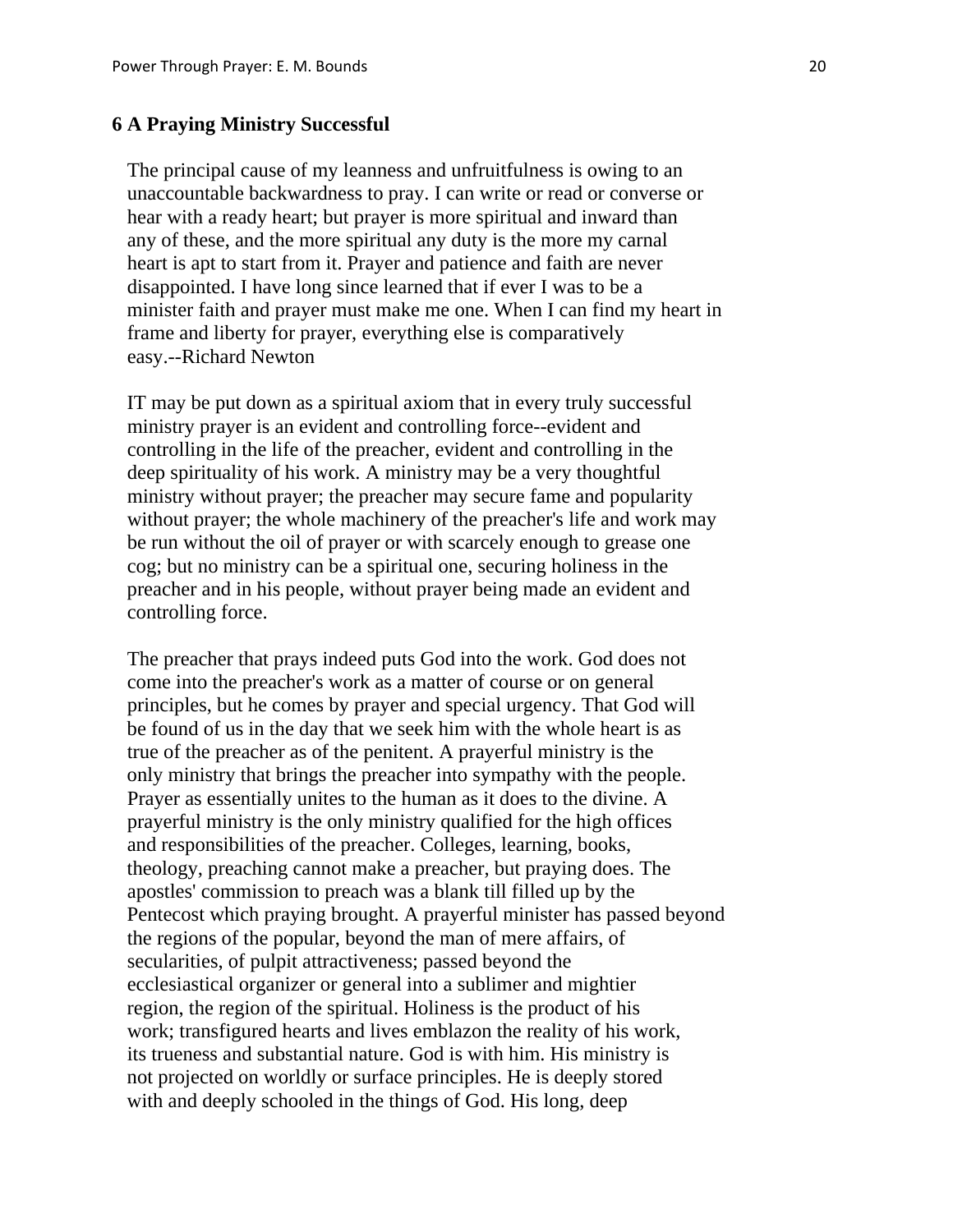communings with God about his people and the agony of his wrestling spirit have crowned him as a prince in the things of God. The iciness of the mere professional has long since melted under the intensity of his praying.

 The superficial results of many a ministry, the deadness of others, are to be found in the lack of praying. No ministry can succeed without much praying, and this praying must be fundamental, ever-abiding, ever-increasing. The text, the sermon, should be the result of prayer. The study should be bathed in prayer, all its duties so impregnated with prayer, its whole spirit the spirit of prayer. "I am sorry that I have prayed so little," was the deathbed regret of one of God's chosen ones, a sad and remorseful regret for a preacher. "I want a life of greater, deeper, truer prayer," said the late Archbishop Tait. So may we all say, and this may we all secure.

 God's true preachers have been distinguished by one great feature: they were men of prayer. Differing often in many things, they have always had a common center. They may have started from different points, and traveled by different roads, but they converged to one point: they were one in prayer. God to them was the center of attraction, and prayer was the path that led to God. These men prayed not occasionally, not a little at regular or at odd times; but they so prayed that their prayers entered into and shaped their characters; they so prayed as to affect their own lives and the lives of others; they so prayed as to make the history of the Church and influence the current of the times. They spent much time in prayer, not because they marked the shadow on the dial or the hands on the clock, but because it was to them so momentous and engaging a business that they could scarcely give over.

 Prayer was to them what it was to Paul, a striving with earnest effort of soul; what it was to Jacob, a wrestling and prevailing; what it was to Christ, "strong crying and tears." They "prayed always with all prayer and supplication in the Spirit, and watching thereunto with all perseverance." "The effectual, fervent prayer" has been the mightiest weapon of God's mightiest soldiers. The statement in regard to Elijah--that he "was a man subject to like passions as we are, and he prayed earnestly that it might not rain: and it rained not on the earth by the space of three years and six months. And he prayed again, and the heaven gave rain, and the earth brought forth her fruit"--comprehends all prophets and preachers who have moved their generation for God, and shows the instrument by which they worked their wonders.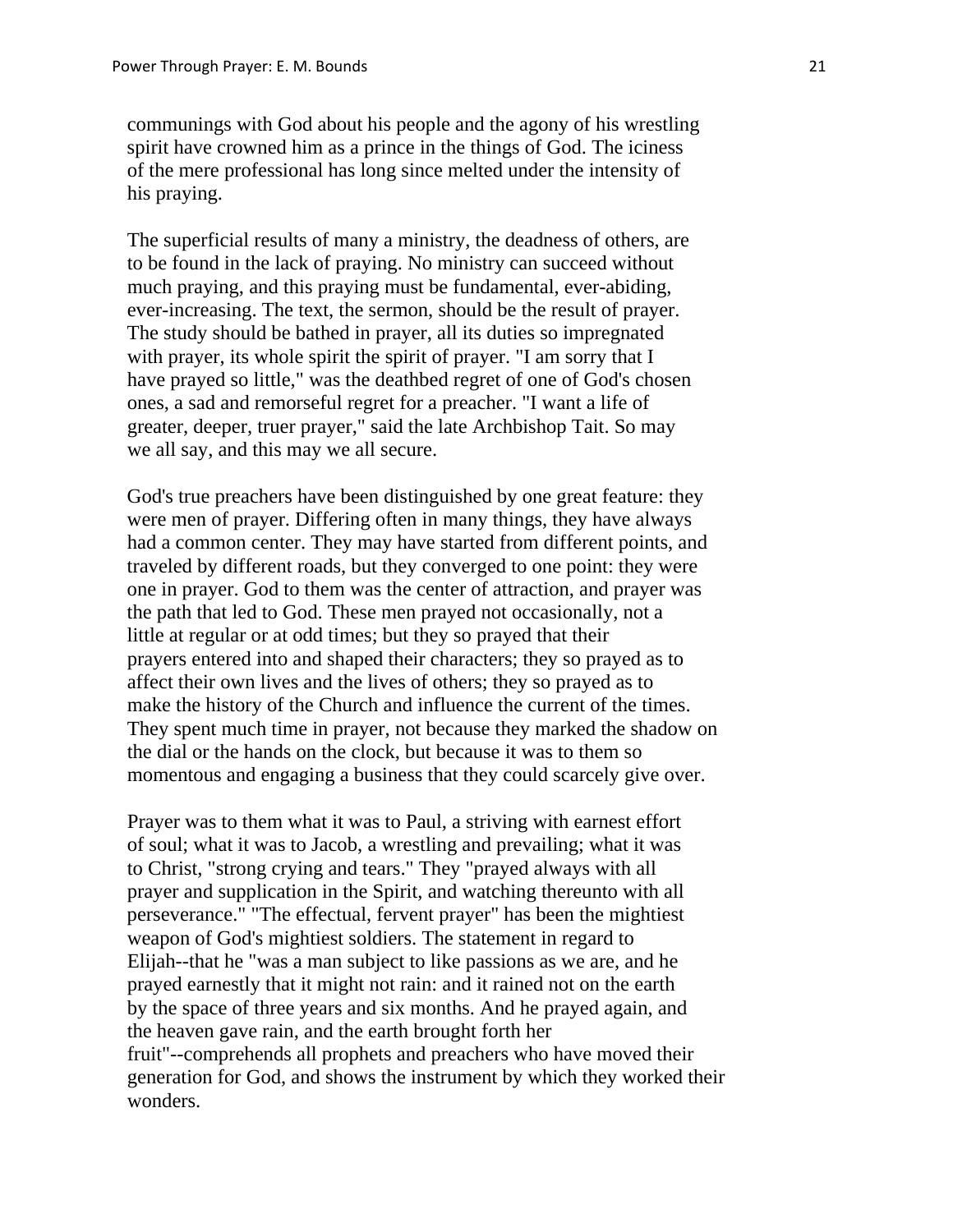#### **7 Much Time Should Be Given to Prayer**

 The great masters and teachers in Christian doctrine have always found in prayer their highest source of illumination. Not to go beyond the limits of the English Church, it is recorded of Bishop Andrews that he spent five hours daily on his knees. The greatest practical resolves that have enriched and beautified human life in Christian times have been arrived at in prayer.--Canon Liddon

WHILE many private prayers, in the nature of things, must be short; while public prayers, as a rule, ought to be short and condensed; while there is ample room for and value put on ejaculatory prayer--yet in our private communions with God time is a feature essential to its value. Much time spent with God is the secret of all successful praying. Prayer which is felt as a mighty force is the mediate or immediate product of much time spent with God. Our short prayers owe their point and efficiency to the long ones that have preceded them. The short prevailing prayer cannot be prayed by one who has not prevailed with God in a mightier struggle of long continuance. Jacob's victory of faith could not have been gained without that all-night wrestling. God's acquaintance is not made by pop calls. God does not bestow his gifts on the casual or hasty comers and goers. Much with God alone is the secret of knowing him and of influence with him. He yields to the persistency of a faith that knows him. He bestows his richest gifts upon those who declare their desire for and appreciation of those gifts by the constancy as well as earnestness of their importunity. Christ, who in this as well as other things is our Example, spent many whole nights in prayer. His custom was to pray much. He had his habitual place to pray. Many long seasons of praying make up his history and character. Paul prayed day and night. It took time from very important interests for Daniel to pray three times a day. David's morning, noon, and night praying were doubtless on many occasions very protracted. While we have no specific account of the time these Bible saints spent in prayer, yet the indications are that they consumed much time in prayer, and on some occasions long seasons of praying was their custom.

 We would not have any think that the value of their prayers is to be measured by the clock, but our purpose is to impress on our minds the necessity of being much alone with God; and that if this feature has not been produced by our faith, then our faith is of a feeble and surface type.

The men who have most fully illustrated Christ in their character, and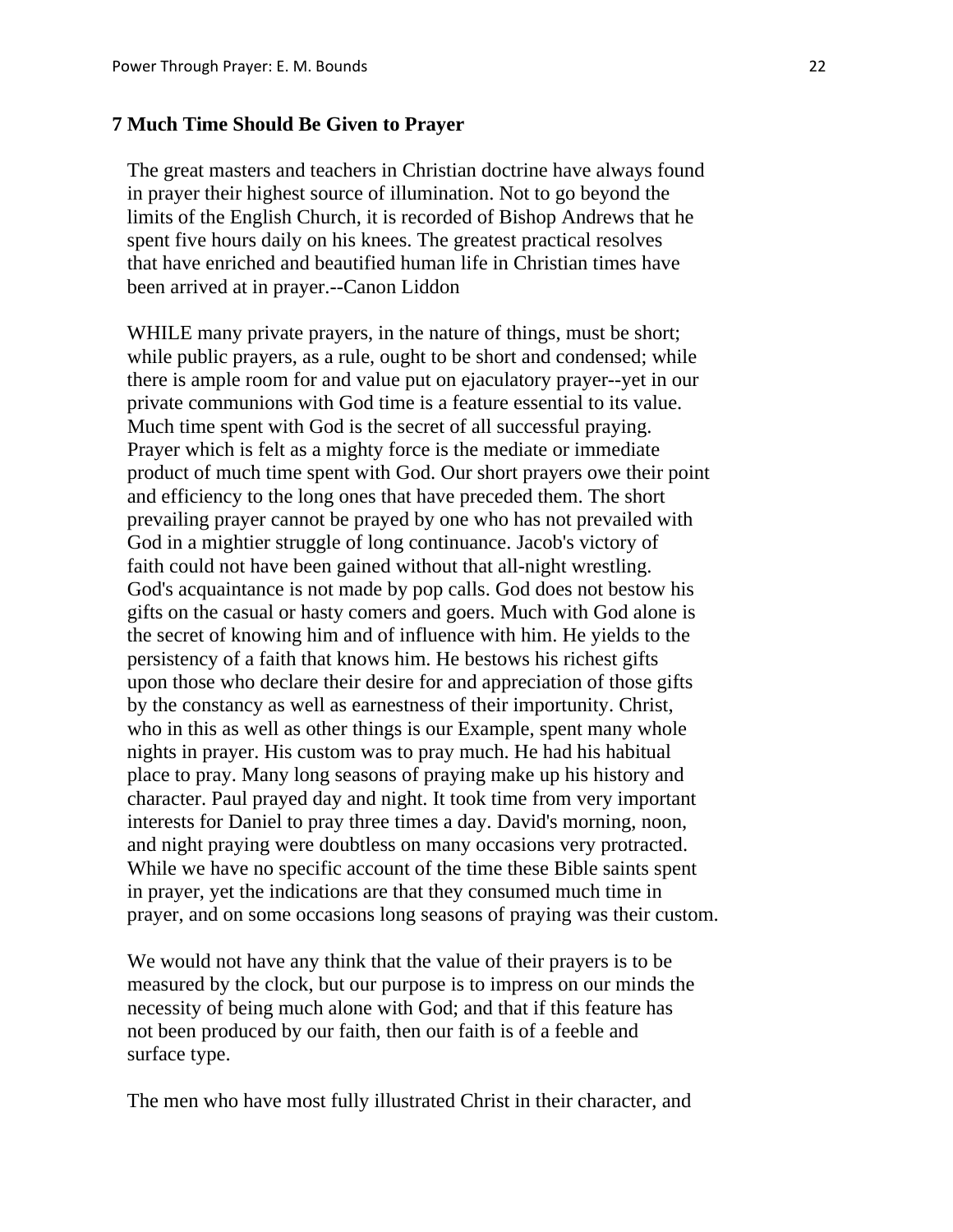have most powerfully affected the world for him, have been men who spent so much time with God as to make it a notable feature of their lives. Charles Simeon devoted the hours from four till eight in the morning to God. Mr. Wesley spent two hours daily in prayer. He began at four in the morning. Of him, one who knew him well wrote: "He thought prayer to be more his business than anything else, and I have seen him come out of his closet with a serenity of face next to shining." John Fletcher stained the walls of his room by the breath of his prayers. Sometimes he would pray all night; always, frequently, and with great earnestness. His whole life was a life of prayer. "I would not rise from my seat," he said, "without lifting my heart to God." His greeting to a friend was always: "Do I meet you praying?" Luther said: "If I fail to spend two hours in prayer each morning, the devil gets the victory through the day. I have so much business I cannot get on without spending three hours daily in prayer." He had a motto: "He that has prayed well has studied well."

 Archbishop Leighton was so much alone with God that he seemed to be in a perpetual meditation. "Prayer and praise were his business and his pleasure," says his biographer. Bishop Ken was so much with God that his soul was said to be God-enamored. He was with God before the clock struck three every morning. Bishop Asbury said: "I propose to rise at four o'clock as often as I can and spend two hours in prayer and meditation." Samuel Rutherford, the fragrance of whose piety is still rich, rose at three in the morning to meet God in prayer. Joseph Alleine arose at four o'clock for his business of praying till eight. If he heard other tradesmen plying their business before he was up, he would exclaim: "O how this shames me! Doth not my Master deserve more than theirs?" He who has learned this trade well draws at will, on sight, and with acceptance of heaven's unfailing bank.

 One of the holiest and among the most gifted of Scotch preachers says: "I ought to spend the best hours in communion with God. It is my noblest and most fruitful employment, and is not to be thrust into a corner. The morning hours, from six to eight, are the most uninterrupted and should be thus employed. After tea is my best hour, and that should be solemnly dedicated to God. I ought not to give up the good old habit of prayer before going to bed; but guard must be kept against sleep. When I awake in the night, I ought to rise and pray. A little time after breakfast might be given to intercession." This was the praying plan of Robert McCheyne. The memorable Methodist band in their praying shame us. "From four to five in the morning, private prayer; from five to six in the evening, private prayer."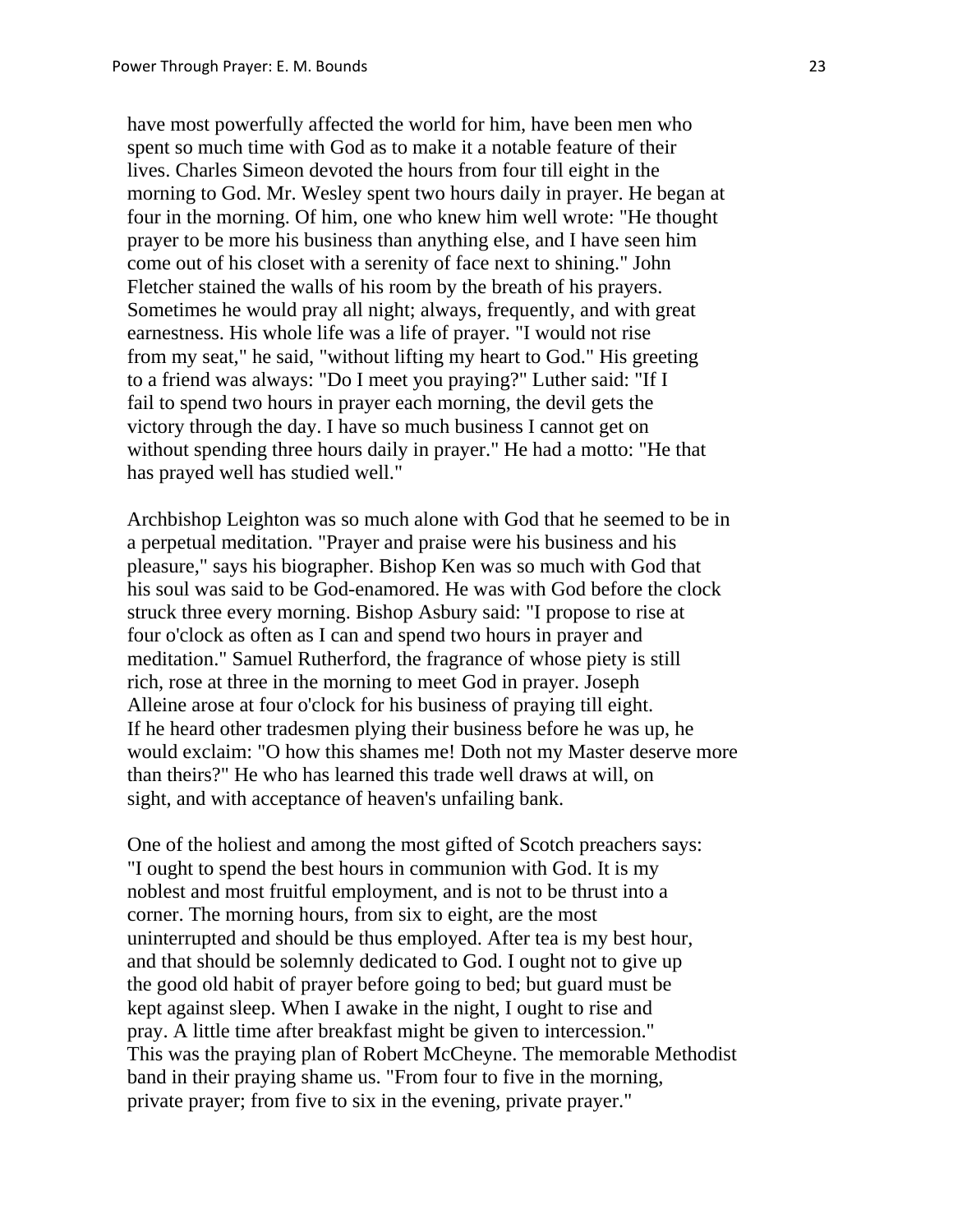John Welch, the holy and wonderful Scotch preacher, thought the day ill spent if he did not spend eight or ten hours in prayer. He kept a plaid that he might wrap himself when he arose to pray at night. His wife would complain when she found him lying on the ground weeping. He would reply: "O woman, I have the souls of three thousand to answer for, and I know not how it is with many of them!"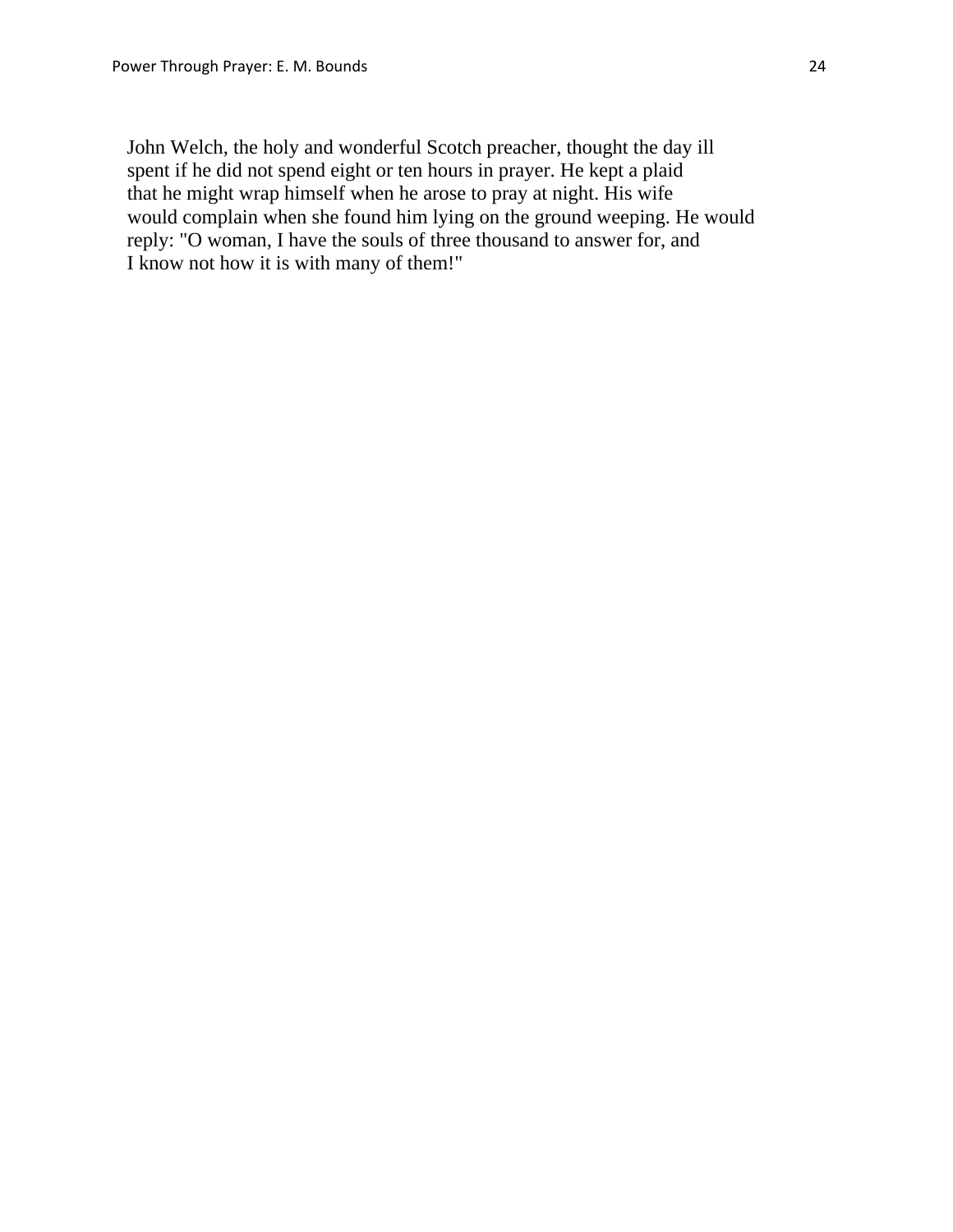#### **8 Examples of Praying Men**

 The act of praying is the very highest energy of which the human mind is capable; praying, that is, with the total concentration of the faculties. The great mass of worldly men and of learned men are absolutely incapable of prayer.--Samuel Taylor Coleridge

 BISHOP WILSON says: "In H. Martyn's journal the spirit of prayer, the time he devoted to the duty, and his fervor in it are the first things which strike me."

 Payson wore the hard-wood boards into grooves where his knees pressed so often and so long. His biographer says: "His continuing instant in prayer, be his circumstances what they might, is the most noticeable fact in his history, and points out the duty of all who would rival his eminency. To his ardent and persevering prayers must no doubt be ascribed in a great measure his distinguished and almost uninterrupted success."

 The Marquis DeRenty, to whom Christ was most precious, ordered his servant to call him from his devotions at the end of half an hour. The servant at the time saw his face through an aperture. It was marked with such holiness that he hated to arouse him. His lips were moving, but he was perfectly silent. He waited until three half hours had passed; then he called to him, when he arose from his knees, saying that the half hour was so short when he was communing with Christ.

 Brainerd said: "I love to be alone in my cottage, where I can spend much time in prayer."

 William Bramwell is famous in Methodist annals for personal holiness and for his wonderful success in preaching and for the marvelous answers to his prayers. For hours at a time he would pray. He almost lived on his knees. He went over his circuits like a flame of fire. The fire was kindled by the time he spent in prayer. He often spent as much as four hours in a single season of prayer in retirement.

 Bishop Andrewes spent the greatest part of five hours every day in prayer and devotion.

 Sir Henry Havelock always spent the first two hours of each day alone with God. If the encampment was struck at 6 A.M., he would rise at four.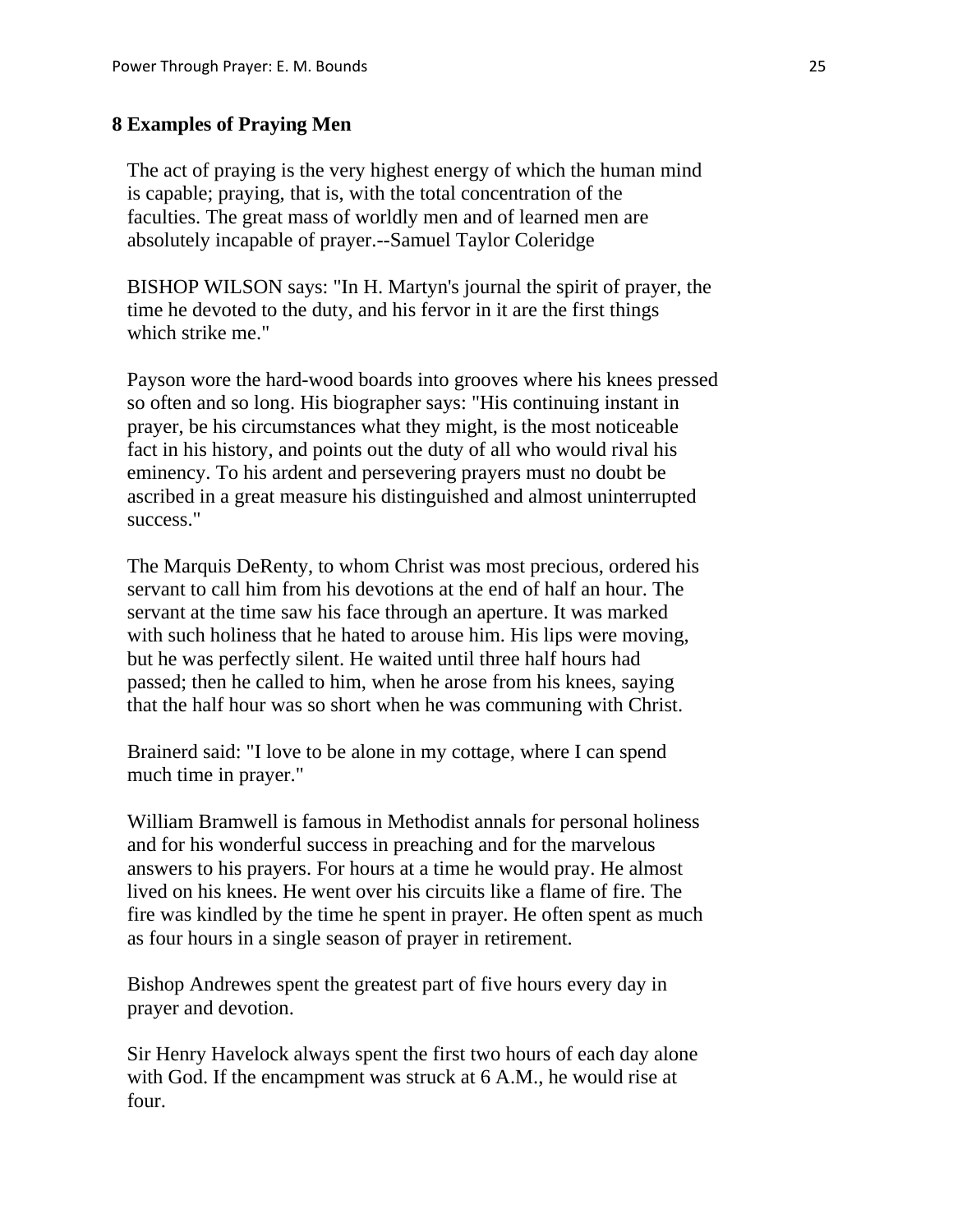Earl Cairns rose daily at six o'clock to secure an hour and a half for the study of the Bible and for prayer, before conducting family worship at a quarter to eight.

 Dr. Judson's success in prayer is attributable to the fact that he gave much time to prayer. He says on this point: "Arrange thy affairs, if possible, so that thou canst leisurely devote two or three hours every day not merely to devotional exercises but to the very act of secret prayer and communion with God. Endeavor seven times a day to withdraw from business and company and lift up thy soul to God in private retirement. Begin the day by rising after midnight and devoting some time amid the silence and darkness of the night to this sacred work. Let the hour of opening dawn find thee at the same work. Let the hours of nine, twelve, three, six, and nine at night witness the same. Be resolute in his cause. Make all practicable sacrifices to maintain it. Consider that thy time is short, and that business and company must not be allowed to rob thee of thy God." Impossible, say we, fanatical directions! Dr. Judson impressed an empire for Christ and laid the foundations of God's kingdom with imperishable granite in the heart of Burmah. He was successful, one of the few men who mightily impressed the world for Christ. Many men of greater gifts and genius and learning than he have made no such impression; their religious work is like footsteps in the sands, but he has engraven his work on the adamant. The secret of its profundity and endurance is found in the fact that he gave time to prayer. He kept the iron red-hot with prayer, and God's skill fashioned it with enduring power. No man can do a great and enduring work for God who is not a man of prayer, and no man can be a man of prayer who does not give much time to praying.

 Is it true that prayer is simply the compliance with habit, dull and mechanical? A petty performance into which we are trained till tameness, shortness, superficiality are its chief elements? "Is it true that prayer is, as is assumed, little else than the half-passive play of sentiment which flows languidly on through the minutes or hours of easy reverie?" Canon Liddon continues: "Let those who have really prayed give the answer. They sometimes describe prayer with the patriarch Jacob as a wrestling together with an Unseen Power which may last, not unfrequently in an earnest life, late into the night hours, or even to the break of day. Sometimes they refer to common intercession with St. Paul as a concerted struggle. They have, when praying, their eyes fixed on the Great Intercessor in Gethsemane, upon the drops of blood which fall to the ground in that agony of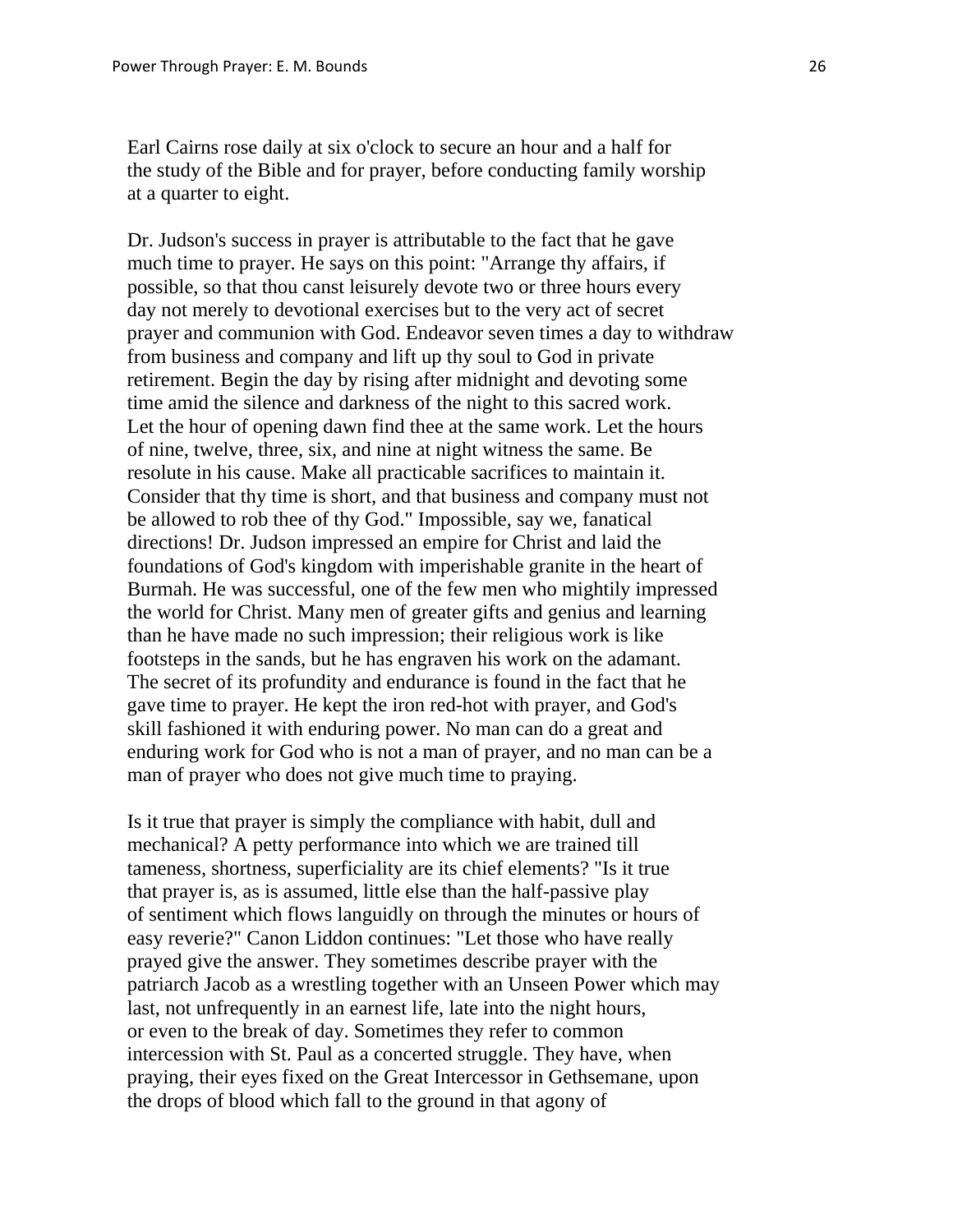resignation and sacrifice. Importunity is of the essence of successful prayer. Importunity means not dreaminess but sustained work. It is through prayer especially that the kingdom of heaven suffereth violence and the violent take it by force. It was a saying of the late Bishop Hamilton that "No man is likely to do much good in prayer who does not begin by looking upon it in the light of a work to be prepared for and persevered in with all the earnestness which we bring to bear upon subjects which are in our opinion at once most interesting and most necessary."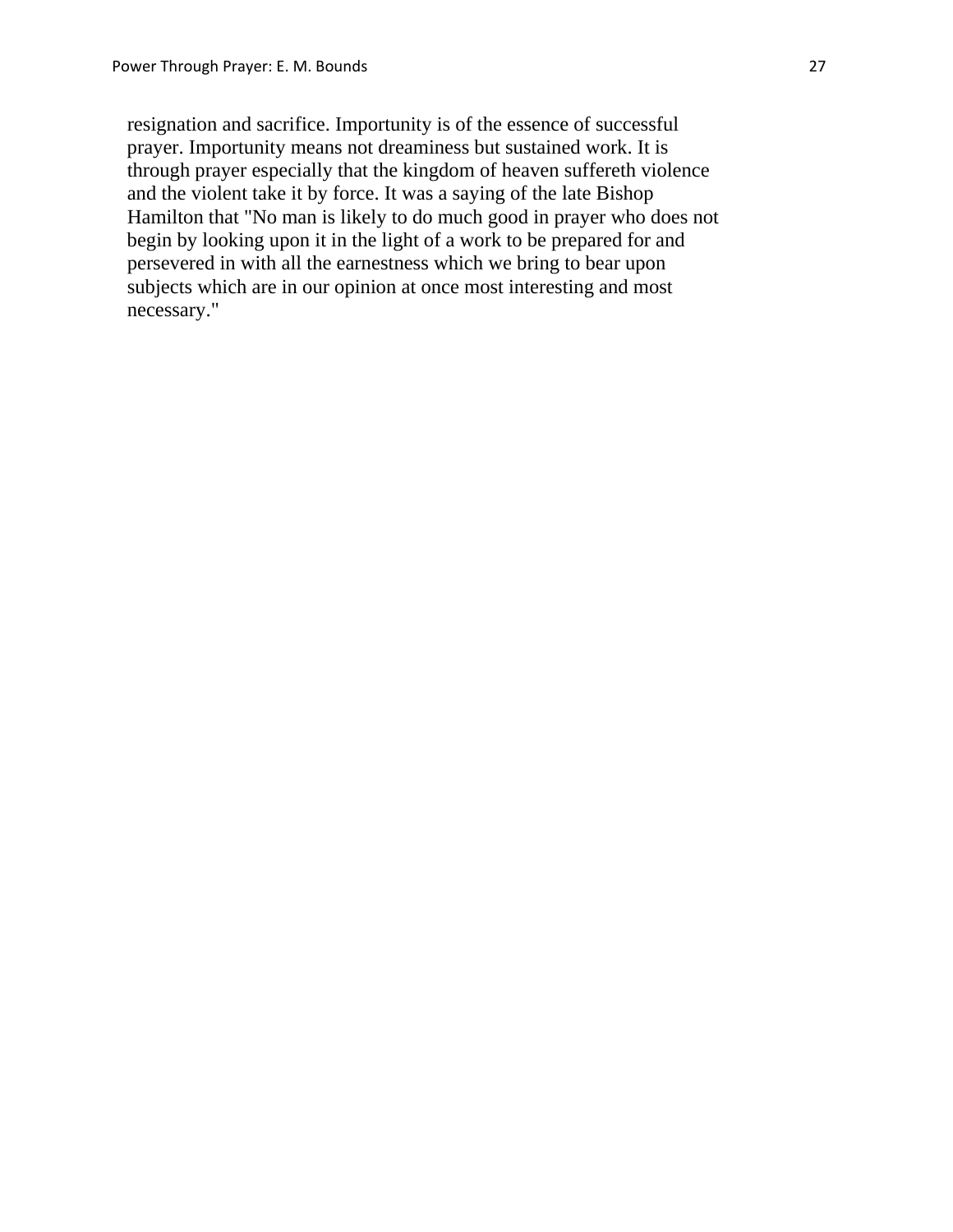# **9 Begin the Day with Prayer**

 I ought to pray before seeing any one. Often when I sleep long, or meet with others early, it is eleven or twelve o'clock before I begin secret prayer. This is a wretched system. It is unscriptural. Christ arose before day and went into a solitary place. David says: "Early will I seek thee"; "Thou shalt early hear my voice." Family prayer loses much of its power and sweetness, and I can do no good to those who come to seek from me. The conscience feels guilty, the soul unfed, the lamp not trimmed. Then when in secret prayer the soul is often out of tune, I feel it is far better to begin with God--to see his face first, to get my soul near him before it is near another.--Robert Murray McCheyne

 THE men who have done the most for God in this world have been early on their knees. He who fritters away the early morning, its opportunity and freshness, in other pursuits than seeking God will make poor headway seeking him the rest of the day. If God is not first in our thoughts and efforts in the morning, he will be in the last place the remainder of the day.

 Behind this early rising and early praying is the ardent desire which presses us into this pursuit after God. Morning listlessness is the index to a listless heart. The heart which is behindhand in seeking God in the morning has lost its relish for God. David's heart was ardent after God. He hungered and thirsted after God, and so he sought God early, before daylight. The bed and sleep could not chain his soul in its eagerness after God. Christ longed for communion with God; and so, rising a great while before day, he would go out into the mountain to pray. The disciples, when fully awake and ashamed of their indulgence, would know where to find him. We might go through the list of men who have mightily impressed the world for God, and we would find them early after God.

 A desire for God which cannot break the chains of sleep is a weak thing and will do but little good for God after it has indulged itself fully. The desire for God that keeps so far behind the devil and the world at the beginning of the day will never catch up.

 It is not simply the getting up that puts men to the front and makes them captain generals in God's hosts, but it is the ardent desire which stirs and breaks all self-indulgent chains. But the getting up gives vent, increase, and strength to the desire. If they had lain in bed and indulged themselves, the desire would have been quenched. The desire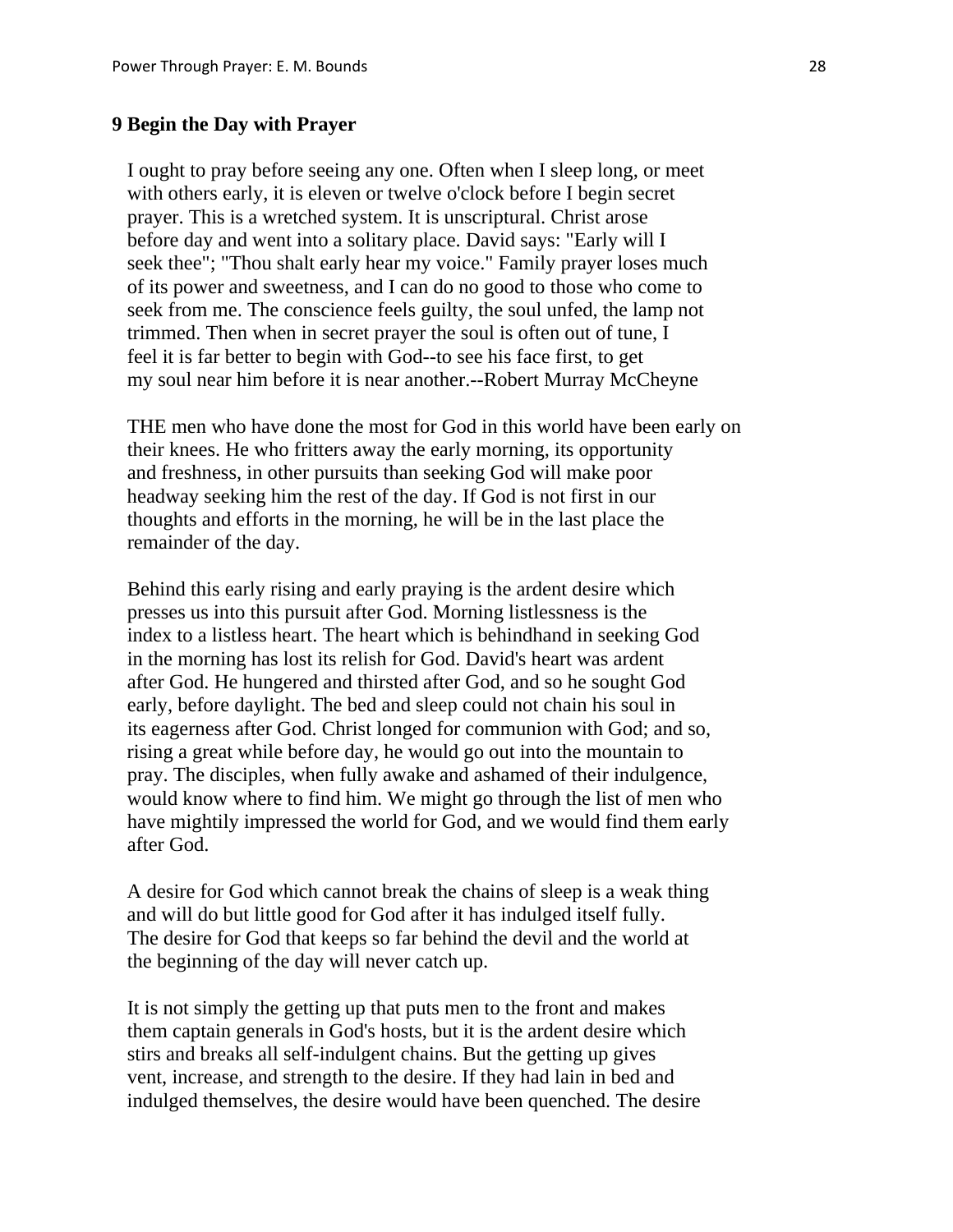aroused them and put them on the stretch for God, and this heeding and acting on the call gave their faith its grasp on God and gave to their hearts the sweetest and fullest revelation of God, and this strength of faith and fullness of revelation made them saints by eminence, and the halo of their sainthood has come down to us, and we have entered on the enjoyment of their conquests. But we take our fill in enjoyment, and not in productions. We build their tombs and write their epitaphs, but are careful not to follow their examples.

 We need a generation of preachers who seek God and seek him early, who give the freshness and dew of effort to God, and secure in return the freshness and fullness of his power that he may be as the dew to them, full of gladness and strength, through all the heat and labor of the day. Our laziness after God is our crying sin. The children of this world are far wiser than we. They are at it early and late. We do not seek God with ardor and diligence. No man gets God who does not follow hard after him, and no soul follows hard after God who is not after him in early morn.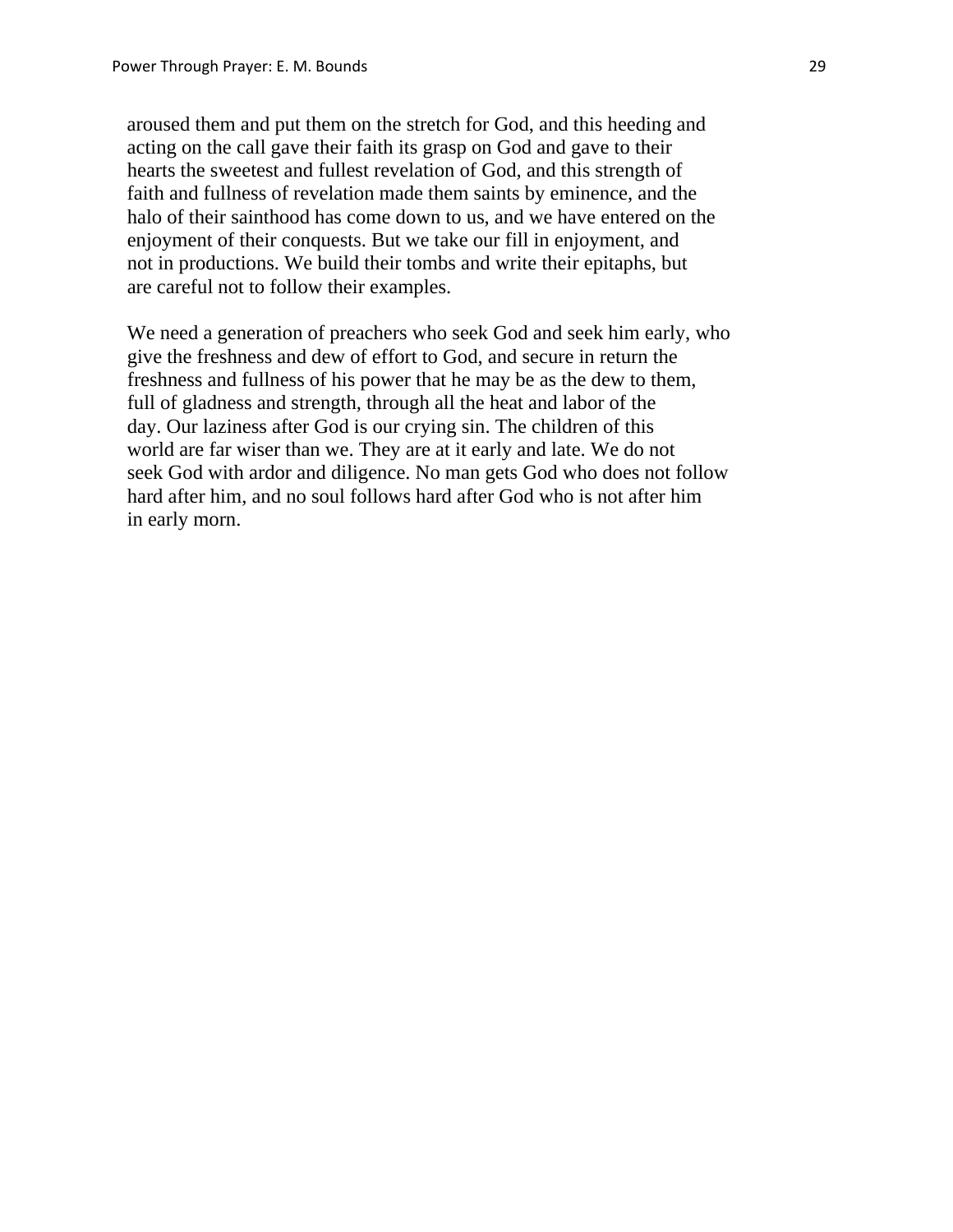#### **10 Prayer and Devotion United**

 There is a manifest want of spiritual influence on the ministry of the present day. I feel it in my own case and I see it in that of others. I am afraid there is too much of a low, managing, contriving, maneuvering temper of mind among us. We are laying ourselves out more than is expedient to meet one man's taste and another man's prejudices. The ministry is a grand and holy affair, and it should find in us a simple habit of spirit and a holy but humble indifference to all consequences. The leading defect in Christian ministers is want of a devotional habit.--Richard Cecil

 NEVER was there greater need for saintly men and women; more imperative still is the call for saintly, God-devoted preachers. The world moves with gigantic strides. Satan has his hold and rule on the world, and labors to make all its movements subserve his ends. Religion must do its best work, present its most attractive and perfect models. By every means, modern sainthood must be inspired by the loftiest ideals and by the largest possibilities through the Spirit. Paul lived on his knees, that the Ephesian Church might measure the heights, breadths, and depths of an unmeasurable saintliness, and "be filled with all the fullness of God." Epaphras laid himself out with the exhaustive toil and strenuous conflict of fervent prayer, that the Colossian Church might "stand perfect and complete in all the will of God." Everywhere, everything in apostolic times was on the stretch that the people of God might each and "all come in the unity of the faith, and of the knowledge of the Son of God, unto a perfect man, unto the measure of the stature of the fullness of Christ." No premium was given to dwarfs; no encouragement to an old babyhood. The babies were to grow; the old, instead of feebleness and infirmities, were to bear fruit in old age, and be fat and flourishing. The divinest thing in religion is holy men and holy women.

 No amount of money, genius, or culture can move things for God. Holiness energizing the soul, the whole man aflame with love, with desire for more faith, more prayer, more zeal, more consecration--this is the secret of power. These we need and must have, and men must be the incarnation of this God-inflamed devotedness. God's advance has been stayed, his cause crippled: his name dishonored for their lack. Genius (though the loftiest and most gifted), education (though the most learned and refined), position, dignity, place, honored names, high ecclesiastics cannot move this chariot of our God. It is a fiery one, and fiery forces only can move it. The genius of a Milton fails.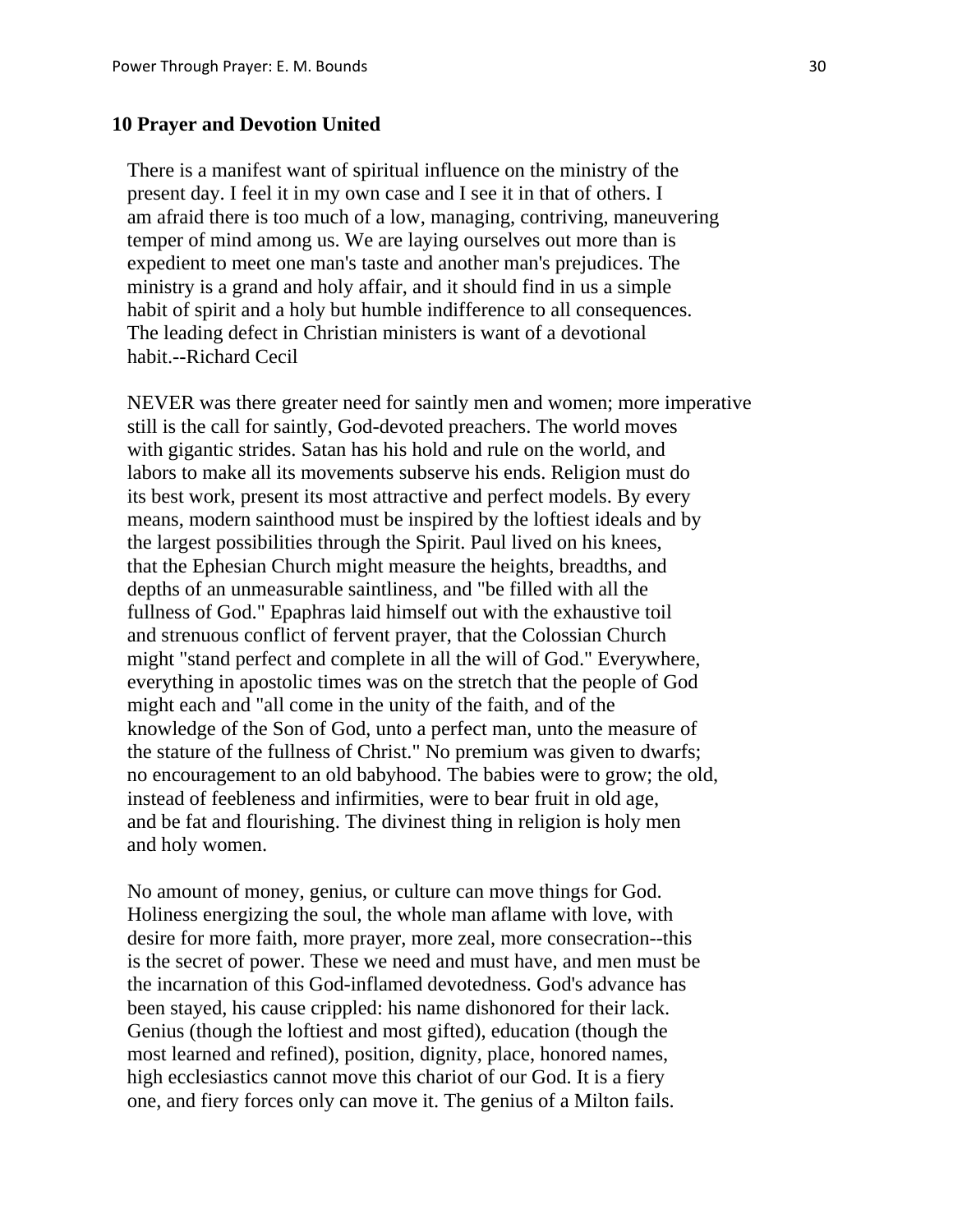The imperial strength of a Leo fails. Brainerd's spirit can move it. Brainerd's spirit was on fire for God, on fire for souls. Nothing earthly, worldly, selfish came in to abate in the least the intensity of this all-impelling and all-consuming force and flame.

 Prayer is the creator as well as the channel of devotion. The spirit of devotion is the spirit of prayer. Prayer and devotion are united as soul and body are united, as life and the heart are united. There is no real prayer without devotion, no devotion without prayer. The preacher must be surrendered to God in the holiest devotion. He is not a professional man, his ministry is not a profession; it is a divine institution, a divine devotion. He is devoted to God. His aim, aspirations, ambition are for God and to God, and to such prayer is as essential as food is to life.

 The preacher, above everything else, must be devoted to God. The preacher's relations to God are the insignia and credentials of his ministry. These must be clear, conclusive, unmistakable. No common, surface type of piety must be his. If he does not excel in grace, he does not excel at all. If he does not preach by life, character, conduct, he does not preach at all. If his piety be light, his preaching may be as soft and as sweet as music, as gifted as Apollo, yet its weight will be a feather's weight, visionary, fleeting as the morning cloud or the early dew. Devotion to God--there is no substitute for this in the preacher's character and conduct. Devotion to a Church, to opinions, to an organization, to orthodoxy--these are paltry, misleading, and vain when they become the source of inspiration, the animus of a call. God must be the mainspring of the preacher's effort, the fountain and crown of all his toil. The name and honor of Jesus Christ, the advance of his cause, must be all in all. The preacher must have no inspiration but the name of Jesus Christ, no ambition but to have him glorified, no toil but for him. Then prayer will be a source of his illuminations, the means of perpetual advance, the gauge of his success. The perpetual aim, the only ambition, the preacher can cherish is to have God with him.

 Never did the cause of God need perfect illustrations of the possibilities of prayer more than in this age. No age, no person, will be ensamples of the gospel power except the ages or persons of deep and earnest prayer. A prayerless age will have but scant models of divine power. Prayerless hearts will never rise to these Alpine heights. The age may be a better age than the past, but there is an infinite distance between the betterment of an age by the force of an advancing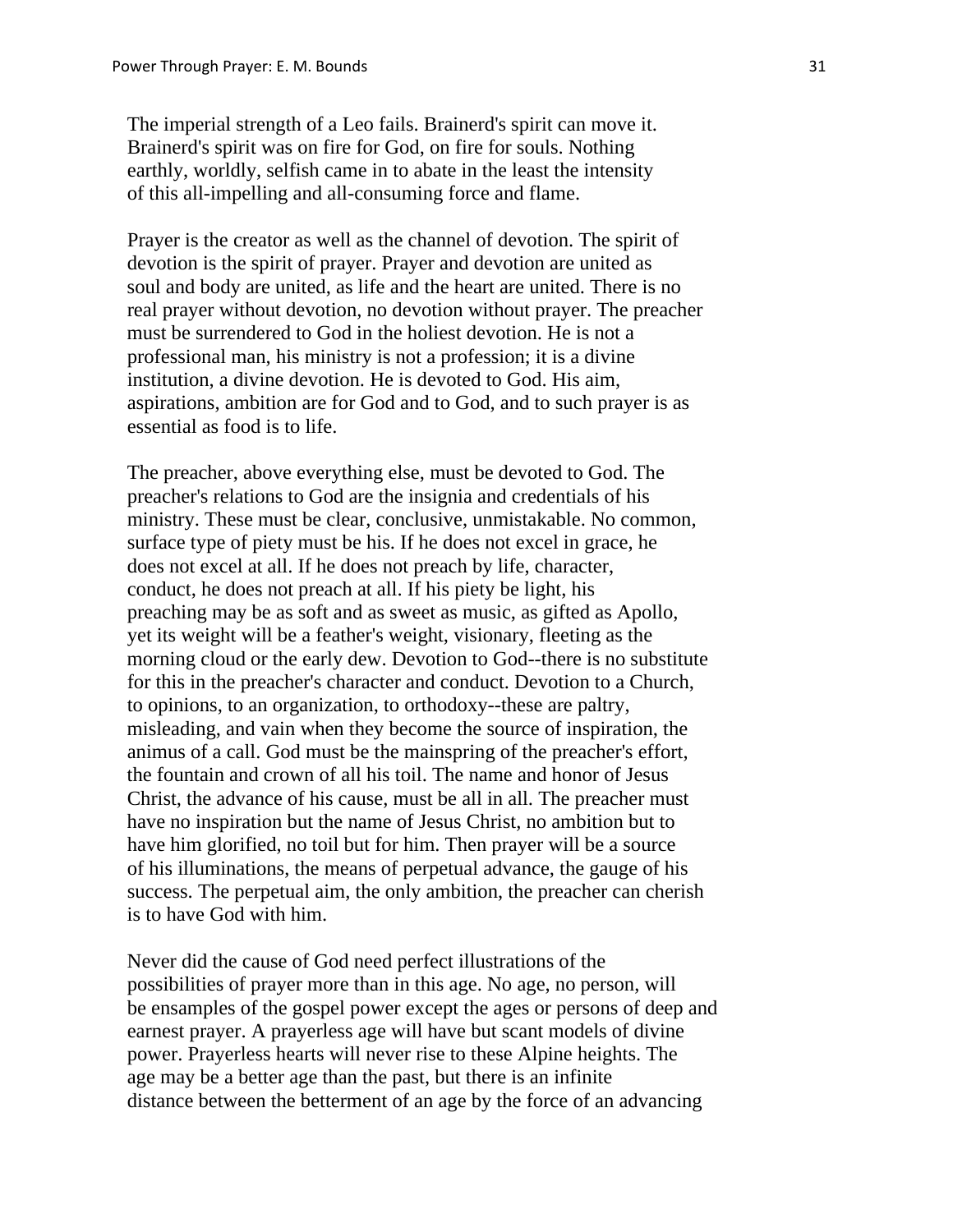civilization and its betterment by the increase of holiness and Christlikeness by the energy of prayer. The Jews were much better when Christ came than in the ages before. It was the golden age of their Pharisaic religion. Their golden religious age crucified Christ. Never more praying, never less praying; never more sacrifices, never less sacrifice; never less idolatry, never more idolatry; never more of temple worship, never less of God worship; never more of lip service, never less of heart service (God worshiped by lips whose hearts and hands crucified God's Son!); never more of churchgoers, never less of saints.

 It is prayer-force which makes saints. Holy characters are formed by the power of real praying. The more of true saints, the more of praying; the more of praying, the more of true saints.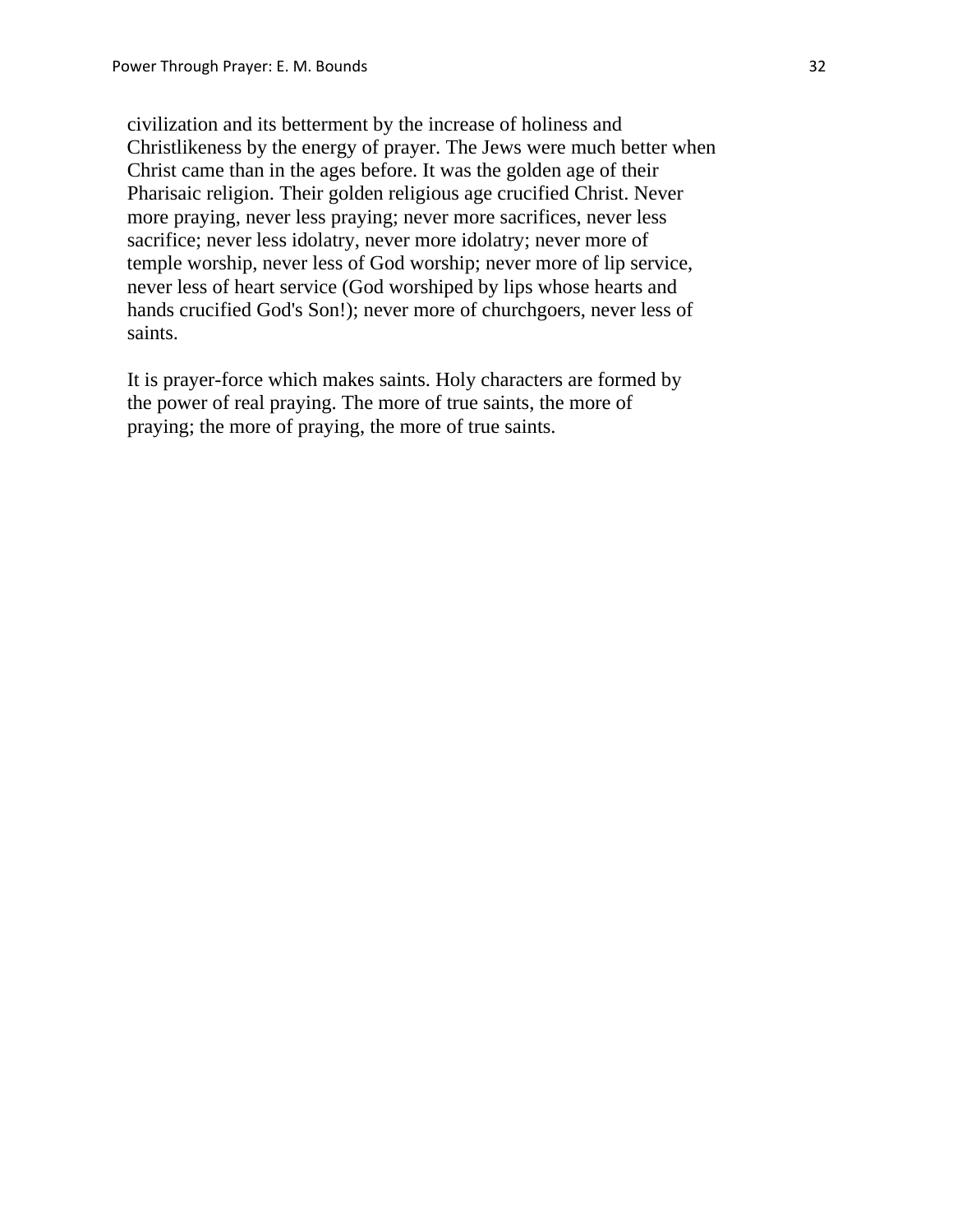#### **11 An Example of Devotion**

 I urge upon you communion with Christ a growing communion. There are curtains to be drawn aside in Christ that we never saw, and new foldings of love in him. I despair that I shall ever win to the far end of that love, there are so many plies in it. Therefore dig deep, and sweat and labor and take pains for him, and set by as much time in the day for him as you can. We will be won in the labor.--Samuel Rutherford

 God has now, and has had, many of these devoted, prayerful preachers--men in whose lives prayer has been a mighty, controlling, conspicuous force. The world has felt their power, God has felt and honored their power, God's cause has moved mightily and swiftly by their prayers, holiness has shone out in their characters with a divine effulgence.

 God found one of the men he was looking for in David Brainerd, whose work and name have gone into history. He was no ordinary man, but was capable of shining in any company, the peer of the wise and gifted ones, eminently suited to fill the most attractive pulpits and to labor among the most refined and the cultured, who were so anxious to secure him for their pastor. President Edwards bears testimony that he was "a young man of distingushed talents, had extraordinary knowledge of men and things, had rare conversational powers, excelled in his knowledge of theology, and was truly, for one so young, an extraordinary divine, and especially in all matters relating to experimental religion. I never knew his equal of his age and standing for clear and accurate notions of the nature and essence of true religion. His manner in prayer was almost inimitable, such as I have very rarely known equaled. His learning was very considerable, and he had extraordinary gifts for the pulpit."

 No sublimer story has been recorded in earthly annals than that of David Brainerd; no miracle attests with diviner force the truth of Christianity than the life and work of such a man. Alone in the savage wilds of America, struggling day and night with a mortal disease, unschooled in the care of souls, having access to the Indians for a large portion of time only through the bungling medium of a pagan interpreter, with the Word of God in his heart and in his hand, his soul fired with the divine flame, a place and time to pour out his soul to God in prayer, he fully established the worship of God and secured all its gracious results. The Indians were changed with a great change from the lowest besotments of an ignorant and debased heathenism to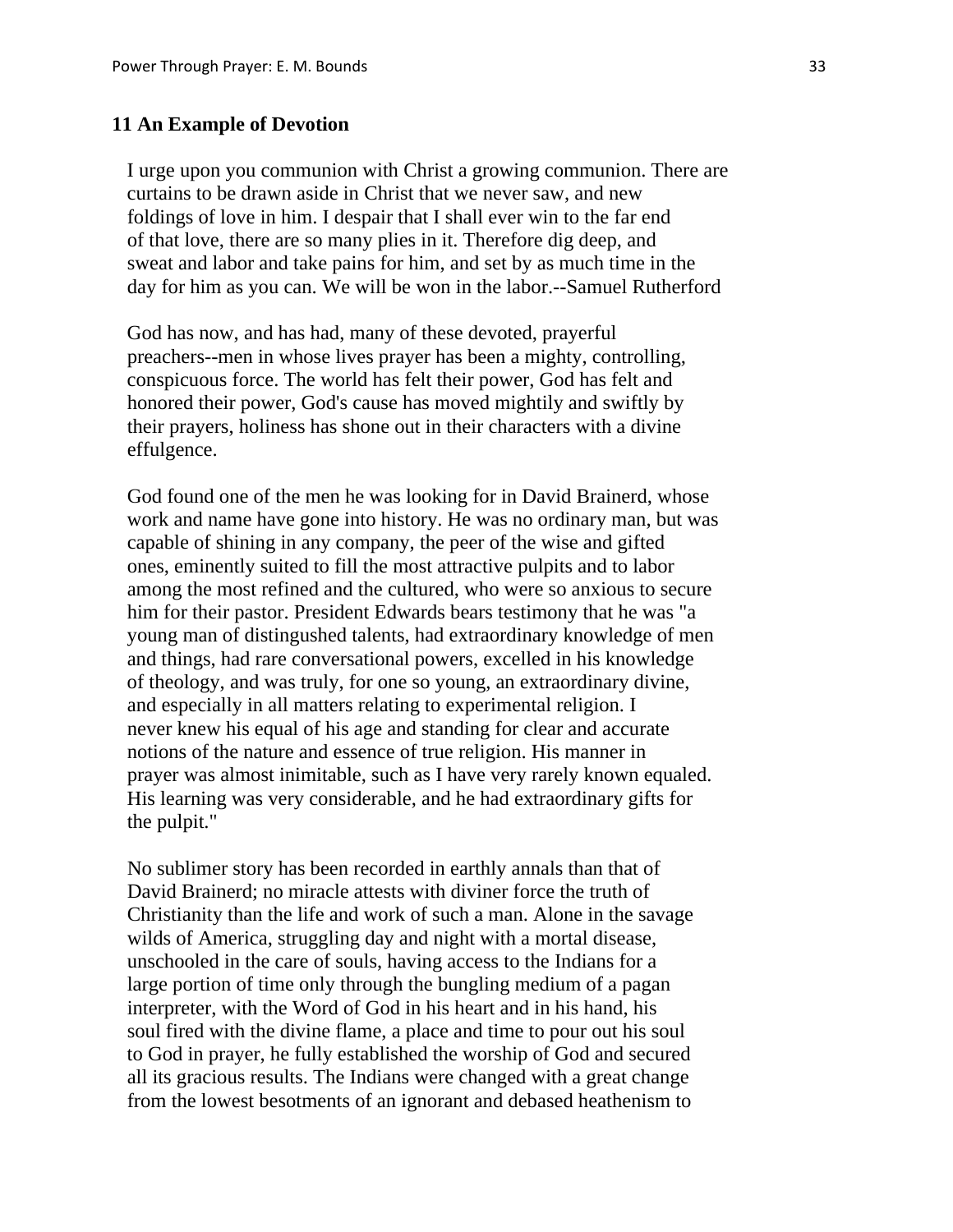pure, devout, intelligent Christians; all vice reformed, the external duties of Christianity at once embraced and acted on; family prayer set up; the Sabbath instituted and religiously observed; the internal graces of religion exhibited with growing sweetness and strength. The solution of these results is found in David Brainerd himself, not in the conditions or accidents but in the man Brainerd. He was God's man, for God first and last and all the time. God could flow unhindered through him. The omnipotence of grace was neither arrested nor straightened by the conditions of his heart; the whole channel was broadened and cleaned out for God's fullest and most powerful passage, so that God with all his mighty forces could come down on the hopeless, savage wilderness, and transform it into his blooming and fruitful garden; for nothing is too hard for God to do if he can get the right kind of a man to do it with.

 Brainerd lived the life of holiness and prayer. His diary is full and monotonous with the record of his seasons of fasting, meditation, and retirement. The time he spent in private prayer amounted to many hours daily. "When I return home," he said, "and give myself to meditation, prayer, and fasting, my soul longs for mortification, self-denial, humility, and divorcement from all things of the world." "I have nothing to do," he said, "with earth but only to labor in it honestly for God. I do not desire to live one minute for anything which earth can afford." After this high order did he pray: "Feeling somewhat of the sweetness of communion with God and the constraining force of his love, and how admirably it captivates the soul and makes all the desires and affections to center in God, I set apart this day for secret fasting and prayer, to entreat God to direct and bless me with regard to the great work which I have in view of preaching the gospel, and that the Lord would return to me and show me the light of his countenance. I had little life and power in the forenoon. Near the middle of the afternoon God enabled me to wrestle ardently in intercession for my absent friends, but just at night the Lord visited me marvelously in prayer. I think my soul was never in such agony before. I felt no restraint, for the treasures of divine grace were opened to me. I wrestled for absent friends, for the ingathering of souls, for multitudes of poor souls, and for many that I thought were the children of God, personally, in many distant places. I was in such agony from sun half an hour high till near dark that I was all over wet with sweat, but yet it seemed to me I had done nothing. O, my dear Saviour did sweat blood for poor souls! I longed for more compassion toward them. I felt still in a sweet frame, under a sense of divine love and grace, and went to bed in such a frame, with my heart set on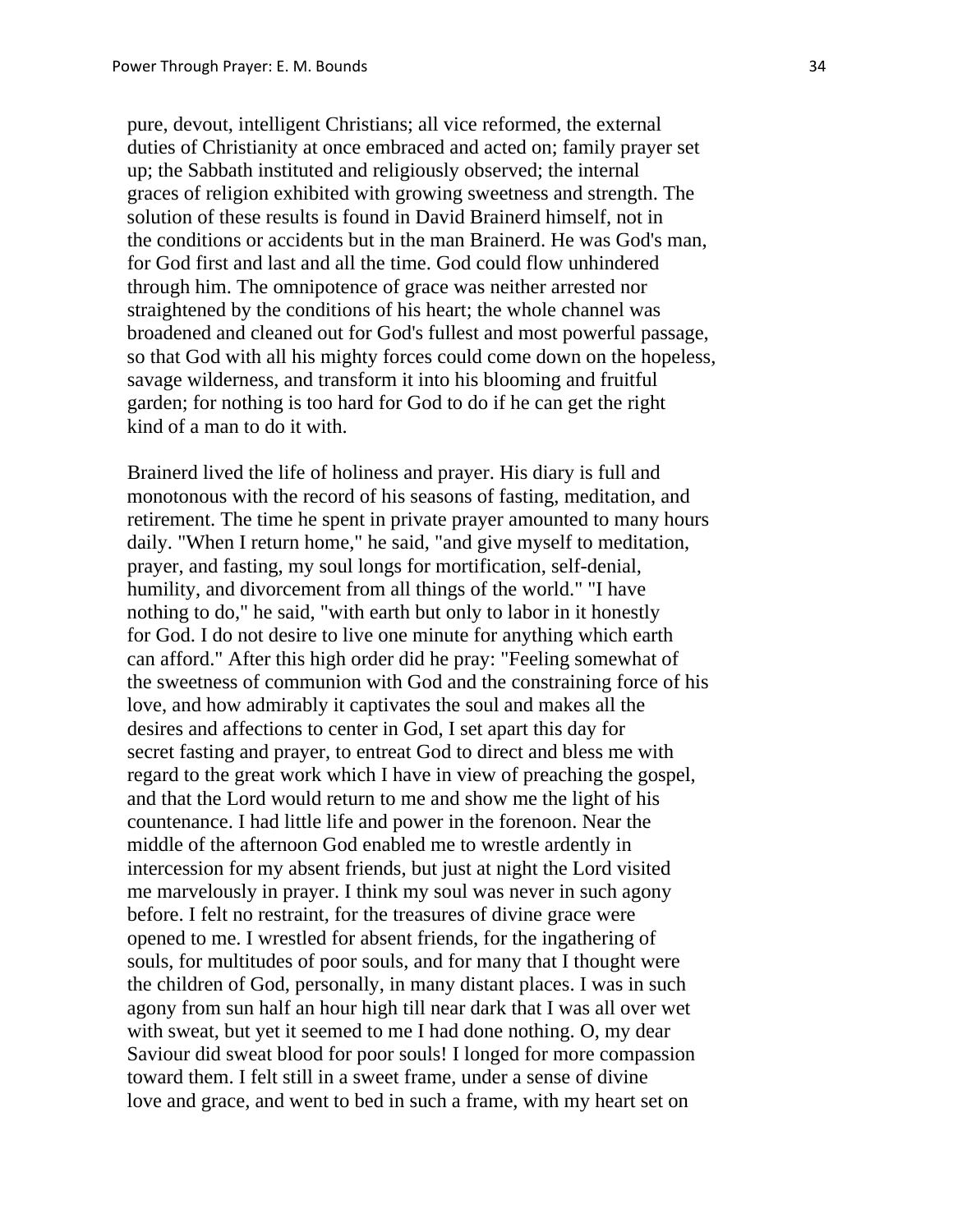God." It was prayer which gave to his life and ministry their marvelous power.

 The men of mighty prayer are men of spiritual might. Prayers never die. Brainerd's whole life was a life of prayer. By day and by night he prayed. Before preaching and after preaching he prayed. Riding through the interminable solitudes of the forests he prayed. On his bed of straw he prayed. Retiring to the dense and lonely forests, he prayed. Hour by hour, day after day, early morn and late at night, he was praying and fasting, pouring out his soul, interceding, communing with God. He was with God mightily in prayer, and God was with him mightily, and by it he being dead yet speaketh and worketh, and will speak and work till the end comes, and among the glorious ones of that glorious day he will be with the first.

 Jonathan Edwards says of him: "His life shows the right way to success in the works of the ministry. He sought it as the soldier seeks victory in a siege or battle; or as a man that runs a race for a great prize. Animated with love to Christ and souls, how did he labor? Always fervently. Not only in word and doctrine, in public and in private, but in prayers by day and night, wrestling with God in secret and travailing in birth with unutterable groans and agonies, until Christ was formed in the hearts of the people to whom he was sent. Like a true son of Jacob, he persevered in wrestling through all the darkness of the night, until the breaking of the day!"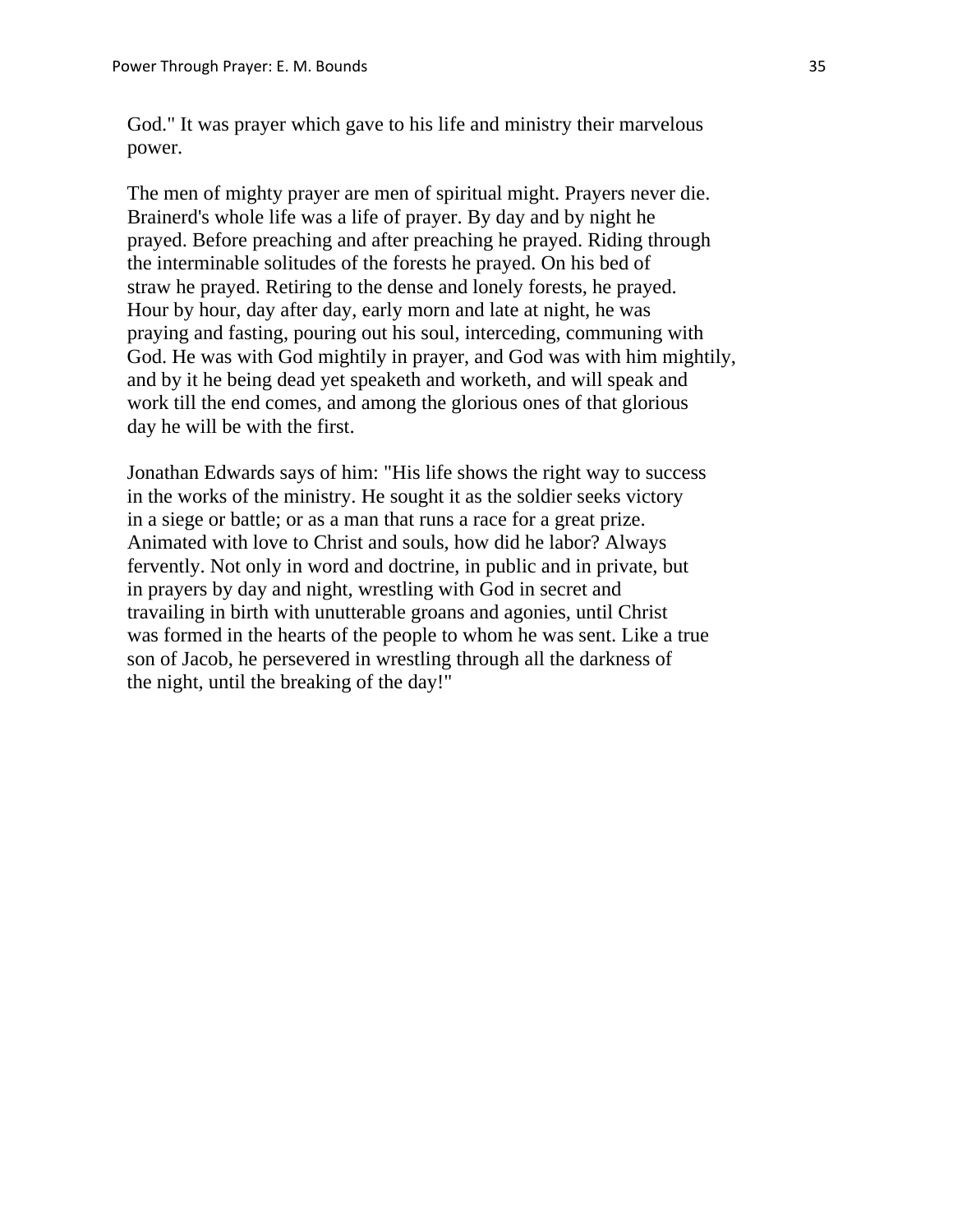#### **12 Heart Preparation Necessary**

 For nothing reaches the heart but what is from the heart or pierces the conscience but what comes from a living conscience.--William Penn

 In the morning was more engaged in preparing the head than the heart. This has been frequently my error, and I have always felt the evil of it especially in prayer. Reform it then, O Lord! Enlarge my heart and I shall preach.--Robert Murray McCheyne

 A sermon that has more head infused into it than heart will not borne home with efficacy to the hearers.--Richard Cecil

 PRAYER, with its manifold and many-sided forces, helps the mouth to utter the truth in its fullness and freedom. The preacher is to be prayed for, the preacher is made by prayer. The preacher's mouth is to be prayed for; his mouth is to be opened and filled by prayer. A holy mouth is made by praying, by much praying; a brave mouth is made by praying, by much praying. The Church and the world, God and heaven, owe much to Paul's mouth; Paul's mouth owed its power to prayer.

 How manifold, illimitable, valuable, and helpful prayer is to the preacher in so many ways, at so many points, in every way! One great value is, it helps his heart.

 Praying makes the preacher a heart preacher. Prayer puts the preacher's heart into the preacher's sermon; prayer puts the preacher's sermon into the preacher's heart.

 The heart makes the preacher. Men of great hearts are great preachers. Men of bad hearts may do a measure of good, but this is rare. The hireling and the stranger may help the sheep at some points, but it is the good shepherd with the good shepherd's heart who will bless the sheep and answer the full measure of the shepherd's place.

 We have emphasized sermon-preparation until we have lost sight of the important thing to be prepared--the heart. A prepared heart is much better than a prepared sermon. A prepared heart will make a prepared sermon.

 Volumes have been written laying down the mechanics and taste of sermon-making, until we have become possessed with the idea that this scaffolding is the building. The young preacher has been taught to lay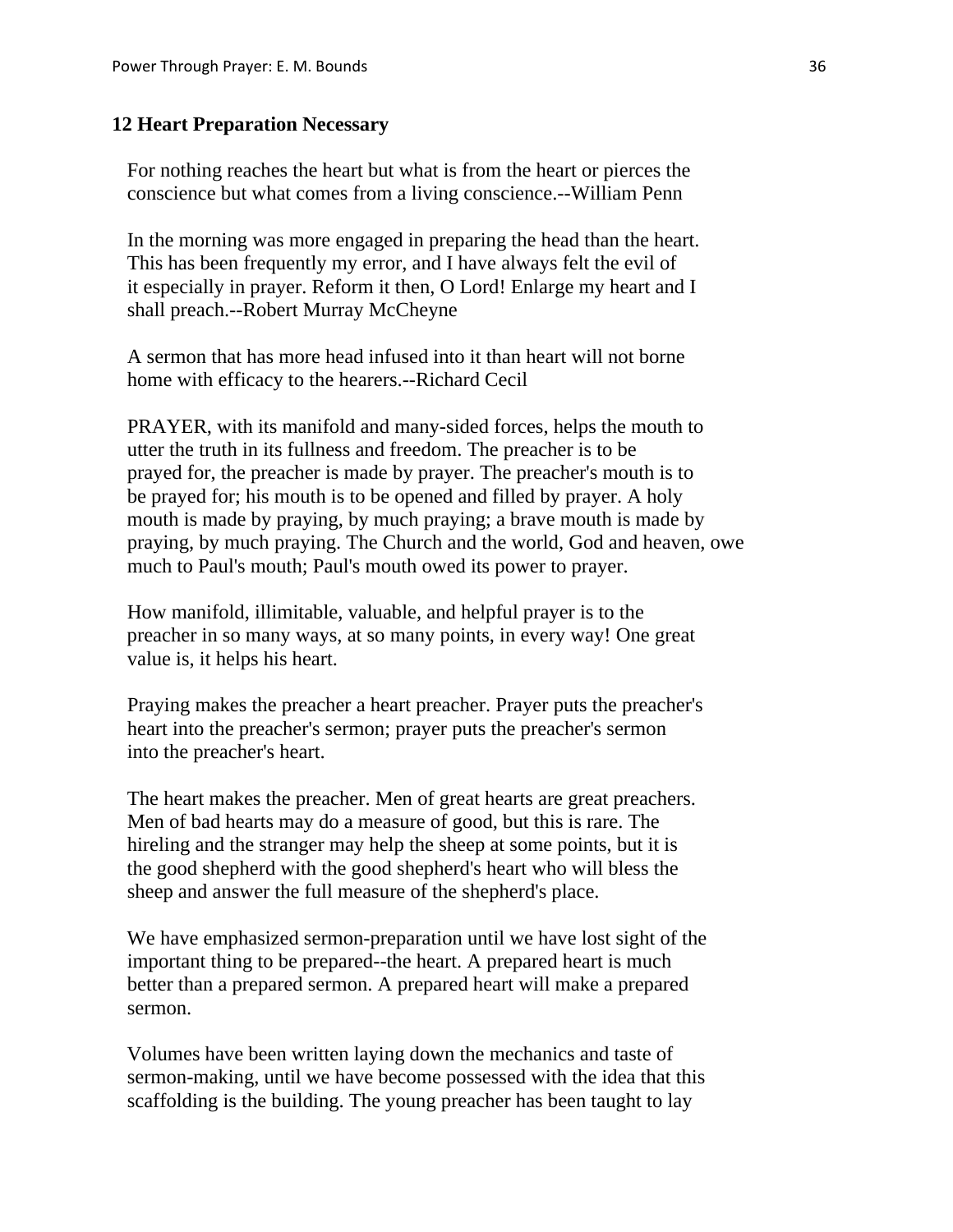out all his strength on the form, taste, and beauty of his sermon as a mechanical and intellectual product. We have thereby cultivated a vicious taste among the people and raised the clamor for talent instead of grace, eloquence instead of piety, rhetoric instead of revelation, reputation and brilliancy instead of holiness. By it we have lost the true idea of preaching, lost preaching power, lost pungent conviction for sin, lost the rich experience and elevated Christian character, lost the authority over consciences and lives which always results from genuine preaching.

 It would not do to say that preachers study too much. Some of them do not study at all; others do not study enough. Numbers do not study the right way to show themselves workmen approved of God. But our great lack is not in head culture, but in heart culture; not lack of knowledge but lack of holiness is our sad and telling defect--not that we know too much, but that we do not meditate on God and his word and watch and fast and pray enough. The heart is the great hindrance to our preaching. Words pregnant with divine truth find in our hearts nonconductors; arrested, they fall shorn and powerless.

 Can ambition, that lusts after praise and place, preach the gospel of Him who made himself of no reputation and took on Him the form of a servant? Can the proud, the vain, the egotistical preach the gospel of him who was meek and lowly? Can the bad-tempered, passionate, selfish, hard, worldly man preach the system which teems with long-suffering, self-denial, tenderness, which imperatively demands separation from enmity and crucifixion to the world? Can the hireling official, heartless, perfunctory, preach the gospel which demands the shepherd to give his life for the sheep? Can the covetous man, who counts salary and money, preach the gospel till he has gleaned his heart and can say in the spirit of Christ and Paul in the words of Wesley: "I count it dung and dross; I trample it under my feet; I (yet not I, but the grace of God in me) esteem it just as the mire of the streets, I desire it not, I seek it not?" God's revelation does not need the light of human genius, the polish and strength of human culture, the brilliancy of human thought, the force of human brains to adorn or enforce it; but it does demand the simplicity, the docility, humility, and faith of a child's heart.

 It was this surrender and subordination of intellect and genius to the divine and spiritual forces which made Paul peerless among the apostles. It was this which gave Wesley his power and radicated his labors in the history of humanity. This gave to Loyola the strength to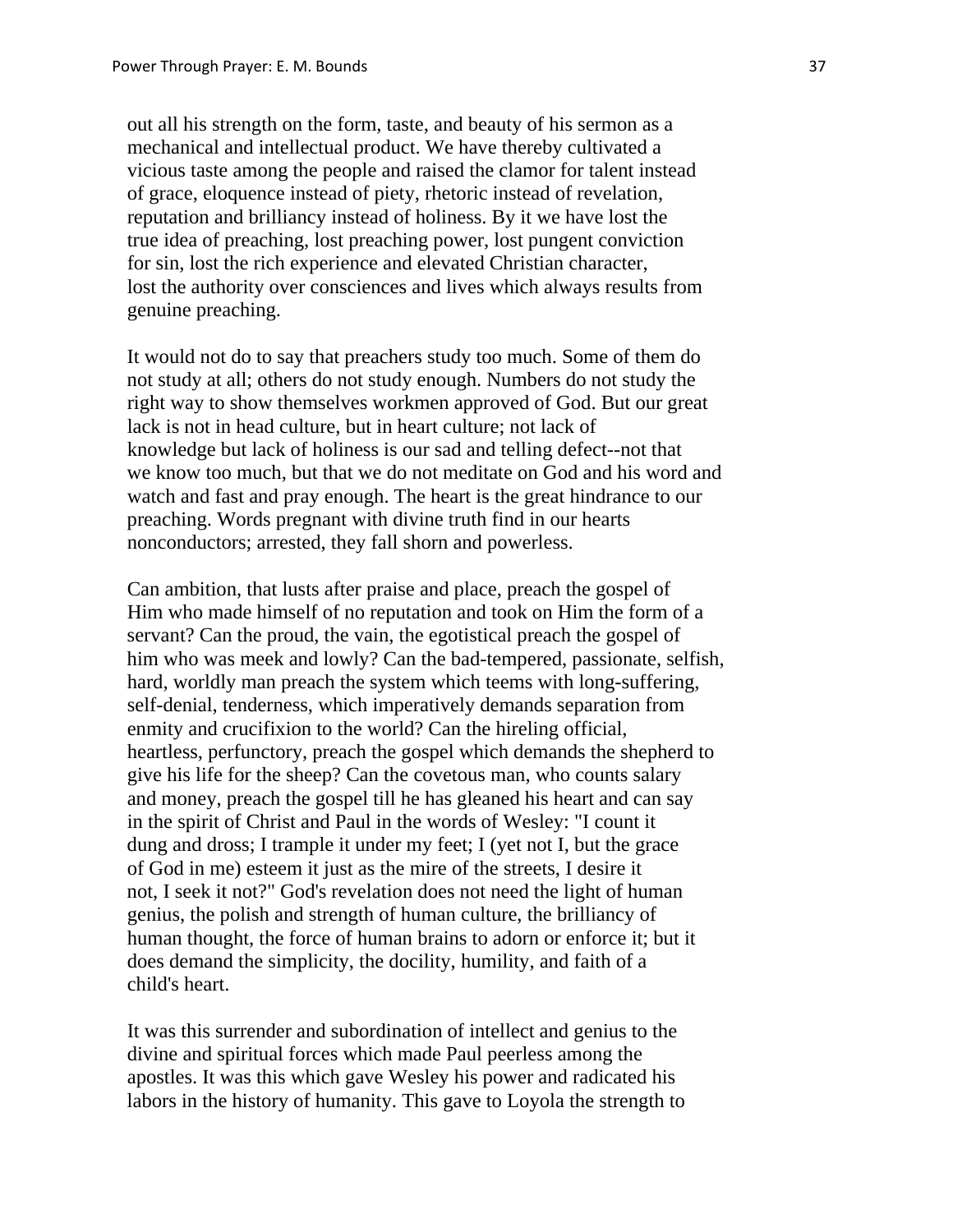arrest the retreating forces of Catholicism.

 Our great need is heart-preparation. Luther held it as an axiom: "He who has prayed well has studied well." We do not say that men are not to think and use their intellects; but he will use his intellect best who cultivates his heart most. We do not say that preachers should not be students; but we do say that their great study should be the Bible, and he studies the Bible best who has kept his heart with diligence. We do not say that the preacher should not know men, but he will be the greater adept in human nature who has fathomed the depths and intricacies of his own heart. We do say that while the channel of preaching is the mind, its fountain is the heart; you may broaden and deepen the channel, but if you do not look well to the purity and depth of the fountain, you will have a dry or polluted channel. We do say that almost any man of common intelligence has sense enough to preach the gospel, but very few have grace enough to do so. We do say that he who has struggled with his own heart and conquered it; who has taught it humility, faith, love, truth, mercy, sympathy, courage; who can pour the rich treasures of the heart thus trained, through a manly intellect, all surcharged with the power of the gospel on the consciences of his hearers--such a one will be the truest, most successful preacher in the esteem of his Lord.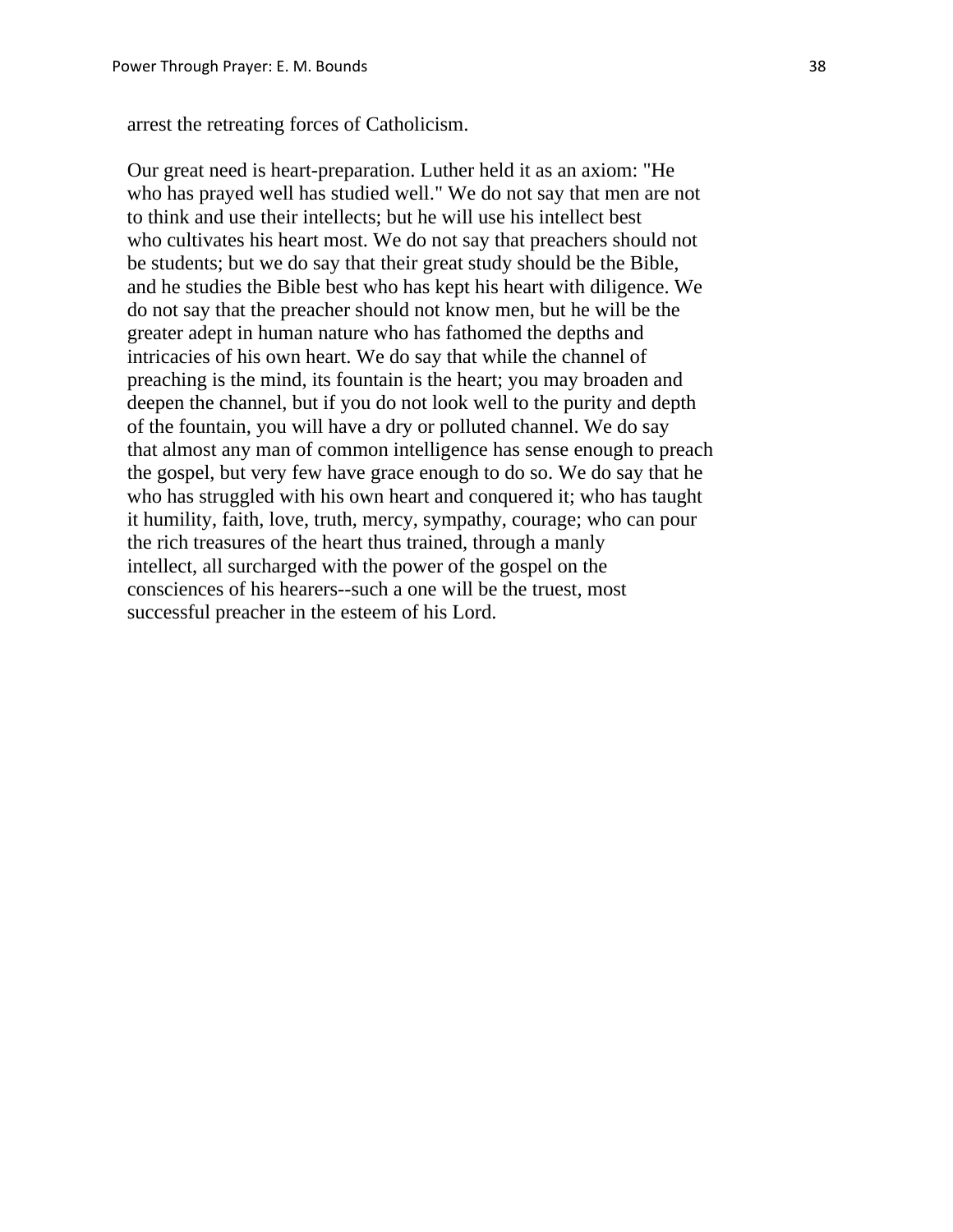# **13 Grace from the Heart Rather than the Head**

 Study not to be a fine preacher. Jerichos are blown down with rams' horns. Look simply unto Jesus for preaching food; and what is wanted will be given, and what is given will be blessed, whether it be a barley grain or a wheaten loaf, a crust or a crumb. Your mouth will be a flowing stream or a fountain sealed, according as your heart is. Avoid all controversy in preaching, talking, or writing; preach nothing down but the devil, and nothing up but Jesus Christ.--Berridge

 THE heart is the Saviour of the world. Heads do not save. Genius, brains, brilliancy, strength, natural gifts do not save. The gospel flows through hearts. All the mightiest forces are heart forces. All the sweetest and loveliest graces are heart graces. Great hearts make great characters; great hearts make divine characters. God is love. There is nothing greater than love, nothing greater than God. Hearts make heaven; heaven is love. There is nothing higher, nothing sweeter, than heaven. It is the heart and not the head which makes God's great preachers. The heart counts much every way in religion. The heart must speak from the pulpit. The heart must hear in the pew. In fact, we serve God with our hearts. Head homage does not pass current in heaven.

 We believe that one of the serious and most popular errors of the modern pulpit is the putting of more thought than prayer, of more head than of heart in its sermons. Big hearts make big preachers; good hearts make good preachers. A theological school to enlarge and cultivate the heart is the golden desideratum of the gospel. The pastor binds his people to him and rules his people by his heart. They may admire his gifts, they may be proud of his ability, they may be affected for the time by his sermons; but the stronghold of his power is his heart. His scepter is love. The throne of his power is his heart.

 The good shepherd gives his life for the sheep. Heads never make martyrs. It is the heart which surrenders the life to love and fidelity. It takes great courage to be a faithful pastor, but the heart alone can supply this courage. Gifts and genius may be brave, but it is the gifts and genius of the heart and not of the head.

 It is easier to fill the head than it is to prepare the heart. It is easier to make a brain sermon than a heart sermon. It was heart that drew the Son of God from heaven. It is heart that will draw men to heaven. Men of heart is what the world needs to sympathize with its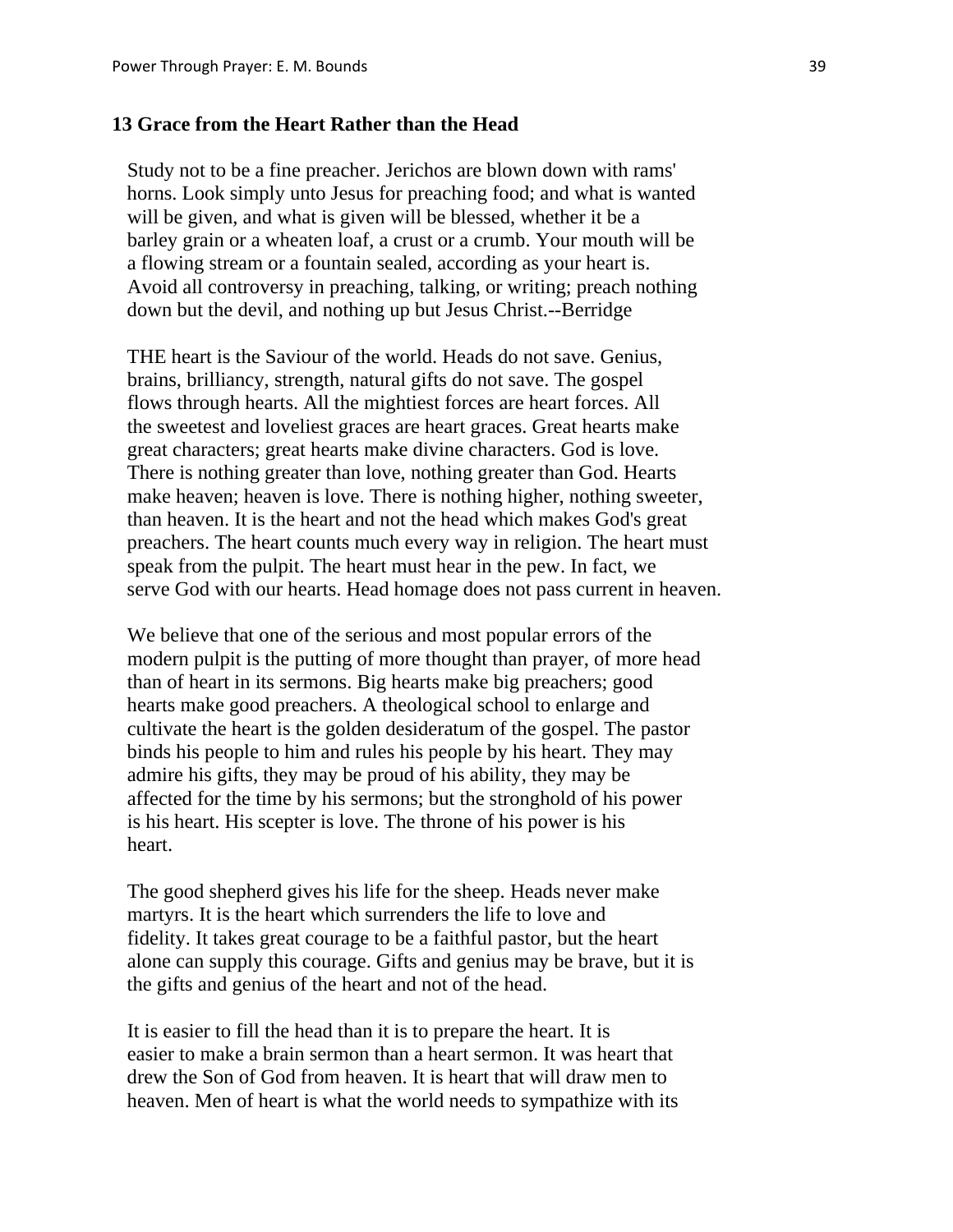woe, to kiss away its sorrows, to compassionate its misery, and to alleviate its pain. Christ was eminently the man of sorrows, because he was preeminently the man of heart.

 "Give me thy heart," is God's requisition of men. "Give me thy heart! is man's demand of man.

 A professional ministry is a heartless ministry. When salary plays a great part in the ministry, the heart plays little part. We may make preaching our business, and not put our hearts in the business. He who puts self to the front in his preaching puts heart to the rear. He who does not sow with his heart in his study will never reap a harvest for God. The closet is the heart's study. We will learn more about how to preach and what to preach there than we can learn in our libraries. "Jesus wept" is the shortest and biggest verse in the Bible. It is he who goes forth weeping (not preaching great sermons), bearing precious seed, who shall come again rejoicing, bringing his sheaves with him.

 Praying gives sense, brings wisdom, broadens and strengthens the mind. The closet is a perfect school-teacher and schoolhouse for the preacher. Thought is not only brightened and clarified in prayer, but thought is born in prayer. We can learn more in an hour praying, when praying indeed, than from many hours in the study. Books are in the closet which can be found and read nowhere else. Revelations are made in the closet which are made nowhere else.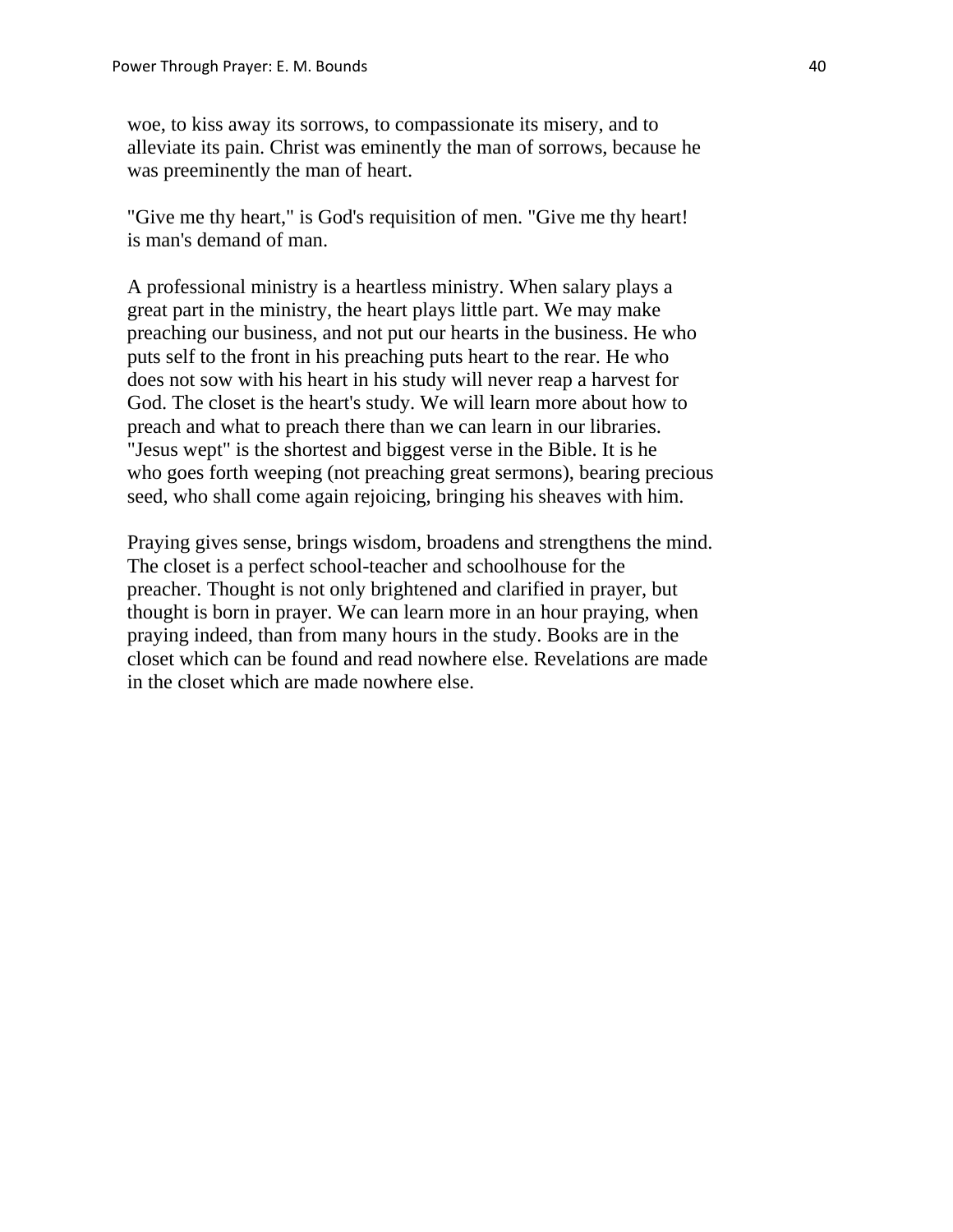#### **14 Unction a Necessity**

 One bright benison which private prayer brings down upon the ministry is an indescribable and inimitable something--an unction from the Holy One . . . . If the anointing which we bear come not from the Lord of hosts, we are deceivers, since only in prayer can we obtain it. Let us continue instant constant fervent in supplication. Let your fleece lie on the thrashing floor of supplication till it is wet with the dew of heaven.--Charles Haddon Spurgeon

 ALEXANDER KNOX, a Christian philosopher of the days of Wesley, not an adherent but a strong personal friend of Wesley, and with much spiritual sympathy with the Wesleyan movement, writes: "It is strange and lamentable, but I verily believe the fact to be that except among Methodists and Methodistical clergyman, there is not much interesting preaching in England. The clergy, too generally have absolutely lost the art. There is, I conceive, in the great laws of the moral world a kind of secret understanding like the affinities in chemistry, between rightly promulgated religious truth and the deepest feelings of the human mind. Where the one is duly exhibited, the other will respond. Did not our hearts burn within us?--but to this devout feeling is indispensable in the speaker. Now, I am obliged to state from my own observation that this onction, as the French not unfitly term it, is beyond all comparison more likely to be found in England in a Methodist conventicle than in a parish Church. This, and this alone, seems really to be that which fills the Methodist houses and thins the Churches. I am, I verily think, no enthusiast; I am a most sincere and cordial churchman, a humble disciple of the School of Hale and Boyle, of Burnet and Leighton. Now I must aver that when I was in this country, two years ago, I did not hear a single preacher who taught me like my own great masters but such as are deemed Methodistical. And I now despair of getting an atom of heart instruction from any other quarter. The Methodist preachers (however I may not always approve of all their expressions) do most assuredly diffuse this true religion and undefiled. I felt real pleasure last Sunday. I can bear witness that the preacher did at once speak the words of truth and soberness. There was no eloquence--the honest man never dreamed of such a thing'but there was far better: a cordial communication of vitalized truth. I say vitalized because what he declared to others it was impossible not to feel he lived on himself."

 This unction is the art of preaching. The preacher who never had this unction never had the art of preaching. The preacher who has lost this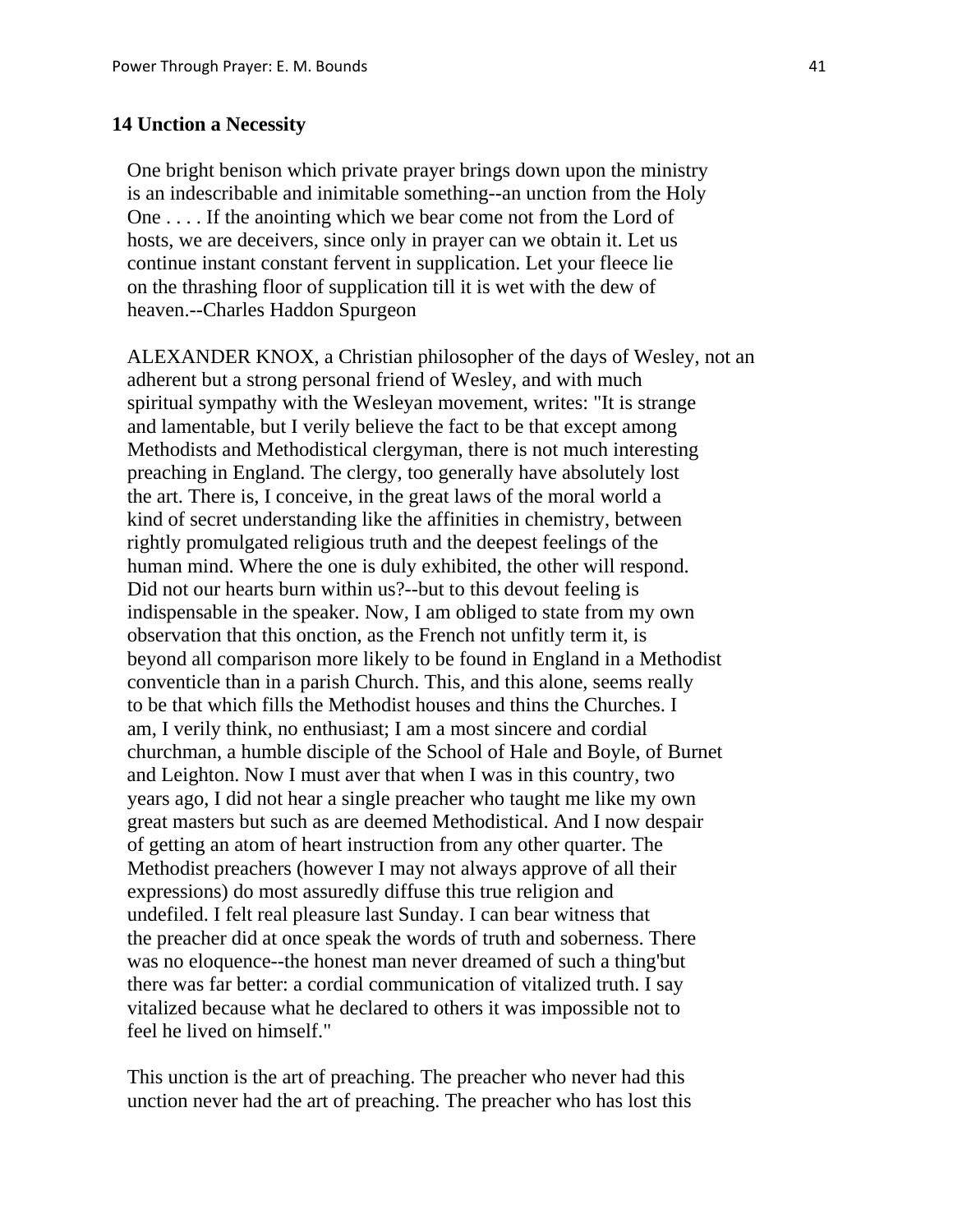unction has lost the art of preaching. Whatever other arts he may have and retain the art of sermon-making, the art of eloquence, the art of great, clear thinking, the art of pleasing an audience he has lost the divine art of preaching. This unction makes God's truth powerful and interesting, draws and attracts, edifies, convicts, saves.

 This unction vitalizes God's revealed truth, makes it living and life-giving. Even God's truth spoken without this unction is light, dead, and deadening. Though abounding in truth, though weighty with thought, though sparkling with rhetoric, though pointed by logic, though powerful by earnestness, without this divine unction it issues in death and not in life. Mr. Spurgeon says: "I wonder how long we might beat our brains before we could plainly put into word what is meant by preaching with unction. Yet he who preaches knows its presence, and he who hears soon detects its absence. Samaria, in famine, typifies a discourse without it. Jerusalem, with her feast of fat things, full of marrow, may represent a sermon enriched with it. Every one knows what the freshness of the morning is when orient pearls abound on every blade of grass, but who can describe it, much less produce it of itself? Such is the mystery of spiritual anointing. We know, but we cannot tell to others what it is. It is as easy as it is foolish, to counterfeit it. Unction is a thing which you cannot manufacture, and its counterfeits are worse than worthless. Yet it is, in itself, priceless, and beyond measure needful if you would edify believers and bring sinners to Christ."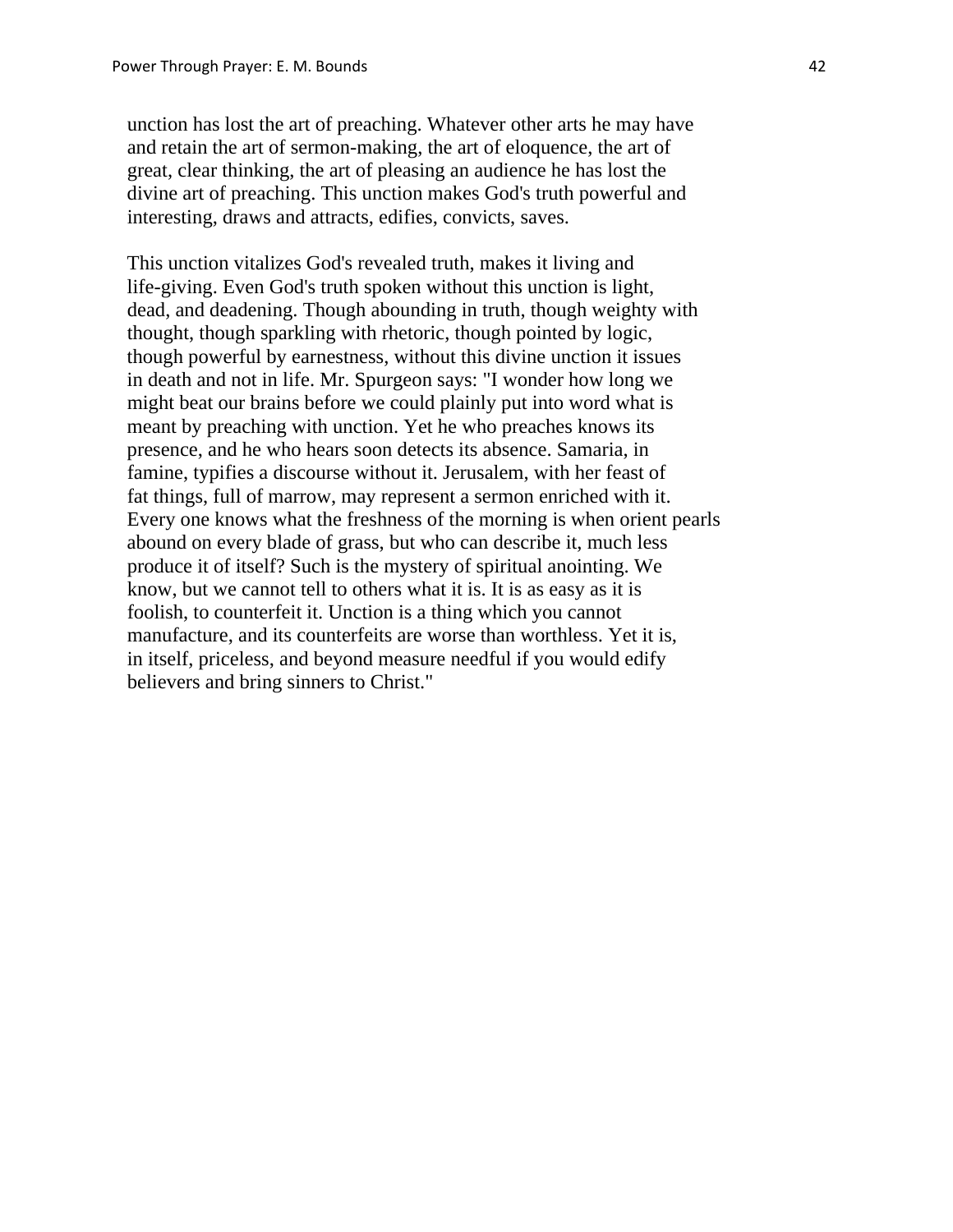# **15 Unction, the Mark of True Gospel Preaching**

 Speak for eternity. Above all things, cultivate your own spirit. A word spoken by you when your conscience is clear and your heart full of God's Spirit is worth ten thousand words spoken in unbelief and sin. Remember that God, and not man, must have the glory. If the veil of the world's machinery were lifted off, how much we would find is done in answer to the prayers of God's children.--Robert Murray McCheyne

 UNCTION is that indefinable, indescribable something which an old, renowned Scotch preacher describes thus: "There is sometimes somewhat in preaching that cannot be ascribed either to matter or expression, and cannot be described what it is, or from whence it cometh, but with a sweet violence it pierceth into the heart and affections and comes immediately from the Word; but if there be any way to obtain such a thing, it is by the heavenly disposition of the speaker."

 We call it unction. It is this unction which makes the word of God "quick and powerful, and sharper than any two-edged sword, piercing even to the dividing asunder of soul and spirit, and of the joints and marrow, and a discerner of the thoughts and intents of the heart." It is this unction which gives the words of the preacher such point, sharpness, and power, and which creates such friction and stir in many a dead congregation. The same truths have been told in the strictness of the letter, smooth as human oil could make them; but no signs of life, not a pulse throb; all as peaceful as the grave and as dead. The same preacher in the meanwhile receives a baptism of this unction, the divine inflatus is on him, the letter of the Word has been embellished and fired by this mysterious power, and the throbbings of life begin--life which receives or life which resists. The unction pervades and convicts the conscience and breaks the heart.

 This divine unction is the feature which separates and distinguishes true gospel preaching from all other methods of presenting the truth, and which creates a wide spiritual chasm between the preacher who has it and the one who has it not. It backs and impregns revealed truth with all the energy of God. Unction is simply putting God in his own word and on his own preachers. By mighty and great prayerfulness and by continual prayerfulness, it is all potential and personal to the preacher; it inspires and clarifies his intellect, gives insight and grasp and projecting power; it gives to the preacher heart power, which is greater than head power; and tenderness, purity, force flow from the heart by it. Enlargement, freedom, fullness of thought, directness and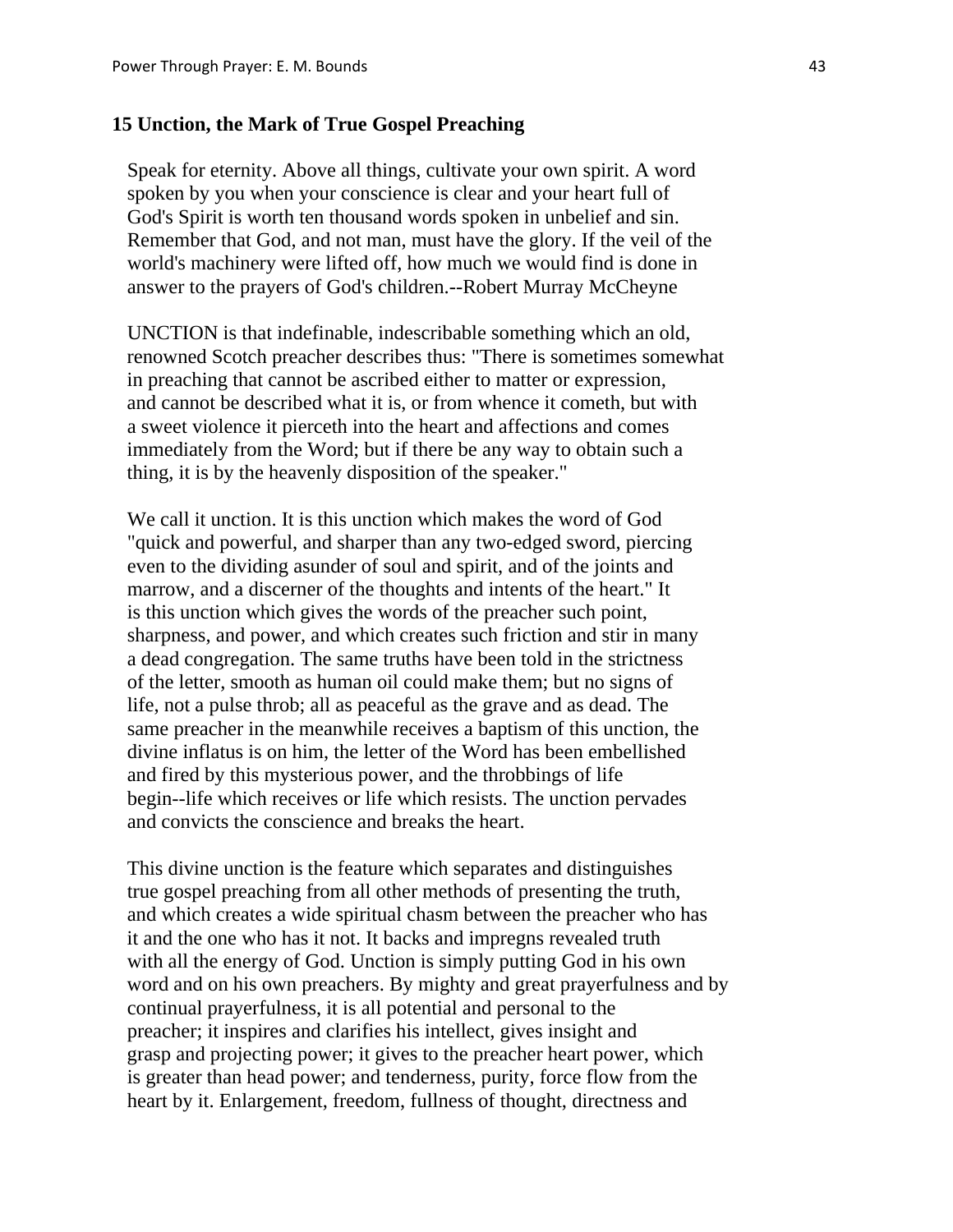simplicity of utterance are the fruits of this unction.

 Often earnestness is mistaken for this unction. He who has the divine unction will be earnest in the very spiritual nature of things, but there may be a vast deal of earnestness without the least mixture of unction.

 Earnestness and unction look alike from some points of view. Earnestness may be readily and without detection substituted or mistaken for unction. It requires a spiritual eye and a spiritual taste to discriminate.

 Earnestness may be sincere, serious, ardent, and persevering. It goes at a thing with good will, pursues it with perseverance, and urges it with ardor; puts force in it. But all these forces do not rise higher than the mere human. The man is in it--the whole man, with all that he has of will and heart, of brain and genius, of planning and working and talking. He has set himself to some purpose which has mastered him, and he pursues to master it. There may be none of God in it. There may be little of God in it, because there is so much of the man in it. He may present pleas in advocacy of his earnest purpose which please or touch and move or overwhelm with conviction of their importance; and in all this earnestness may move along earthly ways, being propelled by human forces only, its altar made by earthly hands and its fire kindled by earthly flames. It is said of a rather famous preacher of gifts, whose construction of Scripture was to his fancy or purpose, that he "grew very eloquent over his own exegesis." So men grow exceeding earnest over their own plans or movements. Earnestness may be selfishness simulated.

 What of unction? It is the indefinable in preaching which makes it preaching. It is that which distinguishes and separates preaching from all mere human addresses. It is the divine in preaching. It makes the preaching sharp to those who need sharpness. It distills as the dew to those who need to he refreshed. It is well described as:

"a two-edged sword

Of heavenly temper keen,

And double were the wounds it made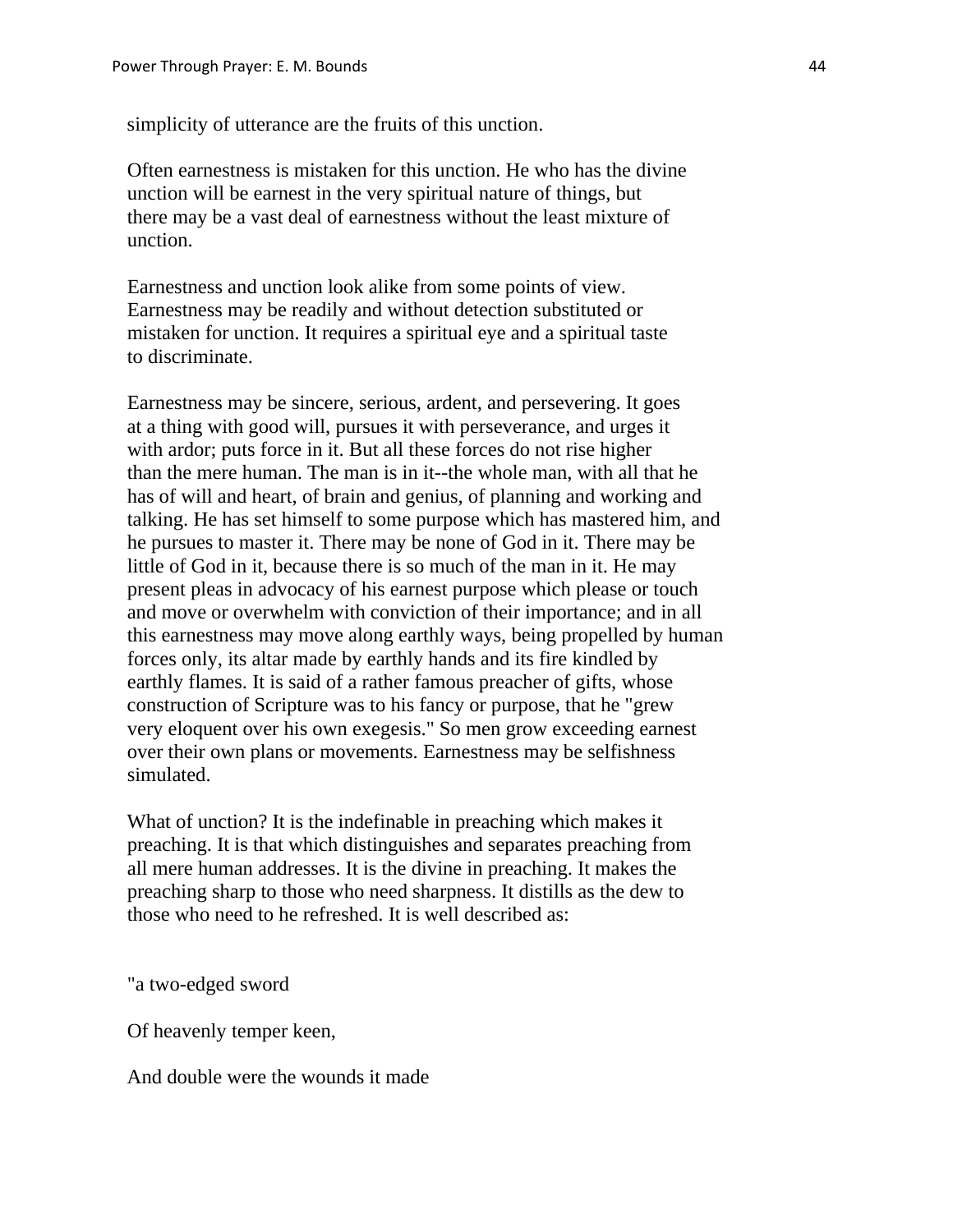Wherever it glanced between.

'Twas death to silt; 'twas life

To all who mourned for sin.

It kindled and it silenced strife,

Made war and peace within."

 This unction comes to the preacher not in the study but in the closet. It is heaven's distillation in answer to prayer. It is the sweetest exhalation of the Holy Spirit. It impregnates, suffuses, softens, percolates, cuts, and soothes. It carries the Word like dynamite, like salt, like sugar; makes the Word a soother, an arranger, a revealer, a searcher; makes the hearer a culprit or a saint, makes him weep like a child and live like a giant; opens his heart and his purse as gently, yet as strongly as the spring opens the leaves. This unction is not the gift of genius. It is not found in the halls of learning. No eloquence can woo it. No industry can win it. No prelatical hands can confer it. It is the gift of God--the signet set to his own messengers. It is heaven's knighthood given to the chosen true and brave ones who have sought this anointed honor through many an hour of tearful, wrestling prayer.

 Earnestness is good and impressive: genius is gifted and great. Thought kindles and inspires, but it takes a diviner endowment, a more powerful energy than earnestness or genius or thought to break the chains of sin, to win estranged and depraved hearts to God, to repair the breaches and restore the Church to her old ways of purity and power. Nothing but this holy unction can do this.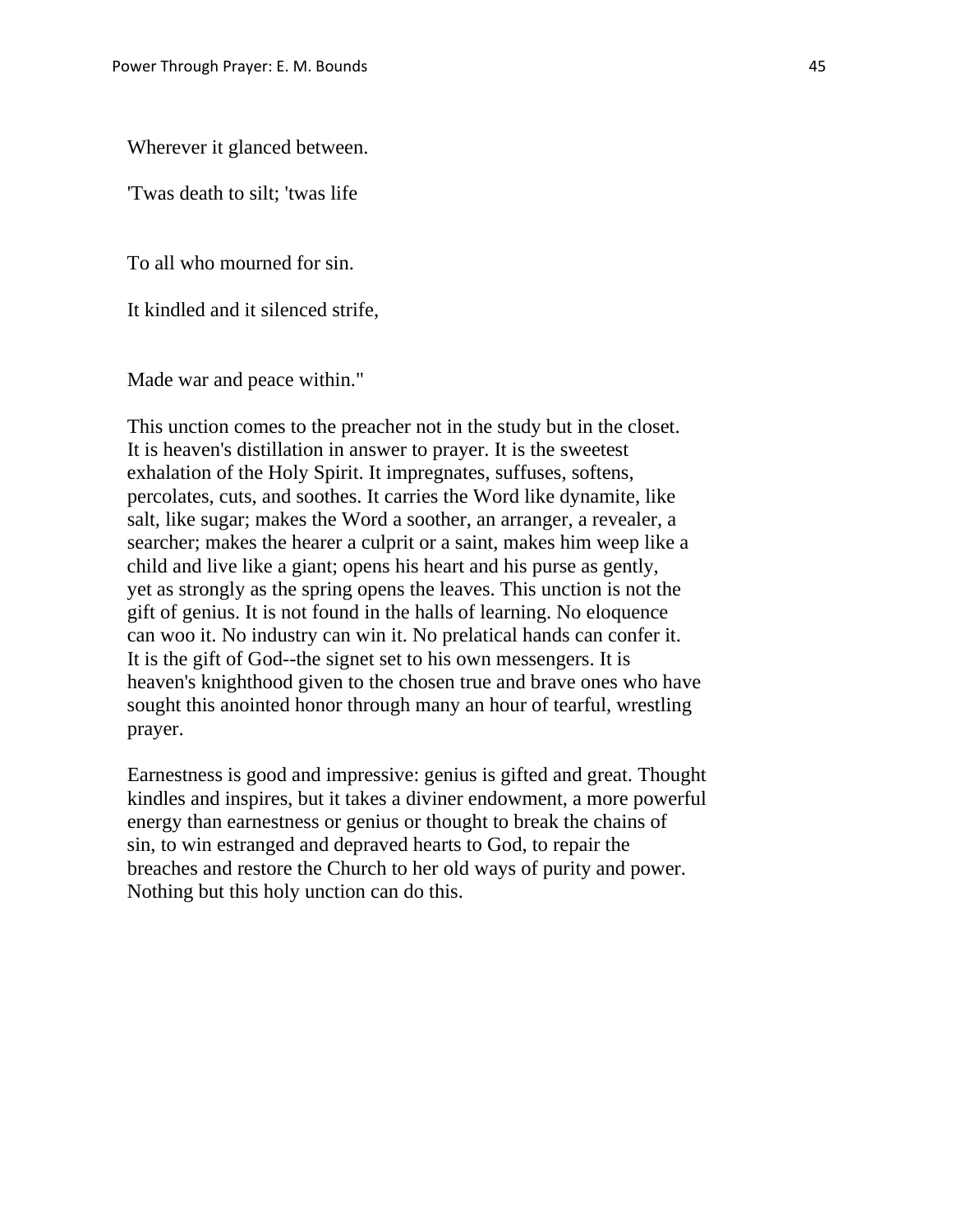#### **16 Much Prayer the Price of Unction**

 All the minister's efforts will be vanity or worse than vanity if he have not unction. Unction must come down from heaven and spread a savor and feeling and relish over his ministry; and among the other means of qualifying himself for his office, the Bible must hold the first place, and the last also must be given to the Word of God and prayer.--Richard Cecil

 IN the Christian system unction is the anointing of the Holy Ghost, separating unto God's work and qualifying for it. This unction is the one divine enablement by which the preacher accomplishes the peculiar and saving ends of preaching. Without this unction there are no true spiritual results accomplished; the results and forces in preaching do not rise above the results of unsanctified speech. Without unction the former is as potent as the pulpit.

 This divine unction on the preacher generates through the Word of God the spiritual results that flow from the gospel; and without this unction, these results are not secured. Many pleasant impressions may be made, but these all fall far below the ends of gospel preaching. This unction may be simulated. There are many things that look like it, there are many results that resemble its effects; but they are foreign to its results and to its nature. The fervor or softness excited by a pathetic or emotional sermon may look like the movements of the divine unction, but they have no pungent, perpetrating heart-breaking force. No heart-healing balm is there in these surface, sympathetic, emotional movements; they are not radical, neither sin-searching nor sin-curing.

 This divine unction is the one distinguishing feature that separates true gospel preaching from all other methods of presenting truth. It backs and interpenetrates the revealed truth with all the force of God. It illumines the Word and broadens and enrichens the intellect and empowers it to grasp and apprehend the Word. It qualifies the preacher's heart, and brings it to that condition of tenderness, of purity, of force and light that are necessary to secure the highest results. This unction gives to the preacher liberty and enlargement of thought and soul--a freedom, fullness, and directness of utterance that can be secured by no other process.

 Without this unction on the preacher the gospel has no more power to propagate itself than any other system of truth. This is the seal of its divinity. Unction in the preacher puts God in the gospel. Without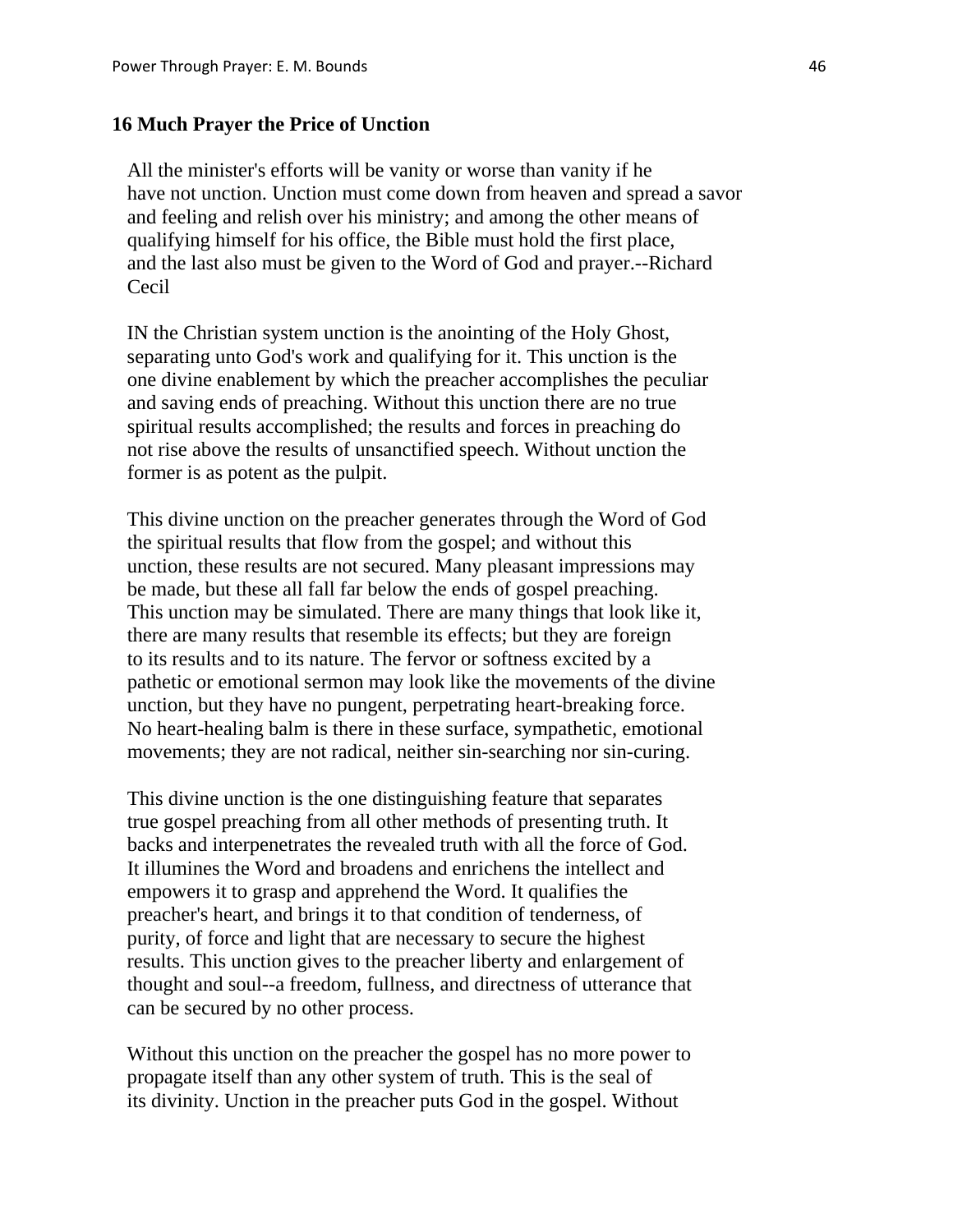the unction, God is absent, and the gospel is left to the low and unsatisfactory forces that the ingenuity, interest, or talents of men can devise to enforce and project its doctrines.

 It is in this element that the pulpit oftener fails than in any other element. Just at this all-important point it lapses. Learning it may have, brilliancy and eloquence may delight and charm, sensation or less offensive methods may bring the populace in crowds, mental power may impress and enforce truth with all its resources; but without this unction, each and all these will be but as the fretful assault of the waters on a Gibraltar. Spray and foam may cover and spangle; but the rocks are there still, unimpressed and unimpressible. The human heart can no more be swept of its hardness and sin by these human forces than these rocks can be swept away by the ocean's ceaseless flow.

 This unction is the consecration force, and its presence the continuous test of that consecration. It is this divine anointing on the preacher that secures his consecration to God and his work. Other forces and motives may call him to the work, but this only is consecration. A separation to God's work by the power of the Holy Spirit is the only consecration recognized by God as legitimate.

 The unction, the divine unction, this heavenly anointing, is what the pulpit needs and must have. This divine and heavenly oil put on it by the imposition of God's hand must soften and lubricate the whole man--heart, head, spirit--until it separates him with a mighty separation from all earthly, secular, worldly, selfish motives and aims, separating him to everything that is pure and Godlike.

 It is the presence of this unction on the preacher that creates the stir and friction in many a congregation. The same truths have been told in the strictness of the letter, but no ruffle has been seen, no pain or pulsation felt. All is quiet as a graveyard. Another preacher comes, and this mysterious influence is on him; the letter of the Word has been fired by the Spirit, the throes of a mighty movement are felt, it is the unction that pervades and stirs the conscience and breaks the heart. Unctionless preaching makes everything hard, dry, acrid, dead.

 This unction is not a memory or an era of the past only; it is a present, realized, conscious fact. It belongs to the experience of the man as well as to his preaching. It is that which transforms him into the image of his divine Master, as well as that by which he declares the truths of Christ with power. It is so much the power in the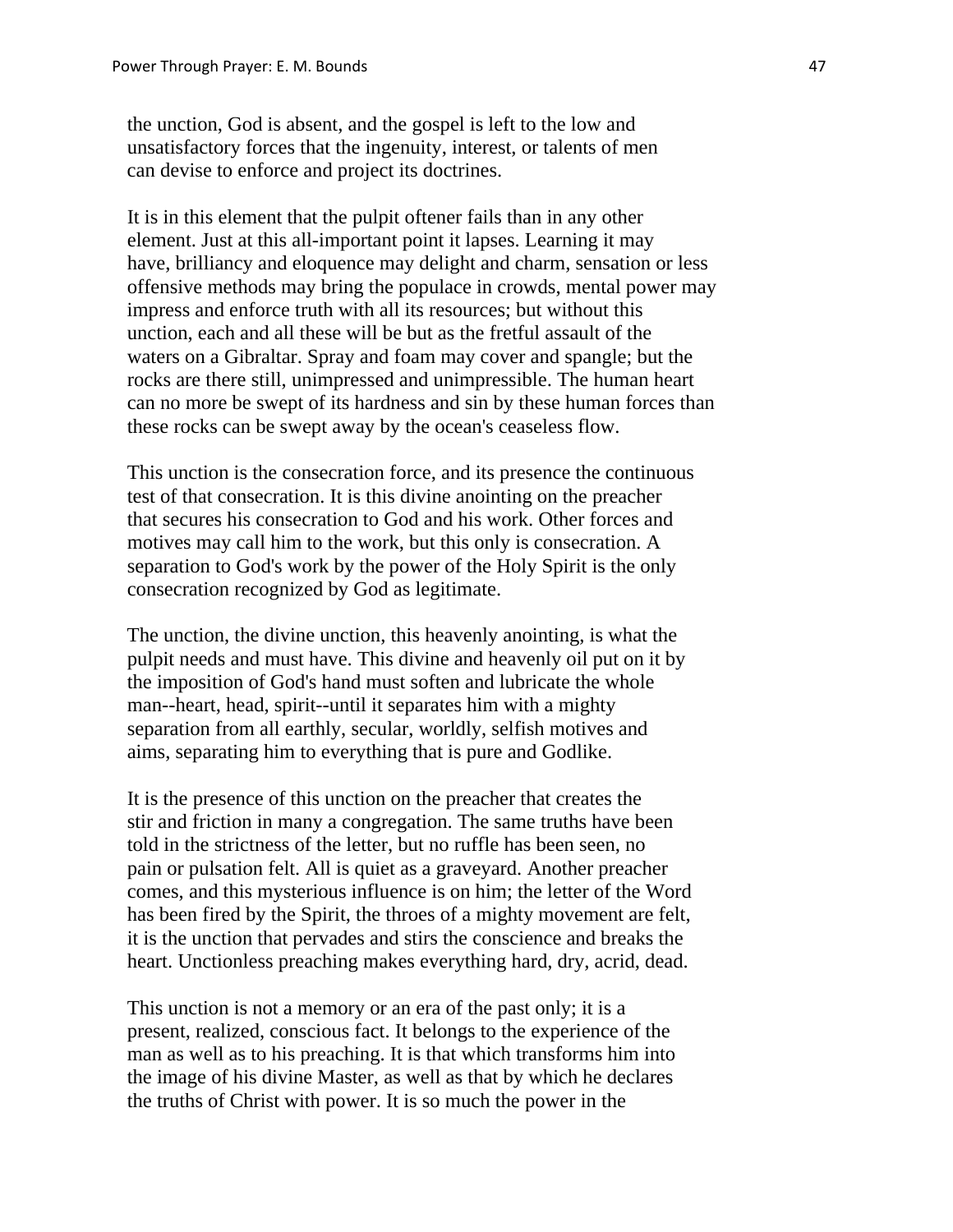ministry as to make all else seem feeble and vain without it, and by its presence to atone for the absence of all other and feebler forces.

 This unction is not an inalienable gift. It is a conditional gift, and its presence is perpetuated and increased by the same process by which it was at first secured; by unceasing prayer to God, by impassioned desires after God, by estimating it, by seeking it with tireless ardor, by deeming all else loss and failure without it.

 How and whence comes this unction? Direct from God in answer to prayer. Praying hearts only are the hearts filled with this holy oil; praying lips only are anointed with this divine unction.

 Prayer, much prayer, is the price of preaching unction; prayer, much prayer, is the one, sole condition of keeping this unction. Without unceasing prayer the unction never comes to the preacher. Without perseverance in prayer, the unction, like the manna overkept, breeds worms.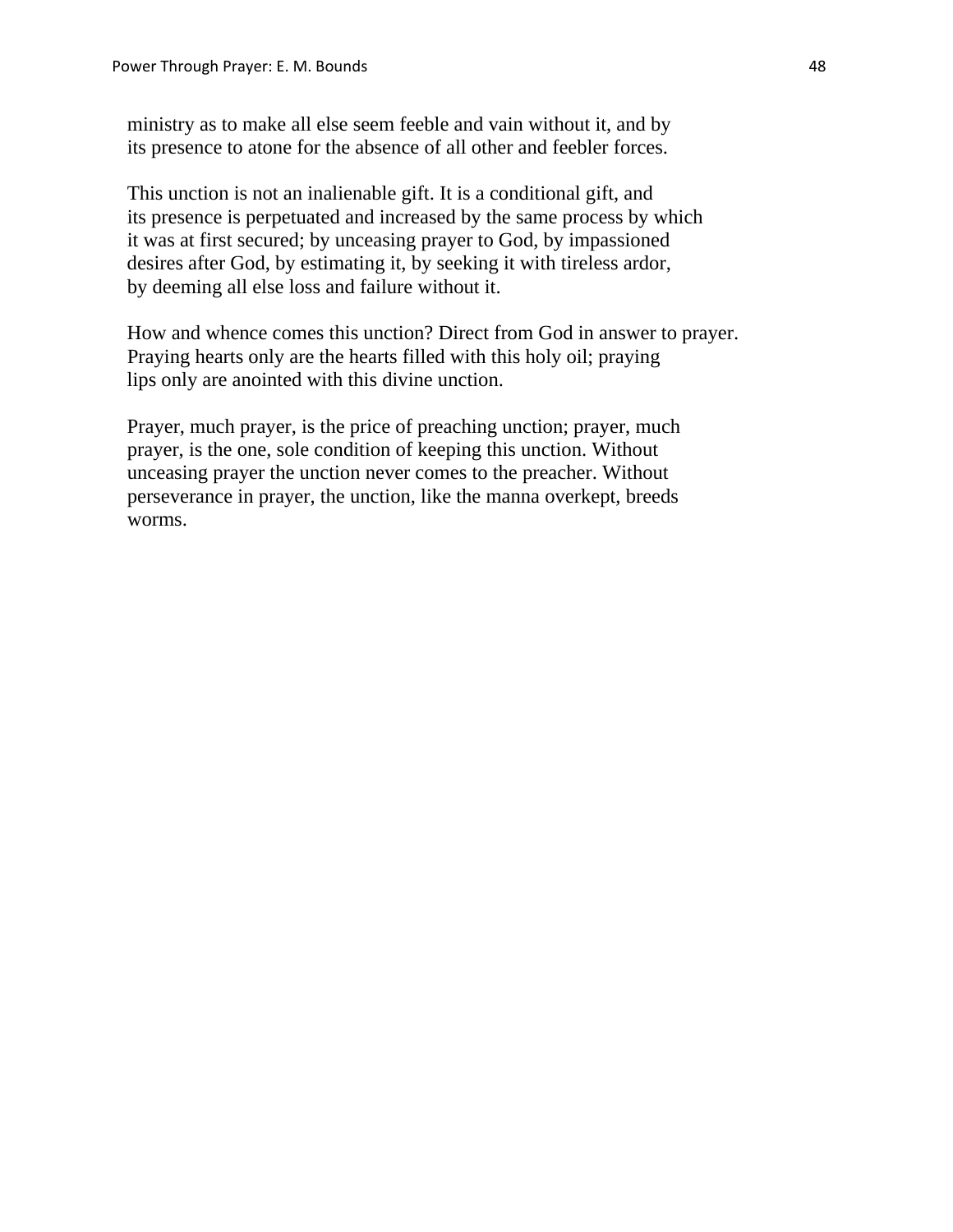# **17 Prayer Marks Spiritual Leadership**

 Give me one hundred preachers who fear nothing but sin and desire nothing but God, and I care not a straw whether they be clergymen or laymen; such alone will shake the gates of hell and set up the kingdom of heaven on earth. God does nothing but in answer to prayer.--John Wesley

 THE apostles knew the necessity and worth of prayer to their ministry. They knew that their high commission as apostles, instead of relieving them from the necessity of prayer, committed them to it by a more urgent need; so that they were exceedingly jealous else some other important work should exhaust their time and prevent their praying as they ought; so they appointed laymen to look after the delicate and engrossing duties of ministering to the poor, that they (the apostles) might, unhindered, "give themselves continually to prayer and to the ministry of the word." Prayer is put first, and their relation to prayer is put most strongly--"give themselves to it," making a business of it, surrendering themselves to praying, putting fervor, urgency, perseverance, and time in it.

 How holy, apostolic men devoted themselves to this divine work of prayer! "Night and day praying exceedingly," says Paul. "We will give ourselves continually to prayer" is the consensus of apostolic devotement. How these New Testament preachers laid themselves out in prayer for God's people! How they put God in full force into their Churches by their praying! These holy apostles did not vainly fancy that they had met their high and solemn duties by delivering faithfully God's word, but their preaching was made to stick and tell by the ardor and insistence of their praying. Apostolic praying was as taxing, toilsome, and imperative as apostolic preaching. They prayed mightily day and night to bring their people to the highest regions of faith and holiness. They prayed mightier still to hold them to this high spiritual altitude. The preacher who has never learned in the school of Christ the high and divine art of intercession for his people will never learn the art of preaching, though homiletics be poured into him by the ton, and though he be the most gifted genius in sermon-making and sermon-delivery.

 The prayers of apostolic, saintly leaders do much in making saints of those who are not apostles. If the Church leaders in after years had been as particular and fervent in praying for their people as the apostles were, the sad, dark times of worldliness and apostasy had not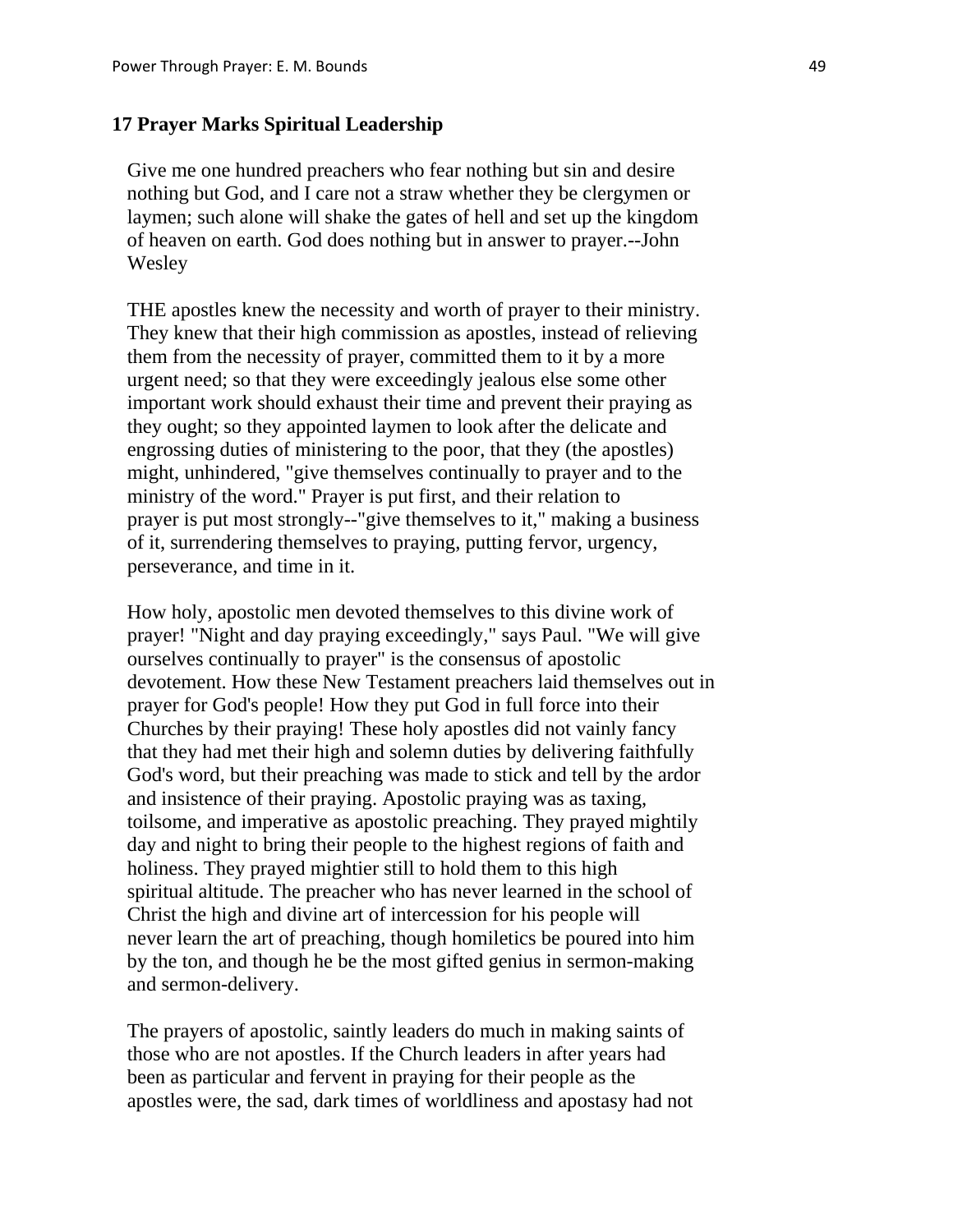marred the history and eclipsed the glory and arrested the advance of the Church. Apostolic praying makes apostolic saints and keeps apostolic times of purity and power in the Church.

 What loftiness of soul, what purity and elevation of motive, what unselfishness, what self-sacrifice, what exhaustive toil, what ardor of spirit, what divine tact are requisite to be an intercessor for men!

 The preacher is to lay himself out in prayer for his people; not that they might be saved, simply, but that they be mightily saved. The apostles laid themselves out in prayer that their saints might be perfect; not that they should have a little relish for the things of God, but that they "might be filled with all the fullness of God." Paul did not rely on his apostolic preaching to secure this end, but "for this cause he bowed his knees to the Father of our Lord Jesus Christ." Paul's praying carried Paul's converts farther along the highway of sainthood than Paul's preaching did. Epaphras did as much or more by prayer for the Colossian saints than by his preaching. He labored fervently always in prayer for them that "they might stand perfect and complete in all the will of God."

 Preachers are preeminently God's leaders. They are primarily responsible for the condition of the Church. They shape its character, give tone and direction to its life.

 Much every way depends on these leaders. They shape the times and the institutions. The Church is divine, the treasure it incases is heavenly, but it bears the imprint of the human. The treasure is in earthen vessels, and it smacks of the vessel. The Church of God makes, or is made by, its leaders. Whether it makes them or is made by them, it will be what its leaders are; spiritual if they are so, secular if they are, conglomerate if its leaders are. Israel's kings gave character to Israel's piety. A Church rarely revolts against or rises above the religion of its leaders. Strongly spiritual leaders; men of holy might, at the lead, are tokens of God's favor; disaster and weakness follow the wake of feeble or worldly leaders. Israel had fallen low when God gave children to be their princes and babes to rule over them. No happy state is predicted by the prophets when children oppress God's Israel and women rule over them. Times of spiritual leadership are times of great spiritual prosperity to the Church.

 Prayer is one of the eminent characteristics of strong spiritual leadership. Men of mighty prayer are men of might and mold things.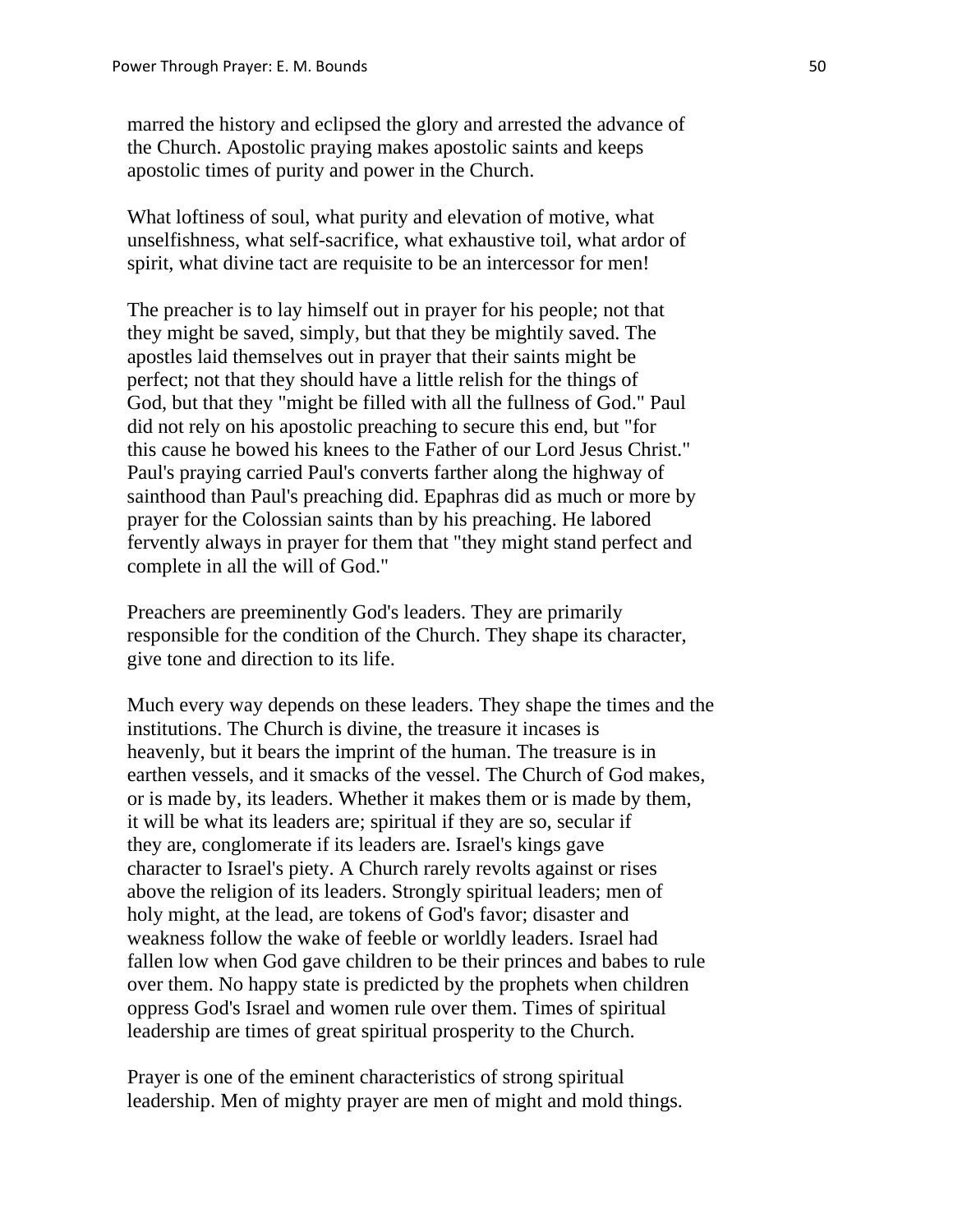Their power with God has the conquering tread.

 How can a man preach who does not get his message fresh from God in the closet? How can he preach without having his faith quickened, his vision cleared, and his heart warmed by his closeting with God? Alas, for the pulpit lips which are untouched by this closet flame. Dry and unctionless they will ever be, and truths divine will never come with power from such lips. As far as the real interests of religion are concerned, a pulpit without a closet will always be a barren thing.

 A preacher may preach in an official, entertaining, or learned way without prayer, but between this kind of preaching and sowing God's precious seed with holy hands and prayerful, weeping hearts there is an immeasurable distance.

 A prayerless ministry is the undertaker for all God's truth and for God's Church. He may have the most costly casket and the most beautiful flowers, but it is a funeral, notwithstanding the charmful array. A prayerless Christian will never learn God's truth; a prayerless ministry will never be able to teach God's truth. Ages of millennial glory have been lost by a prayerless Church. The coming of our Lord has been postponed indefinitely by a prayerless Church. Hell has enlarged herself and filled her dire caves in the presence of the dead service of a prayerless Church.

 The best, the greatest offering is an offering of prayer. If the preachers of the twentieth century will learn well the lesson of prayer, and use fully the power of prayer, the millennium will come to its noon ere the century closes. "Pray without ceasing" is the trumpet call to the preachers of the twentieth century. If the twentieth century will get their texts, their thoughts, their words, their sermons in their closets, the next century will find a new heaven and a new earth. The old sin-stained and sin-eclipsed heaven and earth will pass away under the power of a praying ministry.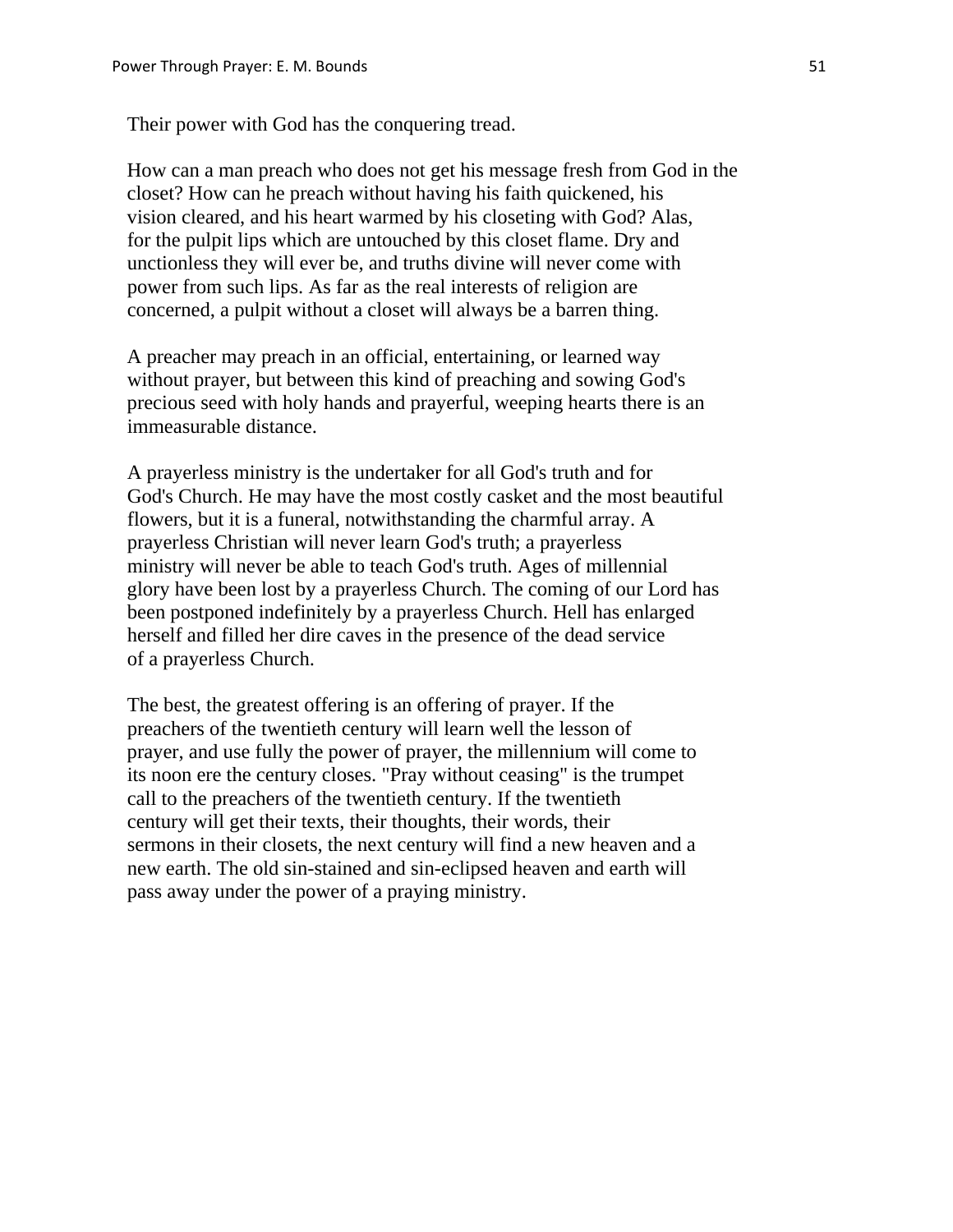#### **18 Preachers Need the Prayers of the People**

 If some Christians that have been complaining of their ministers had said and acted less before men and had applied themselves with all their might to cry to God for their ministers--had, as it were, risen and stormed heaven with their humble, fervent and incessant prayers for them--they would have been much more in the way of success.--Jonathan Edwards

 SOMEHOW the practice of praying in particular for the preacher has fallen into disuse or become discounted. Occasionally have we heard the practice arraigned as a disparagement of the ministry, being a public declaration by those who do it of the inefficiency of the ministry. It offends the pride of learning and self-sufficiency, perhaps, and these ought to be offended and rebuked in a ministry that is so derelict as to allow them to exist.

 Prayer, to the preacher, is not simply the duty of his profession, a privilege, but it is a necessity. Air is not more necessary to the lungs than prayer is to the preacher. It is absolutely necessary for the preacher to pray. It is an absolute necessity that the preacher be prayed for. These two propositions are wedded into a union which ought never to know any divorce: the preacher must pray; the preacher must be prayed for. It will take all the praying he can do, and all the praying he can get done, to meet the fearful responsibilities and gain the largest, truest success in his great work. The true preacher, next to the cultivation of the spirit and fact of prayer in himself, in their intensest form, covets with a great covetousness the prayers of God's people.

 The holier a man is, the more does he estimate prayer; the clearer does he see that God gives himself to the praying ones, and that the measure of God's revelation to the soul is the measure of the soul's longing, importunate prayer for God. Salvation never finds its way to a prayerless heart. The Holy Spirit never abides in a prayerless spirit. Preaching never edifies a prayerless soul. Christ knows nothing of prayerless Christians. The gospel cannot be projected by a prayerless preacher. Gifts, talents, education, eloquence, God's call, cannot abate the demand of prayer, but only intensify the necessity for the preacher to pray and to be prayed for. The more the preacher's eyes are opened to the nature, responsibility, and difficulties in his work, the more will he see, and if he be a true preacher the more will he feel, the necessity of prayer; not only the increasing demand to pray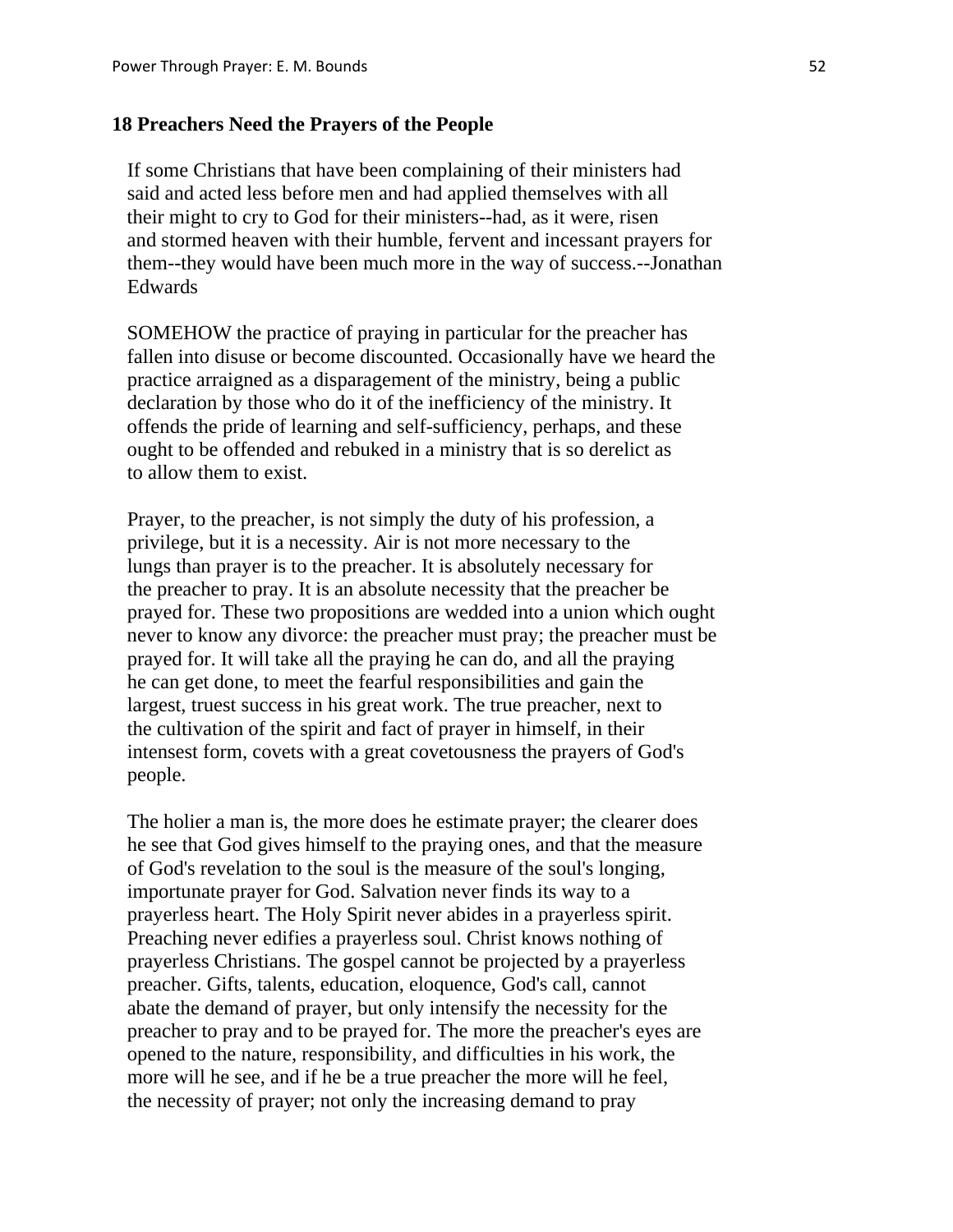himself, but to call on others to help him by their prayers.

 Paul is an illustration of this. If any man could project the gospel by dint of personal force, by brain power, by culture, by personal grace, by God's apostolic commission, God's extraordinary call, that man was Paul. That the preacher must be a man given to prayer, Paul is an eminent example. That the true apostolic preacher must have the prayers of other good people to give to his ministry its full quota of success, Paul is a preeminent example. He asks, he covets, he pleads in an impassioned way for the help of all God's saints. He knew that in the spiritual realm, as elsewhere, in union there is strength; that the concentration and aggregation of faith, desire, and prayer increased the volume of spiritual force until it became overwhelming and irresistible in its power. Units of prayer combined, like drops of water, make an ocean which defies resistance. So Paul, with his clear and full apprehension of spiritual dynamics, determined to make his ministry as impressive, as eternal, as irresistible as the ocean, by gathering all the scattered units of prayer and precipitating them on his ministry. May not the solution of Paul's preeminence in labors and results, and impress on the Church and the world, be found in this fact that he was able to center on himself and his ministry more of prayer than others? To his brethren at Rome he wrote: "Now I beseech you, brethren, for the Lord Jesus Christ's sake, and for the love of the Spirit, that ye strive together with me in prayers to God for me." To the Ephesians he says: "Praying always with all prayer and supplication in the Spirit, and watching thereunto with all perseverance and supplication for all saints; and for me, that utterance may be given unto me, that I may open my mouth boldly, to make known the mystery of the gospel." To the Colossians he emphasizes: "Withal praying also for us, that God would open unto us a door of utterance, to speak the mystery of Christ, for which I am also in bonds: that I may make it manifest as I ought to speak." To the Thessalonians he says sharply, strongly: "Brethren, pray for us." Paul calls on the Corinthian Church to help him: "Ye also helping together by prayer for us." This was to be part of their work. They were to lay to the helping hand of prayer. He in an additional and closing charge to the Thessalonian Church about the importance and necessity of their prayers says: "Finally, brethren, pray for us, that the word of the Lord may have free course, and be glorified, even as it is with you: and that we may be delivered from unreasonable and wicked men." He impresses the Philippians that all his trials and opposition can be made subservient to the spread of the gospel by the efficiency of their prayers for him. Philemon was to prepare a lodging for him, for through Philemon's prayer Paul was to be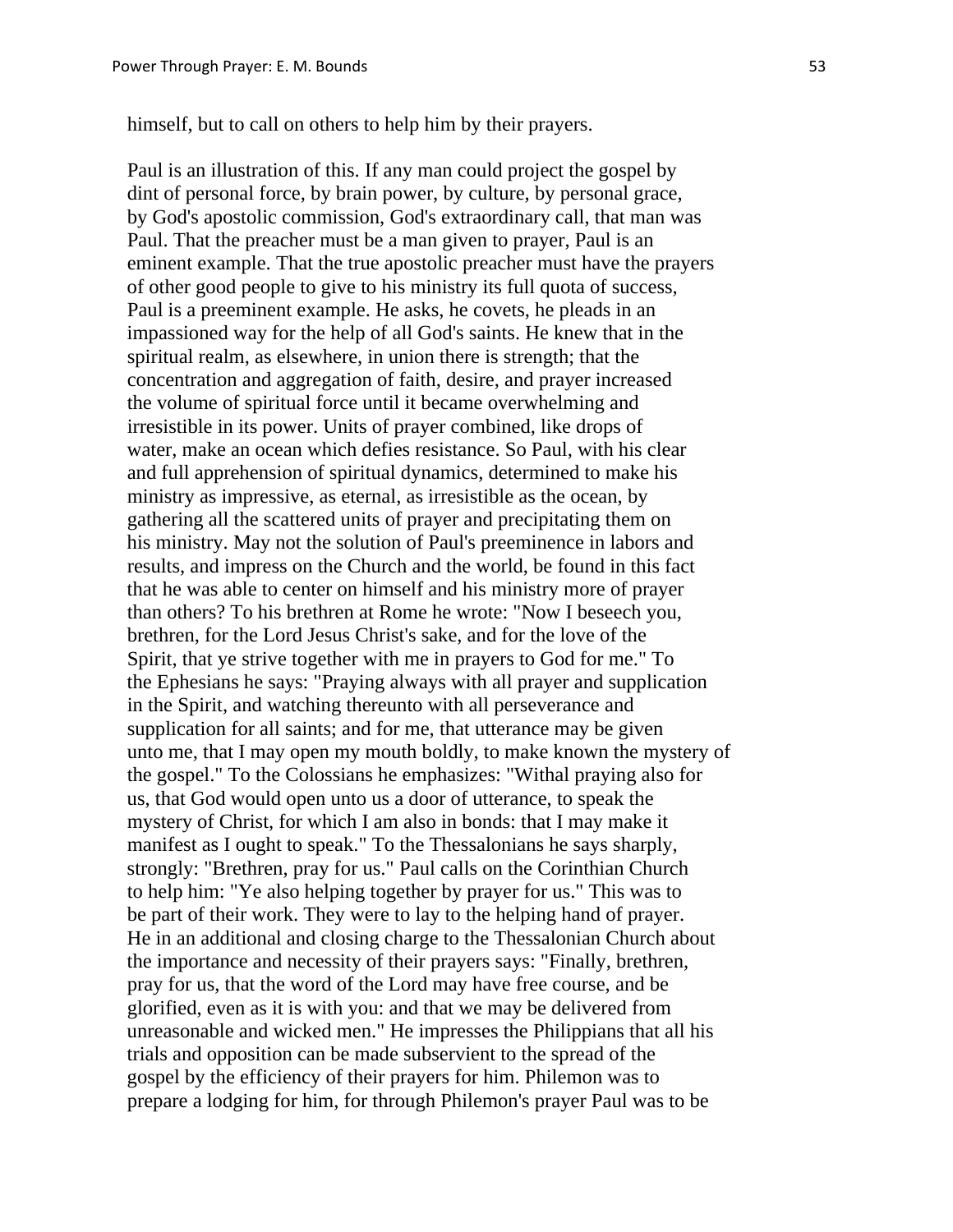### his guest.

 Paul's attitude on this question illustrates his humility and his deep insight into the spiritual forces which project the gospel. More than this, it teaches a lesson for all times, that if Paul was so dependent on the prayers of God's saints to give his ministry success, how much greater the necessity that the prayers of God's saints be centered on the ministry of to-day!

 Paul did not feel that this urgent plea for prayer was to lower his dignity, lessen his influence, or depreciate his piety. What if it did? Let dignity go, let influence be destroyed, let his reputation be marred--he must have their prayers. Called, commissioned, chief of the Apostles as he was, all his equipment was imperfect without the prayers of his people. He wrote letters everywhere, urging them to pray for him. Do you pray for your preacher? Do you pray for him in secret? Public prayers are of little worth unless they are founded on or followed up by private praying. The praying ones are to the preacher as Aaron and Hur were to Moses. They hold up his hands and decide the issue that is so fiercely raging around them.

 The plea and purpose of the apostles were to put the Church to praying. They did not ignore the grace of cheerful giving. They were not ignorant of the place which religious activity and work occupied an the spiritual life; but not one nor all of these, in apostolic estimate or urgency, could at all compare in necessity and importance with prayer. The most sacred and urgent pleas were used, the most fervid exhortations, the most comprehensive and arousing words were uttered to enforce the all-important obligation and necessity of prayer.

 "Put the saints everywhere to praying" is the burden of the apostolic effort and the keynote of apostolic success. Jesus Christ had striven to do this in the days of his personal ministry. As he was moved by infinite compassion at the ripened fields of earth perishing for lack of laborers and pausing in his own praying--he tries to awaken the stupid sensibilities of his disciples to the duty of prayer as he charges them, "Pray ye the Lord of the harvest that he will send forth laborers into his harvest." "And he spake a parable unto them to this end, that men ought always to pray and not to faint."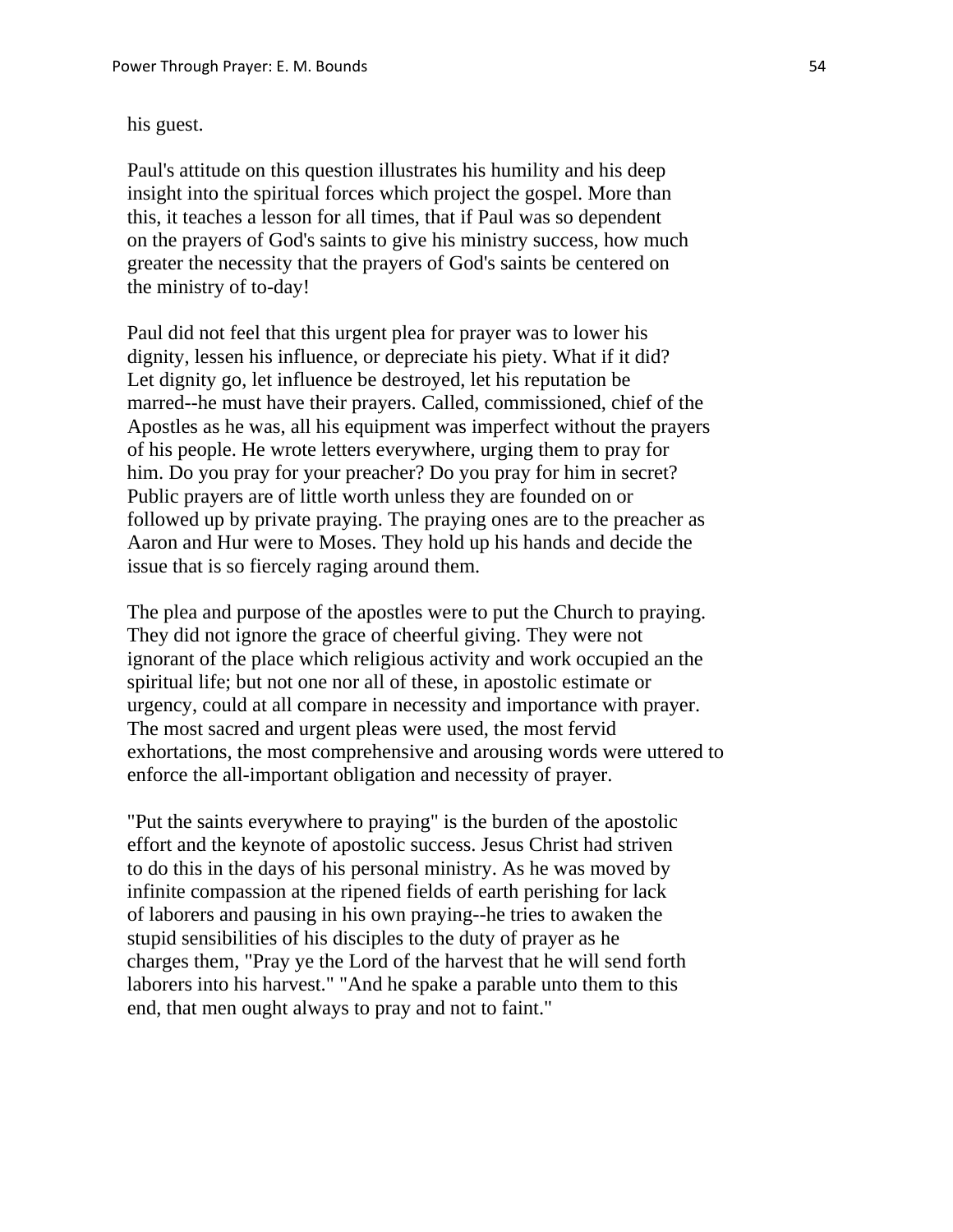# **19 Deliberation Necessary to Largest Results from Prayer**

 This perpetual hurry of business and company ruins me in soul if not in body. More solitude and earlier hours! I suspect I have been allotting habitually too little time to religious exercises, as private devotion and religious meditation, Scripture-reading, etc. Hence I am lean and cold and hard. I had better allot two hours or an hour and a half daily. I have been keeping too late hours, and hence have had but a hurried half hour in a morning to myself. Surely the experience of all good men confirms the proposition that without a due measure of private devotions the soul will grow lean. But all may be done through prayer--almighty prayer, I am ready to say--and why not? For that it is almighty is only through the gracious ordination of the God of love and truth. O then, pray, pray, pray!--William Wilberforce

 OUR devotions are not measured by the clock, but time is of their essence. The ability to wait and stay and press belongs essentially to our intercourse with God. Hurry, everywhere unseeming and damaging, is so to an alarming extent in the great business of communion with God. Short devotions are the bane of deep piety. Calmness, grasp, strength, are never the companions of hurry. Short devotions deplete spiritual vigor, arrest spiritual progress, sap spiritual foundations, blight the root and bloom of spiritual life. They are the prolific source of backsliding, the sure indication of a superficial piety; they deceive, blight, rot the seed, and impoverish the soil.

 It is true that Bible prayers in word and print are short, but the praying men of the Bible were with God through many a sweet and holy wrestling hour. They won by few words but long waiting. The prayers Moses records may be short, but Moses prayed to God with fastings and mighty cryings forty days and nights.

 The statement of Elijah's praying may be condensed to a few brief paragraphs, but doubtless Elijah, who when "praying he prayed," spent many hours of fiery struggle and lofty intercourse with God before he could, with assured boldness, say to Ahab, "There shall not be dew nor rain these years, but according to my word." The verbal brief of Paul's prayers is short, but Paul "prayed night and day exceedingly." The "Lord's Prayer" is a divine epitome for infant lips, but the man Christ Jesus prayed many an all-night ere his work was done; and his all-night and long-sustained devotions gave to his work its finish and perfection, and to his character the fullness and glory of its divinity.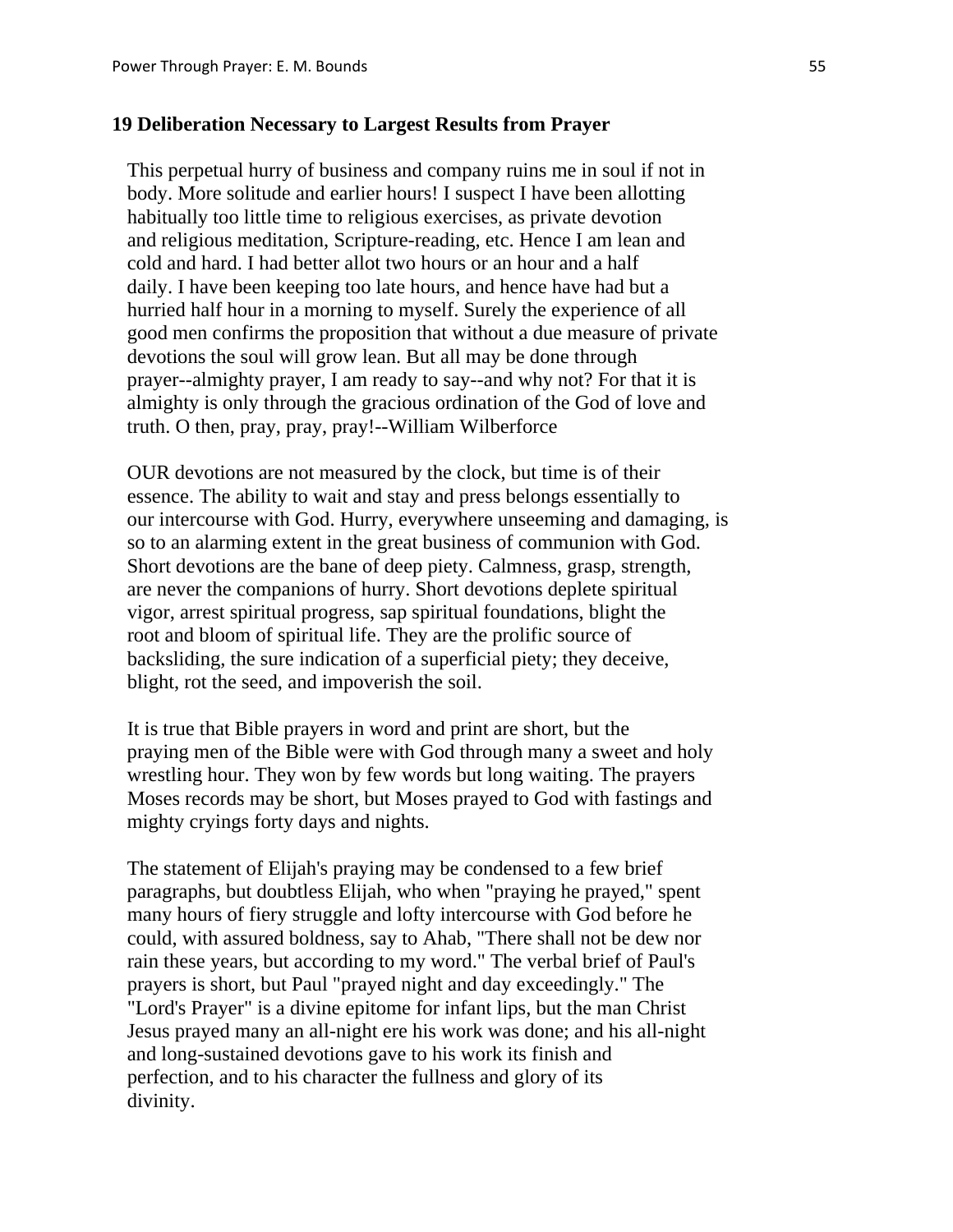Spiritual work is taxing work, and men are loath to do it. Praying, true praying, costs an outlay of serious attention and of time, which flesh and blood do not relish. Few persons are made of such strong fiber that they will make a costly outlay when surface work will pass as well in the market. We can habituate ourselves to our beggarly praying until it looks well to us, at least it keeps up a decent form and quiets conscience--the deadliest of opiates! We can slight our praying, and not realize the peril till the foundations are gone. Hurried devotions make weak faith, feeble convictions, questionable piety. To be little with God is to be little for God. To cut short the praying makes the whole religious character short, scrimp, niggardly, and slovenly.

 It takes good time for the full flow of God into the spirit. Short devotions cut the pipe of God's full flow. It takes time in the secret places to get the full revelation of God. Little time and hurry mar the picture.

 Henry Martyn laments that "want of private devotional reading and shortness of prayer through incessant sermon-making had produced much strangeness between God and his soul." He judged that he had dedicated too much time to public ministrations and too little to private communion with God. He was much impressed to set apart times for fasting and to devote times for solemn prayer. Resulting from this he records: "Was assisted this morning to pray for two hours." Said William Wilberforce, the peer of kings: "I must secure more time for private devotions. I have been living far too public for me. The shortening of private devotions starves the soul; it grows lean and faint. I have been keeping too late hours." Of a failure in Parliament he says: "Let me record my grief and shame, and all, probably, from private devotions having been contracted, and so God let me stumble." More solitude and earlier hours was his remedy.

 More time and early hours for prayer would act like magic to revive and invigorate many a decayed spiritual life. More time and early hours for prayer would be manifest in holy living. A holy life would not be so rare or so difficult a thing if our devotions were not so short and hurried. A Christly temper in its sweet and passionless fragrance would not be so alien and hopeless a heritage if our closet stay were lengthened and intensified. We live shabbily because we pray meanly. Plenty of time to feast in our closets will bring marrow and fatness to our lives. Our ability to stay with God in our closet measures our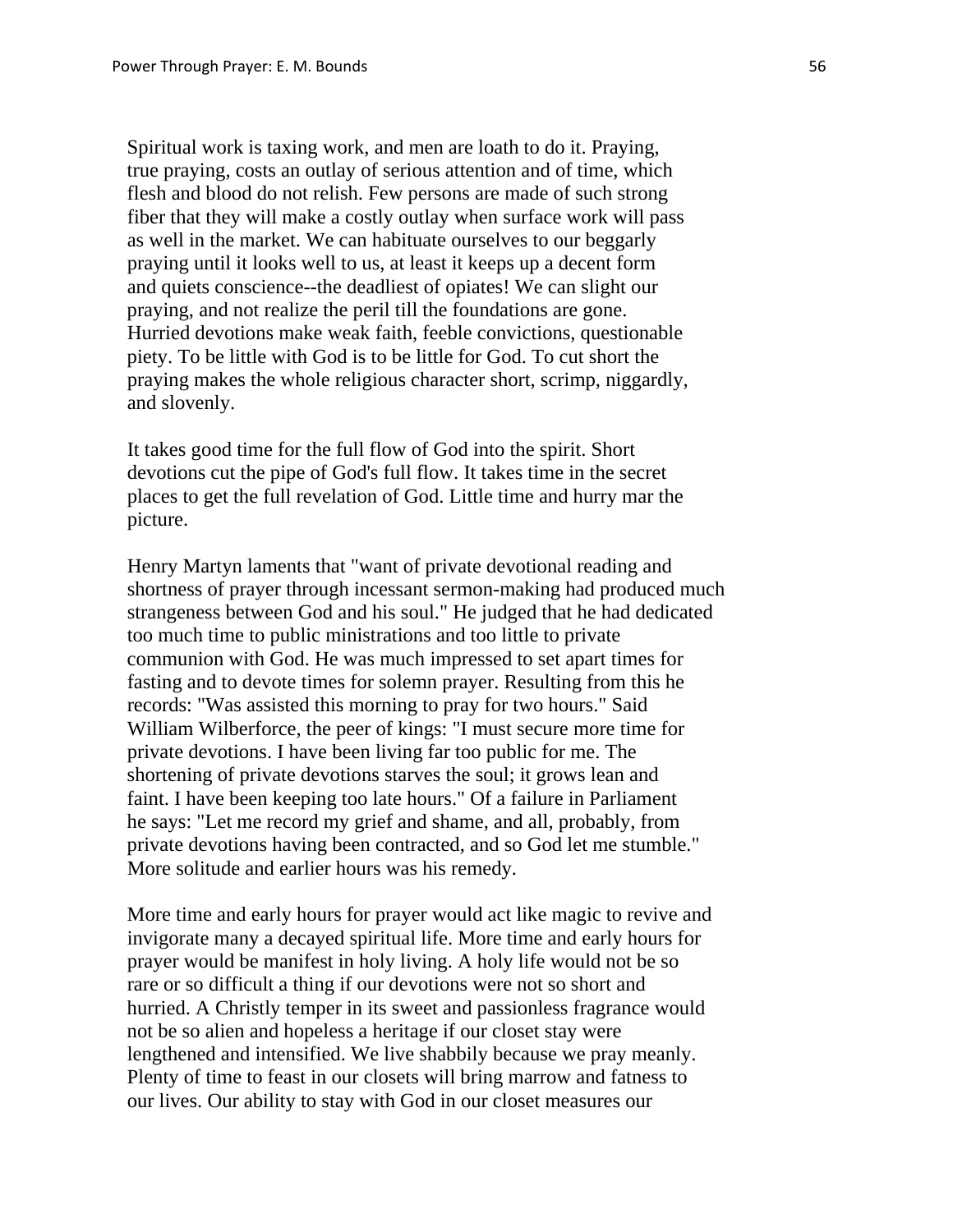ability to stay with God out of the closet. Hasty closet visits are deceptive, defaulting. We are not only deluded by them, but we are losers by them in many ways and in many rich legacies. Tarrying in the closet instructs and wins. We are taught by it, and the greatest victories are often the results of great waiting--waiting till words and plans are exhausted, and silent and patient waiting gains the crown. Jesus Christ asks with an affronted emphasis, "Shall not God avenge his own elect which cry day and night unto him?"

 To pray is the greatest thing we can do: and to do it well there must be calmness, time, and deliberation; otherwise it is degraded into the littlest and meanest of things. True praying has the largest results for good; and poor praying, the least. We cannot do too much of real praying; we cannot do too little of the sham. We must learn anew the worth of prayer, enter anew the school of prayer. There is nothing which it takes more time to learn. And if we would learn the wondrous art, we must not give a fragment here and there--"A little talk with Jesus," as the tiny saintlets sing--but we must demand and hold with iron grasp the best hours of the day for God and prayer, or there will be no praying worth the name.

 This, however, is not a day of prayer. Few men there are who pray. Prayer is defamed by preacher and priest. In these days of hurry and bustle, of electricity and steam, men will not take time to pray. Preachers there are who "say prayers" as a part of their programme, on regular or state occasions; but who "stirs himself up to take hold upon God?" Who prays as Jacob prayed--till he is crowned as a prevailing, princely intercessor? Who prays as Elijah prayed--till all the locked-up forces of nature were unsealed and a famine-stricken land bloomed as the garden of God? Who prayed as Jesus Christ prayed as out upon the mountain he "continued all night in prayer to God?" The apostles "gave themselves to prayer"--the most difficult thing to get men or even the preachers to do. Laymen there are who will give their money--some of them in rich abundance--but they will not "give themselves" to prayer, without which their money is but a curse. There are plenty of preachers who will preach and deliver great and eloquent addresses on the need of revival and the spread of the kingdom of God, but not many there are who will do that without which all preaching and organizing are worse than vain--pray. It is out of date, almost a lost art, and the greatest benefactor this age could have is the man who will bring the preachers and the Church back to prayer.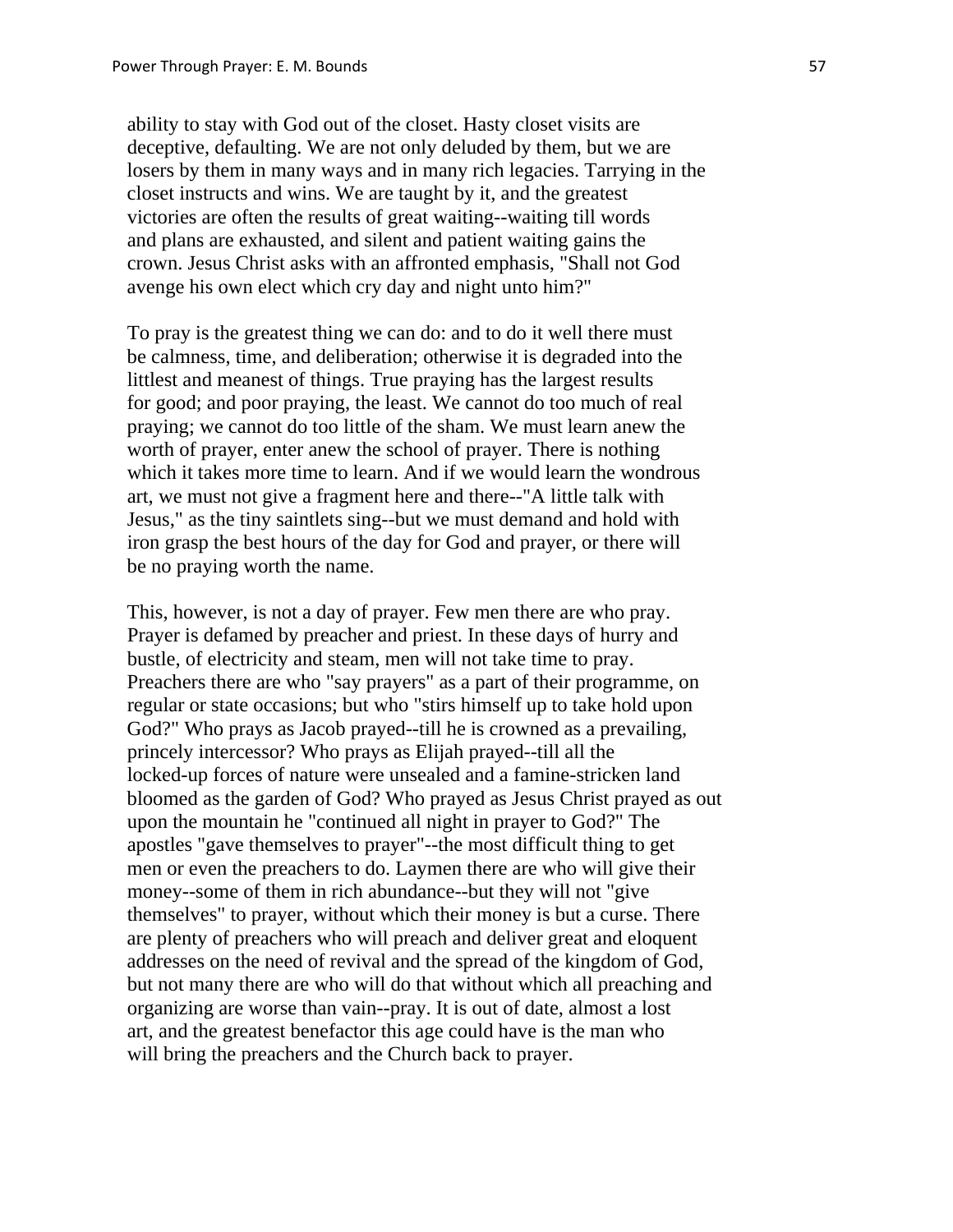# **20 A Praying Pulpit Begets a Praying Pew**

 I judge that my prayer is more than the devil himself; if it were otherwise, Luther would have fared differently long before this. Yet men will not see and acknowledge the great wonders or miracles God works in my behalf. If I should neglect prayer but a single day, I should lose a great deal of the fire of faith.--Martin Luther

 ONLY glimpses of the great importance of prayer could the apostles get before Pentecost. But the Spirit coming and filling on Pentecost elevated prayer to its vital and all-commanding position in the gospel of Christ. The call now of prayer to every saint is the Spirit's loudest and most exigent call. Sainthood's piety is made, refined, perfected, by prayer. The gospel moves with slow and timid pace when the saints are not at their prayers early and late and long.

 Where are the Christly leaders who can teach the modern saints how to pray and put them at it? Do we know we are raising up a prayerless set of saints? Where are the apostolic leaders who can put God's people to praying? Let them come to the front and do the work, and it will be the greatest work which can be done. An increase of educational facilities and a great increase of money force will be the direst curse to religion if they are not sanctified by more and better praying than we are doing. More praying will not come as a matter of course. The campaign for the twentieth or thirtieth century fund will not help our praying but hinder if we are not careful. Nothing but a specific effort from a praying leadership will avail. The chief ones must lead in the apostolic effort to radicate the vital importance and fact of prayer in the heart and life of the Church. None but praying leaders can have praying followers. Praying apostles will beget praying saints. A praying pulpit will beget praying pews. We do greatly need some body who can set the saints to this business of praying. We are not a generation of praying saints. Non-praying saints are a beggarly gang of saints who have neither the ardor nor the beauty nor the power of saints. Who will restore this breach? The greatest will he be of reformers and apostles, who can set the Church to praying.

We put it as our most sober judgment that the great need of the Church in this and all ages is men of such commanding faith, of such unsullied holiness, of such marked spiritual vigor and consuming zeal, that their prayers, faith, lives, and ministry will be of such a radical and aggressive form as to work spiritual revolutions which will form eras in individual and Church life.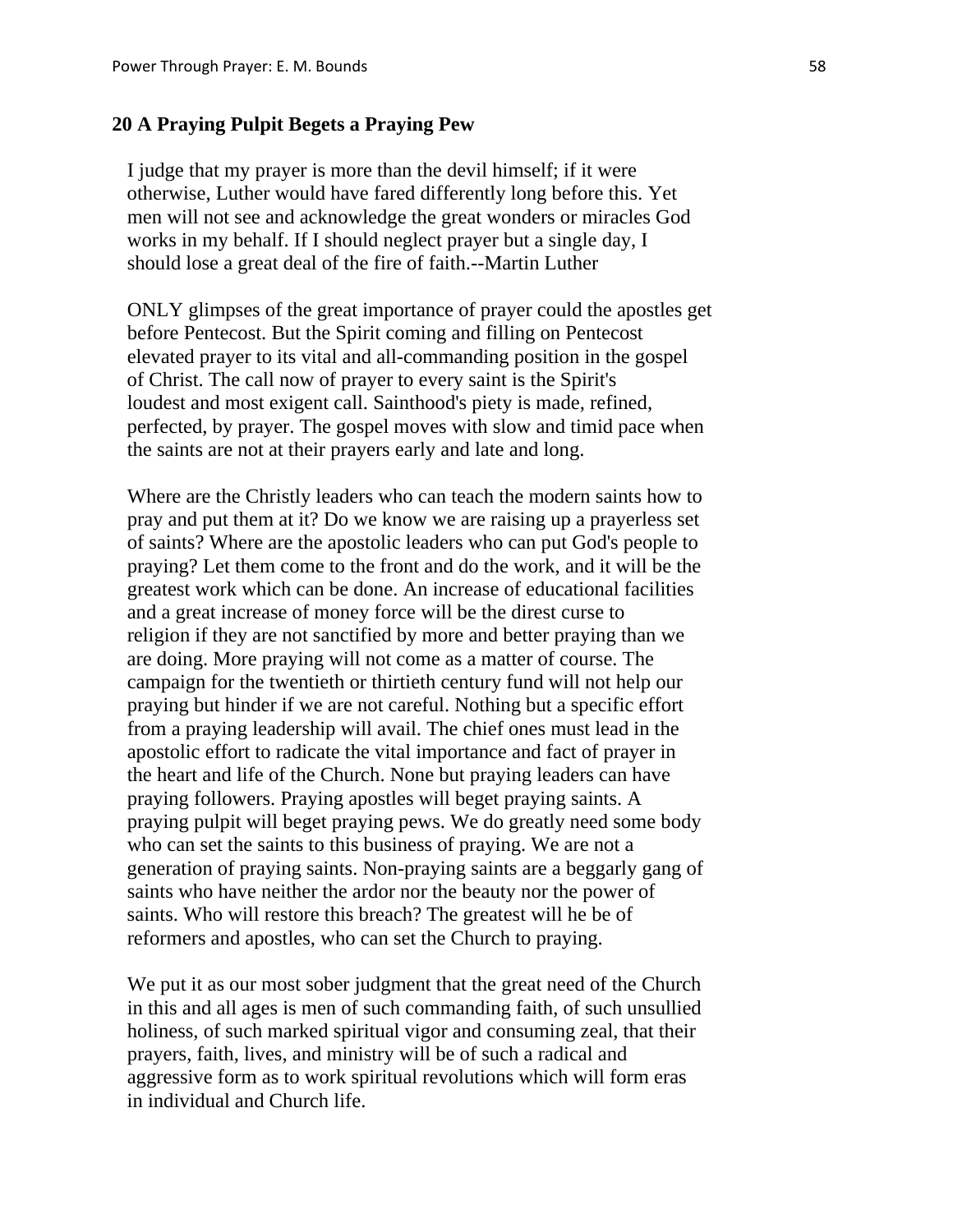We do not mean men who get up sensational stirs by novel devices, nor those who attract by a pleasing entertainment; but men who can stir things, and work revolutions by the preaching of God's Word and by the power of the Holy Ghost, revolutions which change the whole current of things.

 Natural ability and educational advantages do not figure as factors in this matter; but capacity for faith, the ability to pray, the power of thorough consecration, the ability of self-littleness, an absolute losing of one's self in God's glory, and an ever-present and insatiable yearning and seeking after all the fullness of God--men who can set the Church ablaze for God; not in a noisy, showy way, but with an intense and quiet heat that melts and moves everything for God.

 God can work wonders if he can get a suitable man. Men can work wonders if they can get God to lead them. The full endowment of the spirit that turned the world upside down would be eminently useful in these latter days. Men who can stir things mightily for God, whose spiritual revolutions change the whole aspect of things, are the universal need of the Church.

 The Church has never been without these men; they adorn its history; they are the standing miracles of the divinity of the Church; their example and history are an unfailing inspiration and blessing. An increase in their number and power should be our prayer.

 That which has been done in spiritual matters can be done again, and be better done. This was Christ's view. He said "Verily, verily, I say unto you, He that believeth on me, the works that I do shall he do also; and greater works than these shall he do; because I go unto my Father." The past has not exhausted the possibilities nor the demands for doing great things for God. The Church that is dependent on its past history for its miracles of power and grace is a fallen Church.

 God wants elect men--men out of whom self and the world have gone by a severe crucifixion, by a bankruptcy which has so totally ruined self and the world that there is neither hope nor desire of recovery; men who by this insolvency and crucifixion have turned toward God perfect hearts.

 Let us pray ardently that God's promise to prayer may be more than realized.